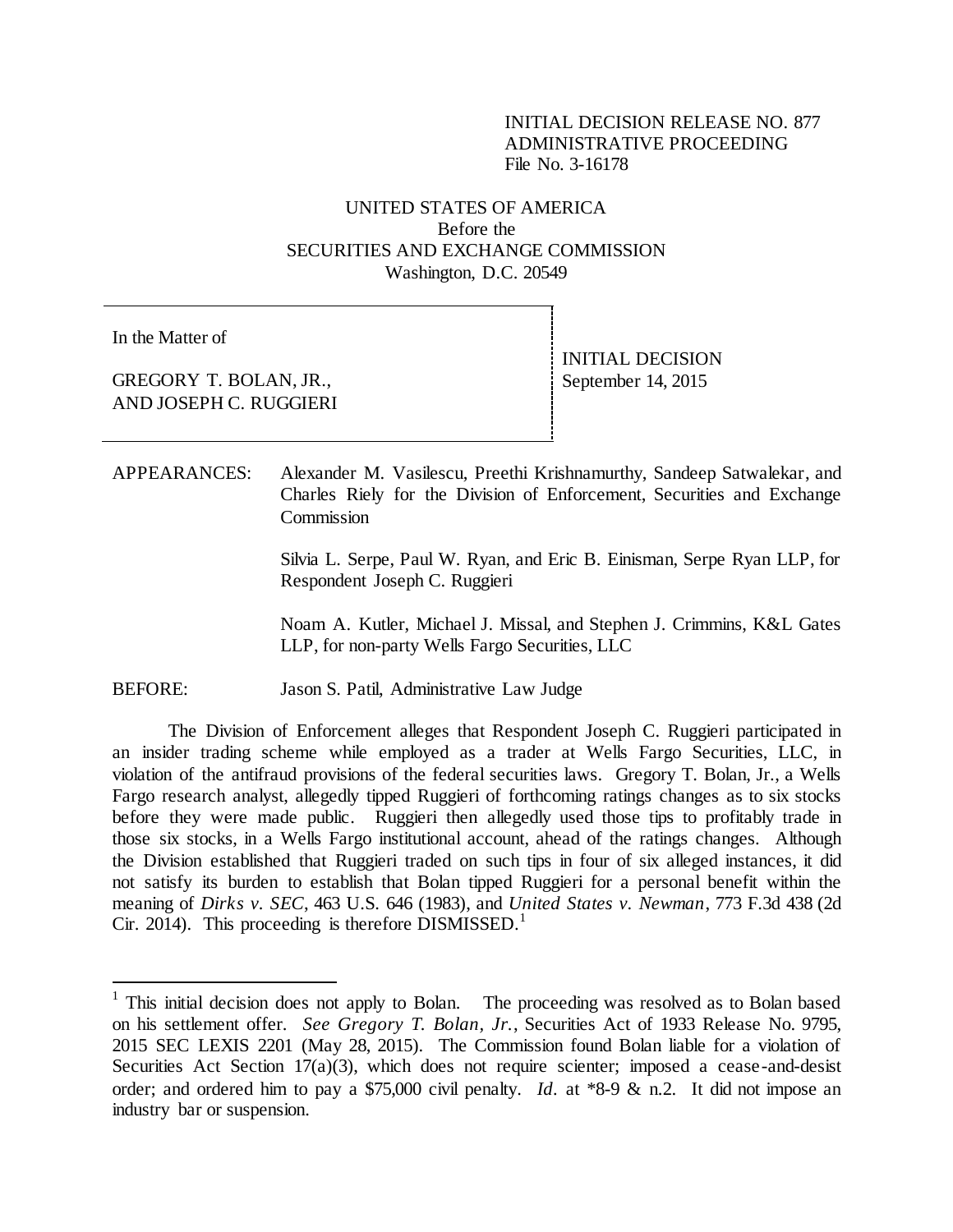## **I. INTRODUCTION**

#### **A. Procedural Background**

The Securities and Exchange Commission instituted this proceeding on September 29, 2014, pursuant to Section 8A of the Securities Act of 1933 and Sections 15(b) and 21C of the Securities Exchange Act of 1934. I granted, in part, summary disposition in favor of Ruggieri, ruling that the Division must establish that Bolan tipped him for a personal benefit in accordance with *Newman*, but deferred decision as to whether the Division met its burden. *See Gregory T. Bolan, Jr.*, Admin. Proc. Rulings Release Nos. 2350, 2015 SEC LEXIS 703 (Feb. 25, 2015); 2309, 2015 SEC LEXIS 523 (Feb. 12, 2015). I held twelve days of hearing in March and April 2015. The parties called several witnesses, including Ruggieri but not Bolan. I admitted into evidence hundreds of exhibits. Briefing concluded in June 2015.

I base my findings and conclusions on the record, applying preponderance of the evidence as the standard of proof.<sup>2</sup> See Steadman v. SEC, 450 U.S. 91, 100-04 (1981). Arguments and proposed findings that are inconsistent with this decision were considered and rejected.

## **B. Constitutional Issues**

Ruggieri urges that I decide this case on the merits, but nevertheless raises constitutional issues for consideration.

#### **1. Due Process**

At the hearing, Ruggieri's counsel argued that this proceeding was "inherently unfair" because of "discrepancies" with district court procedures. Tr. 3058-59. However, "broad attacks on the procedures of the administrative process have been repeatedly rejected by the courts." *Harding Advisory LLC*, Securities Act Release No. 9561, 2014 SEC LEXIS 938, at \*34-35 (Mar. 14, 2014) (citation omitted). It is settled that agency adjudication comports with due process and assures that the hearing officer exercises independent judgment, free from pressures by the parties or other officials within the agency. *See Butz v. Economou*, 438 U.S. 478, 513-14 (1978); *Blinder, Robinson & Co. v. SEC*, 837 F.2d 1099, 1104-08 (D.C. Cir. 1988); *The Stuart-James Co.*, Exchange Act Release No. 28810, 1991 SEC LEXIS 168, at \*4-5 (Jan. 23, 1991). Ruggieri cites no authority for the notion that administrative procedures must be coextensive with those in district court. Moreover, he has been given ample opportunity to defend the proceeding. *See Jonathan Feins*, Exchange Act Release No. 41943, 1999 SEC LEXIS 2039, at \*25-26 (Sept. 29, 1999) ("Administrative due process is satisfied where the

<sup>&</sup>lt;sup>2</sup> The hearing transcript is cited as "Tr. \_\_." The parties' exhibits are cited as they appear in their joint exhibit list: the Division exhibits and rebuttal exhibits, "DIV \_\_" and "DIV REB \_\_," and Ruggieri's exhibits and rebuttal exhibits, "JR  $\frac{1}{\sqrt{2}}$ " and "JR REB  $\frac{1}{\sqrt{2}}$ " The parties' joint stipulation as to findings of fact is cited as "JFOF  $\P$  ." The Division's proposed findings of fact admitted by Ruggieri are deemed stipulated and cited as "Adm. FOF No. ..."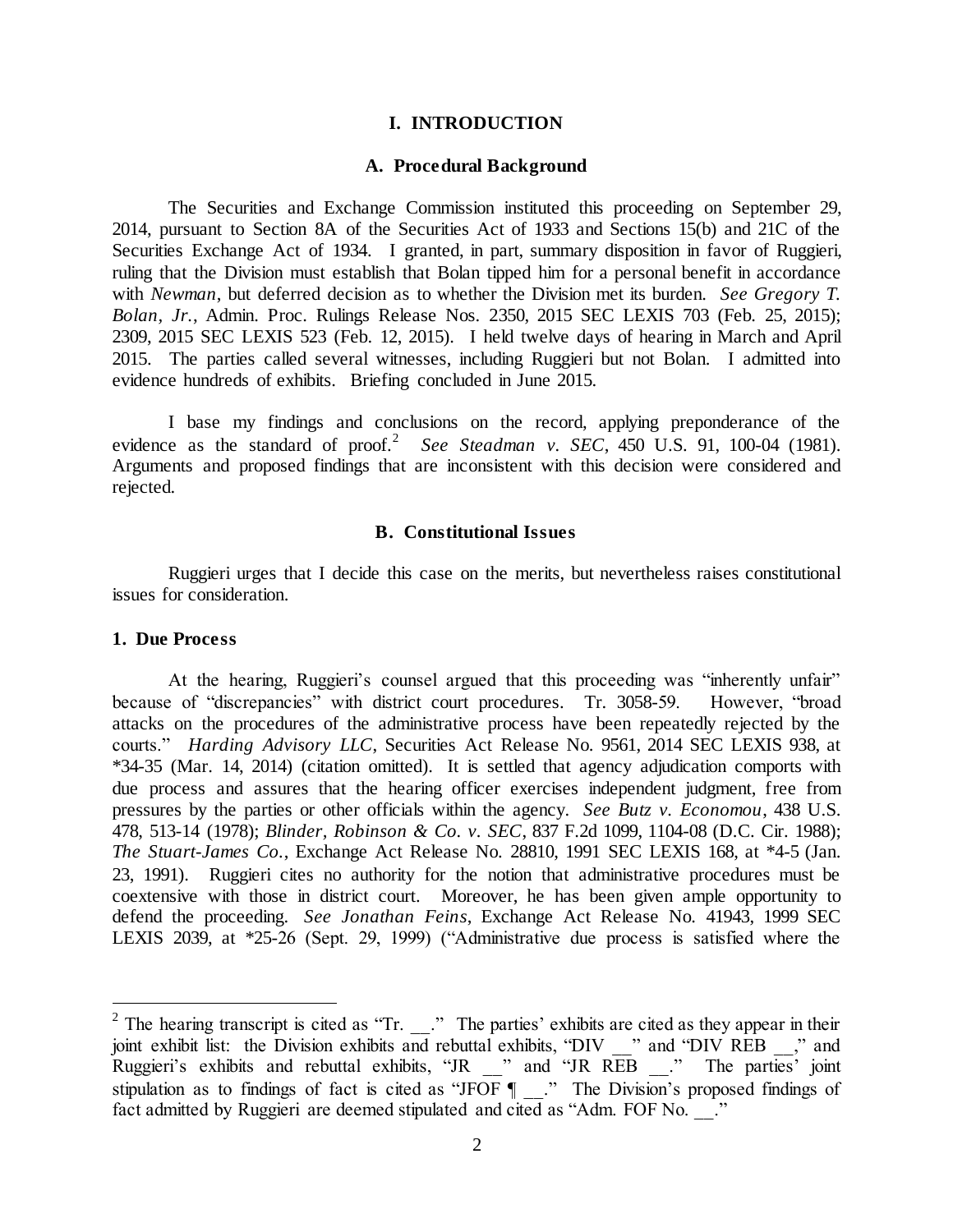party against whom the proceeding is brought understands the issues and is afforded a full opportunity to meet the charges during the course of the proceeding.").

#### **2. Appointments Clause**

Ruggieri asserts that this proceeding violates the Constitution's appointments clause. In his view, SEC administrative law judges (ALJs) are inferior officers within the meaning of the appointments clause who must be appointed by the president, courts of law, or the Commission. Because I was not appointed in such manner, Ruggieri contends that this proceeding is defective. *See* Ruggieri Constitutional Obj. Reply at 1; *cf.* Ruggieri Answer at 6. In support, Ruggieri cites *Hill v. SEC*, 1:15-cv-1801, 2015 U.S. Dist. LEXIS 74822 (June 8, 2015), where a district court preliminarily enjoined a Commission proceeding on this basis. The *Hill* court's injunction does not apply to this proceeding, and its conclusion is inconsistent with *Landry v. FDIC*, 204 F.3d 1125 (D.C. Cir. 2000), which held that ALJs of the Federal Deposit Insurance Corporation were not inferior officers because they lacked final decision-making power. Based on *Landry*, the Commission has concluded that its ALJs are not inferior officers because they too lack such power. *Raymond J. Lucia Cos.*, Exchange Act Release No. 75837, 2015 SEC LEXIS 3628, at \*5, \*76-90 (Sept. 3, 2015).

In any event, Ruggieri's constitutional argument is more properly addressed to the Commission, which assigned the case to an ALJ to hold a hearing and prepare an initial decision. The Commission is not bound by this decision, and its review of both fact and law is de novo. *See* 5 U.S.C. § 557(b); 17 C.F.R. § 201.411(a); *Francis V. Lorenzo*, Exchange Act Release No. 74836, 2015 SEC LEXIS 1650, at \*37-38 (Apr. 29, 2015).

#### **3. Tenure Protections**

Next, Ruggieri claims that this proceeding violates the Constitution because ALJs have two layers of tenure protection. Contrary to his suggestion, the Supreme Court's decision in *Free Enterprise Fund v. PCAOB* does not support his argument. *See* 561 U.S. 477, 492, 507 n.10 (2010) (holding that dual for-cause limitations on the removal of Public Company Accounting Oversight Board members contravene the Constitution's separation of powers, but noting that "our holding also does not address that subset of independent agency employees who serve as [ALJs]" and that "unlike members of the Board, many [ALJs] of course perform adjudicative rather than enforcement or policymaking functions, . . . or possess purely recommendatory powers").

#### **4. Delegation**

Ruggieri asserts that Congress's delegation of authority to the Commission to pursue administrative proceedings violates the delegation doctrine in Article I of the Constitution. I do not have authority to adjudicate this claim. *See Milton J. Wallace*, Exchange Act Release No. 11252, 1975 SEC LEXIS 2238, at \*7 (Feb. 14, 1975) (Commission explaining that it has "no power to invalidate the very statutes that Congress has directed [it] to enforce"). In any event, Ruggieri fails to cite any authority to support this claim.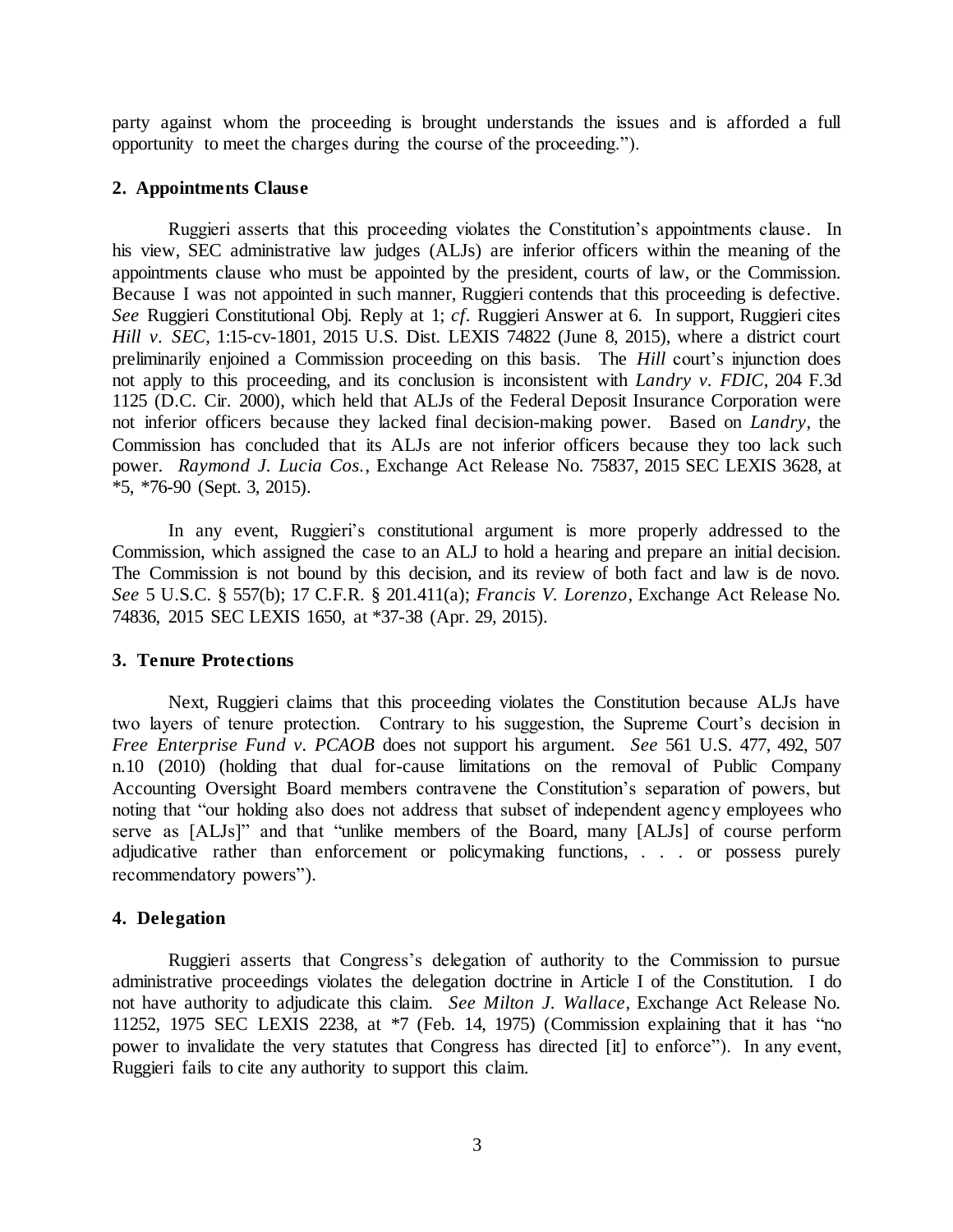#### **5. Jury Trial**

l

Ruggieri's contention that this proceeding violated his Seventh Amendment right to a jury trial is without merit. "[T]he Seventh Amendment is not applicable to administrative proceedings." *Tull v. United States*, 481 U.S. 412, 418 n.4 (1987) (citing *Atlas Roofing Co. v. Occupational Safety & Health Review Comm'n*, 430 U.S. 442, 454 (1977); *Pernell v. Southall Realty*, 416 U.S. 363, 383 (1974)).

## **II. BACKGROUND**

#### **A. Wells Fargo**

Wells Fargo's sales and trading department generated profits through commissions earned by trading. Adm. FOF No. 2. For equity trades, Wells Fargo's institutional clients typically paid a certain amount of money (fixed by agreement with the client) per share of stock that Wells Fargo's traders traded for the client. Adm. FOF No. 3.

Wells Fargo's research department, including the equity research group, did not directly generate revenue or profit. Adm. FOF No. 4. Research by equity analysts helped generate revenue for Wells Fargo to the extent the research generated client trades through Wells Fargo. Adm. FOF No. 5.

The sales and trading department allocated a portion of its revenue to pay the research department's costs, including salaries of research department employees. Adm. FOF No. 6. This created tension between the research department and the sales and trading department, and the sales and trading department would voice displeasure if it did not believe the research department was doing a good job. Adm. FOF No. 7. Wells Fargo was in a competitive business that did not tolerate employees who underperformed. Adm. FOF No. 1.

## **B. Bolan**

In June 2008, Bolan joined Wells Fargo (then Wachovia Capital Markets, LLC)<sup>3</sup> as an equity research analyst and registered representative in Nashville, Tennessee. Adm. FOF No. 9; DIV 110 at 11, 183. Bolan holds a bachelor of business administration degree in finance from Emory University. DIV 39 at 6. Since his graduation in 2002, he has worked in the securities industry as an associate, analyst, and trader. DIV 39 at 8-9; DIV 110 at 10-11; JFOF ¶ 9. He holds multiple securities licenses. DIV 39 at 7.

At Wells Fargo, Bolan focused his research on three niche subsectors of the healthcare industry: pharmaceutical services or contract research organizations, healthcare information technology, and life science tools. Adm. FOF No. 10. Many of the stocks Bolan covered were small-cap, relatively illiquid stocks. Adm. FOF No. 11.

<sup>3</sup> Wachovia was acquired by Wells Fargo in 2008. I refer to the former Wachovia as Wells Fargo in this initial decision.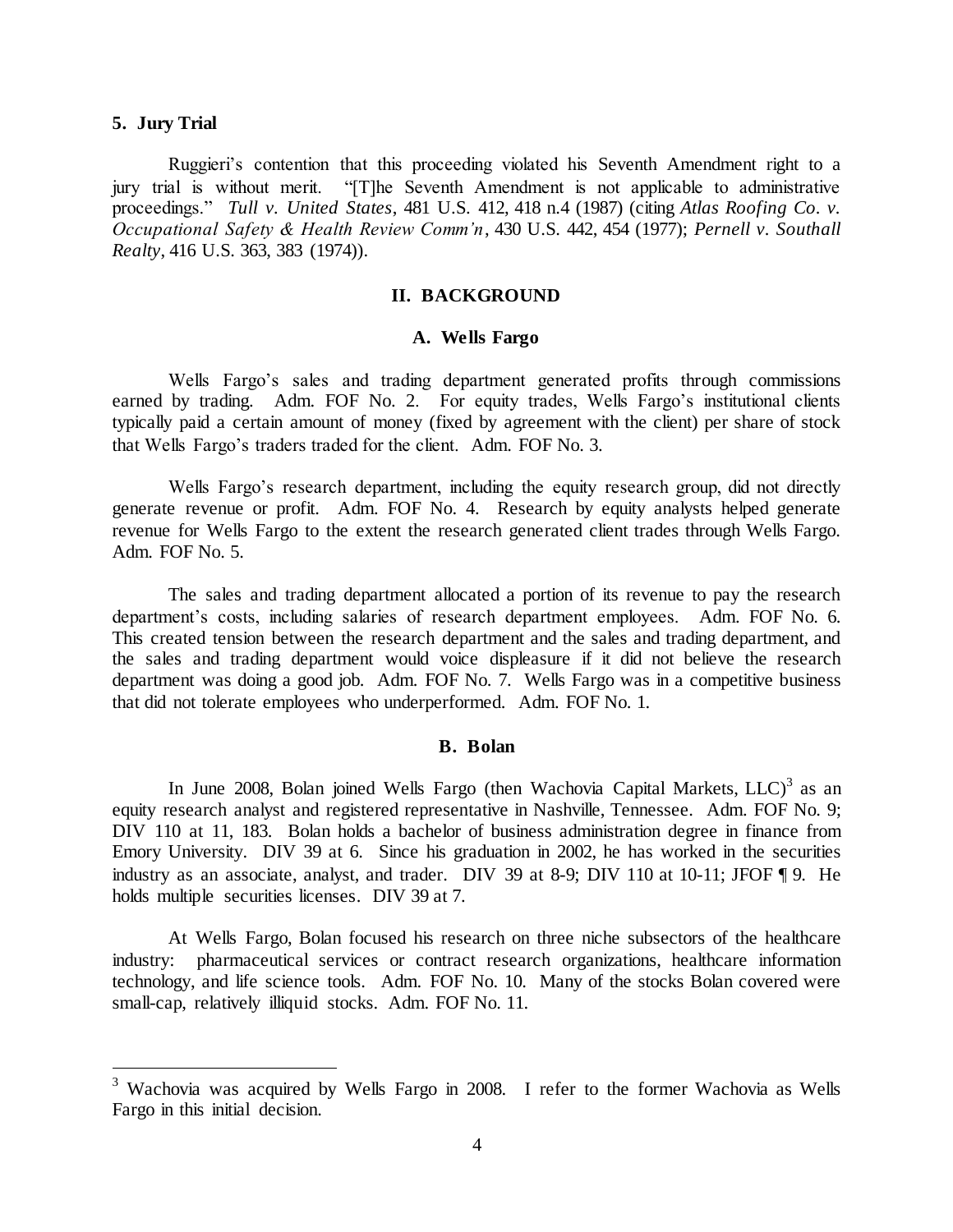Bolan had a reputation as "one of the rising stars within [Wells Fargo's research] department." Tr. 1376-77; *see* DIV 40 at 3; DIV 110 at 25-26. In October 2010, Ruggieri knew that Bolan was ranked as the best "up-and-comer" analyst in the healthcare technology and distribution subsector by *Institutional Investor*'s All-America Survey of U.S. Equity Research Analysts. Tr. 2042-43; DIV 40.

Wells Fargo did not require supervisory approval before an analyst like Bolan could publish a ratings change, although analysts did need approval to initiate coverage on a stock. Adm. FOF No. 99. Bolan's supervisors told him that if he wanted to do so, he could let them know about his theories and thesis for a forthcoming ratings change, even though no approval was required. Adm. FOF No. 100.

From the time Bolan joined Wells Fargo until March 2011, Bolan was a vice president, a level below director. Tr. 1378-79; DIV 28. During this period, Todd Wickwire and Sam Pearlstein were the co-heads of Wells Fargo's equity research department and supervised Bolan. Tr. 96, 236, 1315-16. In November 2010, Wickwire nominated Bolan for promotion from vice president to director, which became effective in March 2011. Adm. FOF No. 546; DIV 28.

In August 2010, Bolan hired Timothy Evans as his associate analyst in the Nashville office as a direct report to Bolan. JFOF ¶¶ 6-7; Tr. 1234-35. Over time, however, their relationship became strained. Tr. 1292-95. By the fall of 2010, Evans began raising concerns to Bolan about his selective dissemination of unpublished research to certain high-paying clients and, by April 2011, escalated those concerns to Wickwire. Adm. FOF Nos. 196, 198-99, 201-02, 205-06, 209-10, 605. Also in April 2011, a compliance officer at SAC Capital Advisers LP, a hedge fund client, alerted Wells Fargo's compliance department that Ruggieri had sent an instant message to an SAC trader about Bolan's unpublished research. Adm. FOF Nos. 602-03.

In April 2011, Wells Fargo decided to terminate Bolan, after a compliance investigation concluded that Bolan's communication of nonpublic research to clients violated Wells Fargo's prohibition against previewing as-yet-unpublished research and the firm's requirement that research be publicly disseminated at the time of its disclosure—not selectively distributed to certain clients first. Adm. FOF Nos. 612, 614, 616. Wickwire traveled to Nashville to terminate Bolan in person, but Bolan resigned before Wickwire could do so. Adm. FOF No. 617. In July 2011, Wells Fargo filed a Form U5 disclosing that it had conducted an internal review of Bolan and concluded that he had selectively disseminated information and failed to preserve confidential information. Adm. FOF Nos. 618-19; DIV 163. After leaving Wells Fargo, Bolan worked as an analyst at two other firms. DIV 39 at 8; Adm. FOF No. 625.

# **C. Ruggieri**

In August 2009, after about eight years of working as an analyst and then an equity trader for Banc of America Securities LLC, Ruggieri joined Wells Fargo as a senior trader of healthcare stocks and registered representative in the New York office. JFOF ¶¶ 10-11, 19; Adm. FOF No. 12. He was recruited to Wells Fargo by Matt Brown, who previously served as his supervisor at Banc of America. Adm. FOF Nos. 12-13. Ruggieri holds a bachelor of science degree in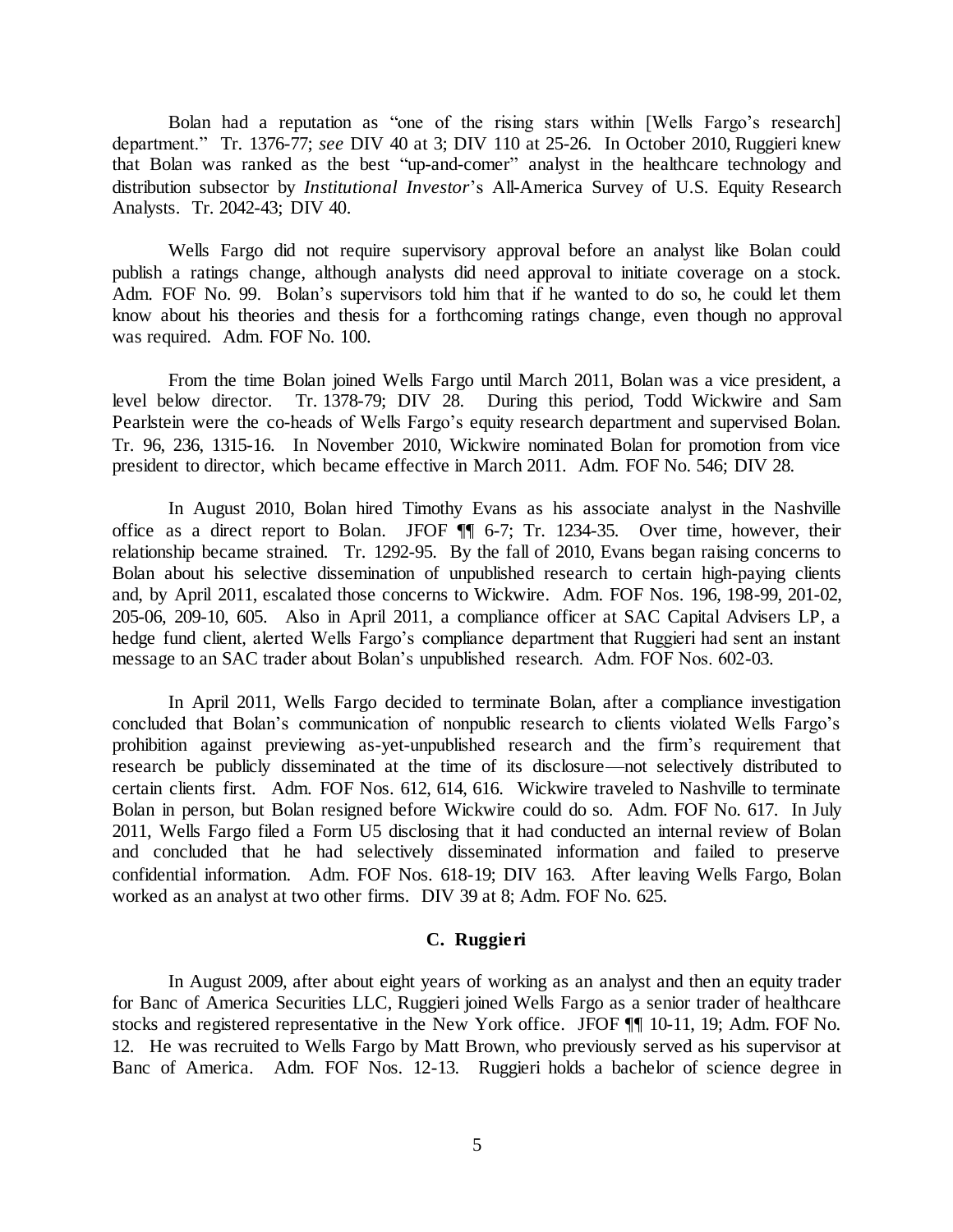business administration from the University of North Carolina and multiple securities licenses. DIV 77 at 6-7; Tr. 2035.

As a trader at Wells Fargo, Ruggieri worked in a different department than Bolan, who worked in equity research, and Ruggieri was not Bolan's supervisor. JFOF  $\P$  12-13. After Ruggieri joined, Wells Fargo had only two healthcare traders: Ruggieri, the senior trader, and Chip Short, the junior trader. Adm. FOF Nos. 14-15. Upon joining, Ruggieri and Short divided the list of healthcare stocks Wells Fargo covered, and Ruggieri took more stocks than Short. Adm. FOF No. 16. Ruggieri covered at least 277 healthcare stocks at Wells Fargo, which Short would cover when Ruggieri was away from the trading desk. Adm. FOF Nos. 17-18. Ruggieri traded all the stocks Bolan covered as an analyst; Short did not cover any of Bolan's stocks. Adm. FOF No. 41. Ruggieri was Bolan's primary contact at Wells Fargo's trading desk, and Bolan rarely spoke with Short. Adm. FOF Nos. 42-43. Wells Fargo had at least seven other healthcare analysts with whom Ruggieri spoke, but Ruggieri interacted more with Bolan than with any other healthcare analyst. Adm. FOF No. 45. In addition, Ruggieri worked with Bruce Mackle, who was the desk analyst and part of the healthcare trading team with Ruggieri and Short, but Mackle did not place trades. Tr. 959, 2439, 2497, 3166-68.

When Ruggieri joined Wells Fargo, his title was director, and he remained at that level until approximately March 2011, when he was promoted to managing director. Adm. FOF No. 37; Tr. 2310. During this period, Brown was the head of cash trading and Ruggieri's direct supervisor. Tr. 915-16, 977. Brown reported to Chris Bartlett, the head of equity sales and trading. Tr. 915, 947, 1130.

Ruggieri's primary job at Wells Fargo was to execute customer transactions in the stocks he covered, in order to generate commissions for Wells Fargo. Adm. FOF No. 19. Ruggieri's job was to lose as little of the commissions as possible when unwinding the other side of customer trades. Adm. FOF No. 20. In addition, Ruggieri placed principal trades on Wells Fargo's behalf (i.e., in a principal capacity), in which he bet Wells Fargo's capital on stock positions and turned profits or took losses for Wells Fargo. Adm. FOF No. 21; JFOF ¶ 11. Ruggieri could take principal positions in any of the stocks he covered, but did not make as many principal trades as some of the other equity traders on the trading desk. Adm. FOF Nos. 22-23.

Ruggieri was one of the top-producing traders at Wells Fargo. Adm. FOF No. 40. In early 2010, competitor firms tried to recruit Ruggieri from Wells Fargo. Tr. 948, 2394-95. To persuade Ruggieri to stay, Wells Fargo matched one of its competitor's guaranteed offers of compensation. Tr. 1162-63. For 2010, Ruggieri's guaranteed compensation was \$1.8 million, which made him the highest-paid equity trader at Wells Fargo. Adm. FOF No. 75; JFOF  $\P$  22.

Ruggieri had his own personal phone line—his specific extension—at Wells Fargo, ending in 6210 (the 6210 Line). Adm. FOF No. 224; JFOF ¶ 31. Ruggieri was the only person who made calls from the 6210 Line. Adm. FOF No. 225. Short generally picked up Ruggieri's 6210 Line when Ruggieri was on another phone line or away from the desk. Adm. FOF No. 231.

In April 2011, Bartlett terminated Ruggieri for cause. Adm. FOF No. 620. In July 2011, Wells Fargo filed a Form U5 disclosing that its termination of Ruggieri was a result of: "loss of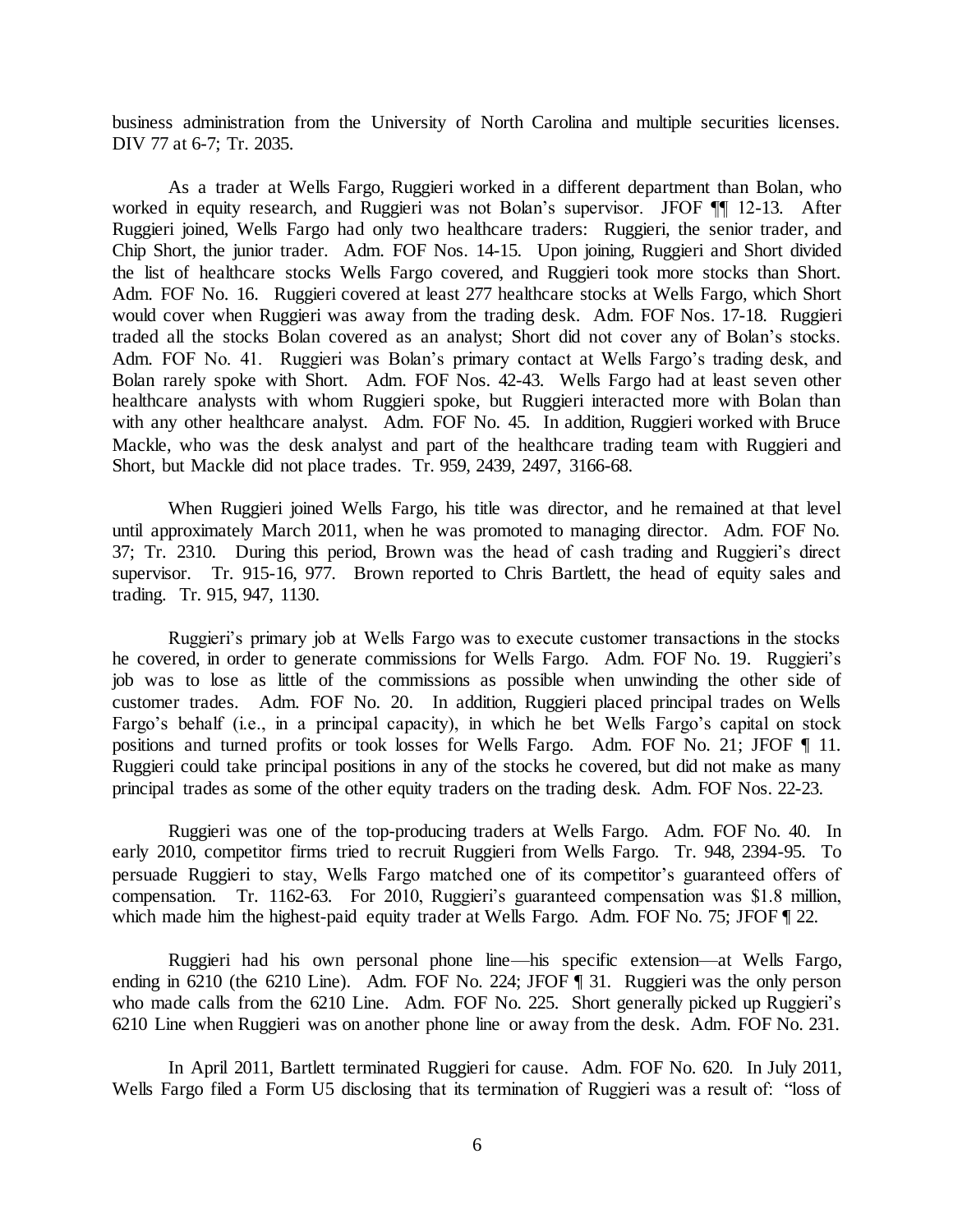confidence due to failure to escalate issues regarding the inappropriate dissemination of information." Adm. FOF No. 621 (capitalization altered); DIV 164. After Wells Fargo terminated Ruggieri, he worked as a trader at International Strategy and Investment Group until October 2014. Adm. FOF No. 622.

#### **D. Moskowitz**

The Division alleges that Bolan also tipped his friend Josh Moskowitz ahead of Bolan's ratings changes.<sup>4</sup> Bolan and Moskowitz became friends in 2005, when they both worked on the trading floor at First New York. Adm. FOF No. 24. They were "very good," "close," "trusted" friends. Adm. FOF No. 27. Moskowitz suffered from a debilitating disease and was unemployed from June 2009 through November 2010. JFOF ¶ 186; Adm. FOF No. 25. From at least June 2009 through November 2010, Moskowitz traded in his personal brokerage accounts. Adm. FOF No. 28. Moskowitz is now deceased. JFOF  $\parallel$  202.

## **III. CONDUCT AT ISSUE**

Ruggieri traded ahead of Bolan's ratings changes as to six stocks, and Moskowitz traded ahead of Bolan's ratings changes as to three of the same six stocks.

In late March and early April 2010, Ruggieri established a short position in Parexel International Corp. (PRXL) ahead of Bolan's April 7 downgrade of PRXL; and on April 6, Moskowitz established a short position in PRXL ahead of the same downgrade.<sup>5</sup> JFOF  $\P$  59-61, 65-67, 69, 72, 75-77, 81; DIV 194-A at 1-2; Adm. FOF No. 278.

In June 2010, Ruggieri purchased shares of Covance Inc. (CVD) ahead of Bolan's June 15 upgrade of CVD. JFOF ¶¶ 89-92; DIV 194-A at 3.

In early July 2010, Ruggieri and Moskowitz purchased shares of Albany Molecular Research Inc. (AMRI) ahead of Bolan's July 6 upgrade of AMRI. JFOF ¶¶ 99-100, 102, 189; DIV 194-A at 4-5; Adm. FOF No. 318.

In August 2010, Ruggieri and Moskowitz purchased shares of Emdeon Inc. (EM) ahead of Bolan's August 16 upgrade of EM. JFOF ¶¶ 121-22, 124; DIV 194-A at 6-7; Adm. FOF No. 351-52.

In early February 2011, Ruggieri purchased shares of athenahealth Inc. (ATHN) ahead of Bolan's February 8 upgrade of ATHN. JFOF ¶¶ 135-36, 139; DIV 194-A at 8.

j

 $4$  Moskowitz is referenced in the OIP as "Trader A." OIP at 7. Although Ruggieri is not liable for Bolan's alleged tips to Moskowitz, the conduct between Bolan and Moskowitz is relevant to determining whether Bolan was tipping Ruggieri.

 $5$  The acronym following each company name is its stock symbol. Generally, I use the company name when referring to the company, and the stock symbol when referring to its stock.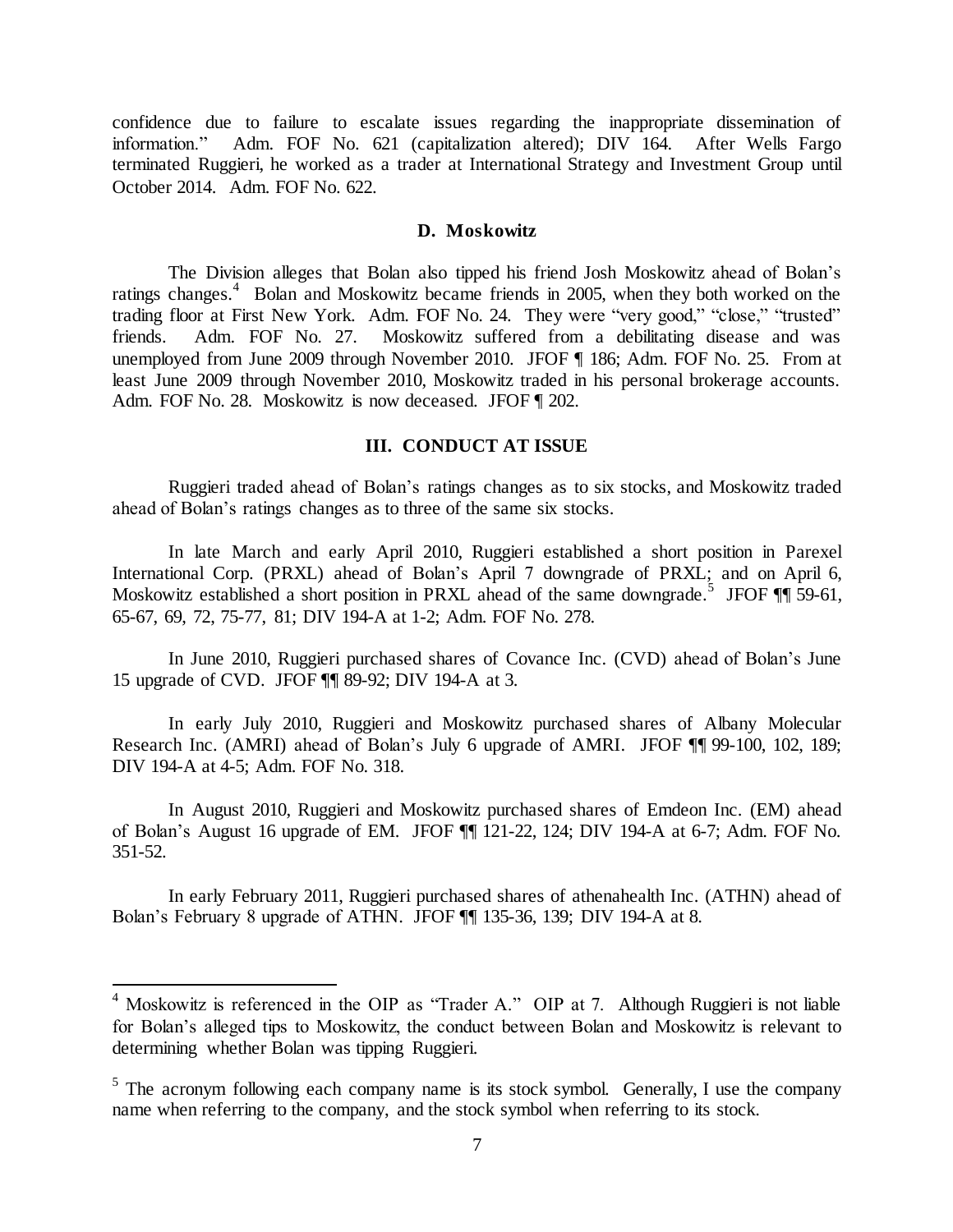In March 2011, Ruggieri purchased shares of Bruker Corp. (BRKR) ahead of Bolan's March 29 report initiating coverage of BRKR with an outperform/buy rating. JFOF  $\P\P$  148-49, 151-52, 155-56, 161-62, 165, 167-68; DIV 194-A at 9; Adm. FOF No. 386.

Ruggieri traded in a principal capacity in a Wells Fargo's institutional account, whereas Moskowitz traded in his personal trading account. Ruggieri's trades at issue generated profits for Wells Fargo totaling at most \$117,127. JFOF ¶ 27; DIV 195; *see* Adm. FOF Nos. 288, 307, 339, 361, 378, 394.

### **IV. DISCUSSION**

#### **A. Overview**

Ruggieri is charged with violating Section 17(a) of the Securities Act, Section 10(b) of the Exchange Act, and Exchange Act Rule 10b-5, which prohibit fraudulent conduct in the offer and sale of securities, and in connection with the purchase or sale of securities. *See* 15 U.S.C. §§ 77q(a), 78j(b); 17 C.F.R. § 240.10b-5; OIP at 9. These antifraud provisions do not require equal information among market participants; the mere act of trading on insider information is not fraud. *See Dirks v. SEC*, 463 U.S. 646, 654, 657 (1983); *United States v. Newman*, 773 F.3d 438, 445 (2d Cir. 2014). Rather, insider trading constitutes fraud within the meaning of these provisions when it involves a market participant's breach of a fiduciary duty owed to a principal for a personal benefit. *See United States v. O'Hagan*, 521 U.S. 642, 652-53 (1997); *Dirks*, 463 U.S. at 663; *Newman*, 773 F.3d at 446.

The Division alleges that Bolan tipped Ruggieri with confidential information (i.e., Bolan's not-yet-published ratings changes that should have been kept confidential) in breach of a duty to Wells Fargo for a personal benefit, and Ruggieri traded based on such tips. *See generally* OIP. Thus, the alleged breach arises under the misappropriation theory of insider trading liability. *See O'Hagan*, 521 U.S. at 652 (the misappropriation theory "holds that a person commits fraud 'in connection with' a securities transaction . . . when he misappropriates confidential information for securities trading purposes, in breach of a duty owed to the source of the information"), 653-54 ("A fiduciary who pretends loyalty to the principal while secretly converting the principal's information for personal gain . . . dupes or defrauds the principal." (internal quotation marks and brackets omitted)).

Ruggieri's liability as the alleged tippee is derivative of Bolan's alleged breach. *See O'Hagan*, 521 U.S. at 663; *Dirks*, 463 U.S. at 659. To establish Ruggieri's liability, the Division must therefore show that: 1) Bolan tipped material non-public information to Ruggieri in breach of a fiduciary duty owed to Wells Fargo for a personal benefit to himself; 2) Ruggieri knew or had reason to know of Bolan's breach, that is, he knew the information was confidential and divulged for a personal benefit; and 3) Ruggieri still used that information by trading or by tipping for his own benefit. *See Newman*, 773 F.3d at 450; *SEC v. Obus*, 693 F.3d 276, 286-87, 289 (2d Cir. 2012). Scienter—a required element of Section 17(a)(1), Section 10(b), and Rule 10b-5—can often be deduced from the same facts that establish the tipper acted for a personal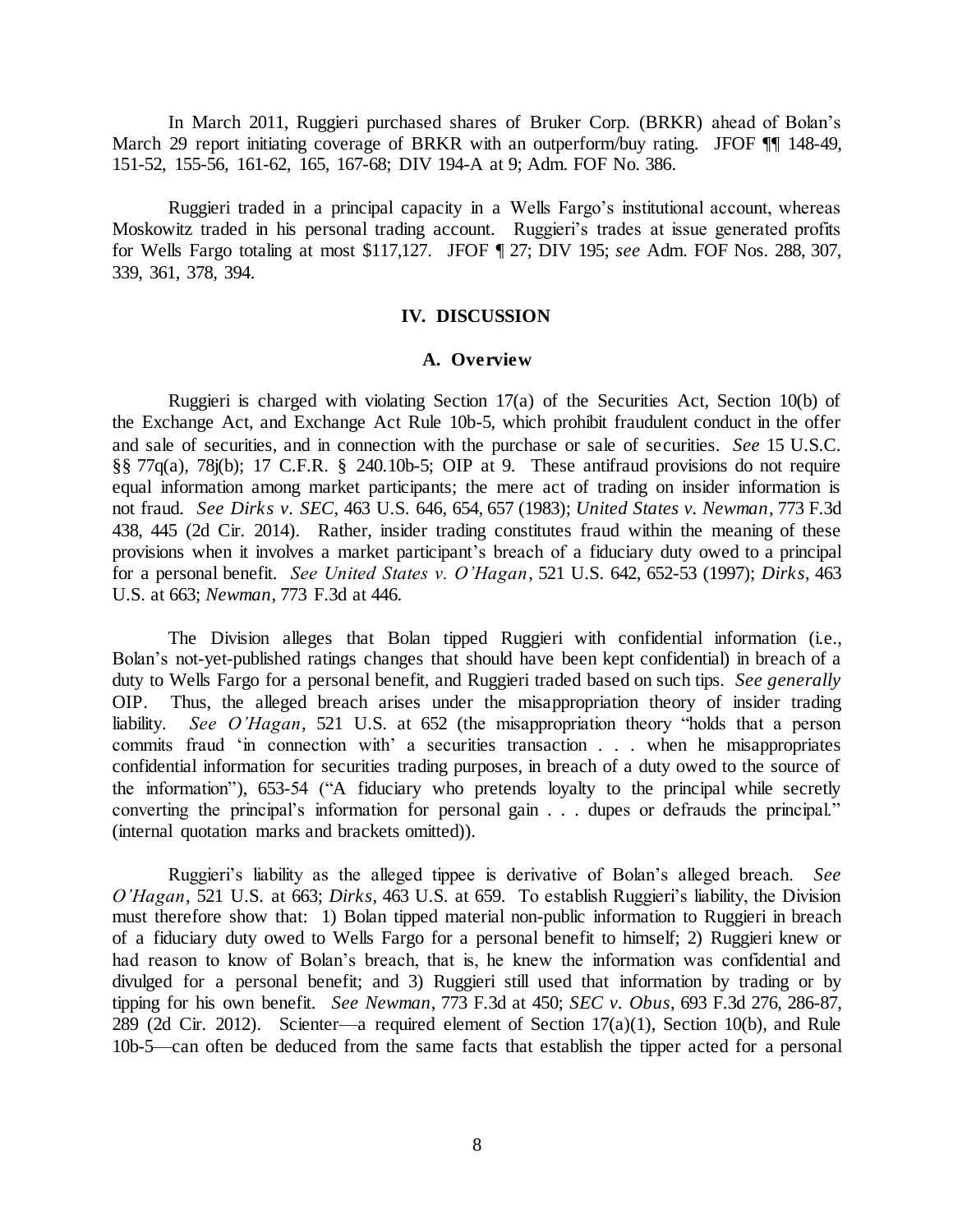benefit.<sup>6</sup> *Obus*, 693 F.3d at 286. Lastly, the interstate commerce element of these provisions can be satisfied by use of the telephone in some phase of the misconduct. *See SEC v. Stanard*, 06 cv-7736, 2009 WL 196023, at \*25 (S.D.N.Y. Jan. 27, 2009).

There is no dispute that Bolan's ratings changes were material; ratings changes typically moved stock prices, and Ruggieri knew this. Adm. FOF Nos. 102, 105-07, 114; Tr. 1201, 2046- 47. Bolan's ratings changes had a statistically significant impact on the stock prices of the securities being rated. Adm. FOF No. 115. Ruggieri paid attention to Bolan's ratings changes and observed that Bolan's ratings changes typically, but not always, moved stock prices. Tr. 2040-41.

It is also undisputed that unpublished research reports were confidential, nonpublic information. Adm. FOF No. 136. Wells Fargo prohibited its research analysts from sharing forthcoming research with the firm's traders, clients, or anyone else outside the research department; the reports were to remain nonpublic until they were publicly disseminated; and Bolan and Ruggieri knew this policy. Adm. FOF Nos. 136-40, 166-67. Further, Ruggieri knew that he was prohibited from trading based on nonpublic information from a forthcoming research report. Adm. FOF Nos. 169-70.

The contested issues are whether Bolan tipped Ruggieri and, if so, whether Bolan did so for a personal benefit.

## **B. Bolan Tipped Ruggieri**

I find that Ruggieri traded ahead of Bolan's research reports on AMRI, EM, ATHN, and BRKR based on Bolan's tips of forthcoming ratings changes, but not as to PRXL and CVD.

As in most insider trading actions, there was no direct evidence that Bolan tipped Ruggieri. *See SEC v. Roszak*, 495 F. Supp. 2d 875, 887 (N.D. Ill. 2007). In the absence of direct proof, however, "circumstantial evidence such as suspicious timing of trades, contacts between potential tippers and tippees, and incredible reasons for such trades provide an adequate basis for inferring that tipping activity has occurred." SEC v. Singer, 786 F. Supp. 1158, 1164-65 inferring that tipping activity has occurred." *SEC v. Singer*, 786 F. Supp. 1158, 1164-65 (S.D.N.Y. 1992); *see Michalic v. Cleveland Tankers, Inc.*, 364 U.S. 325, 330 (1960) ("Circumstantial evidence is not only sufficient, but may also be more certain, satisfying and persuasive than direct evidence."); *United States v. McDermott*, 245 F.3d 133, 139 (2d Cir. 2001); *United States v. Riley*, 13-cr-339, 2015 WL 891675, at \*14-15 (S.D.N.Y. Mar. 3, 2015). Although Ruggieri disagrees with the Division's ultimate contention that Bolan tipped him, most of the underlying facts are undisputed.

<sup>&</sup>lt;sup>6</sup> "Essentially the same elements are required" to prove fraud under Section 17(a) as are required under Section 10(b). *SEC v. Monarch Funding Corp.*, 192 F.3d 295, 308 (2d Cir. 1999). The Division correctly notes that Section  $17(a)(2)$  and (3) do not require scienter, but does not separately argue its claims under those provisions. Div. Br. at 15 n.3; *see Aaron v. SEC*, 446 U.S. 680, 696-97 (1980).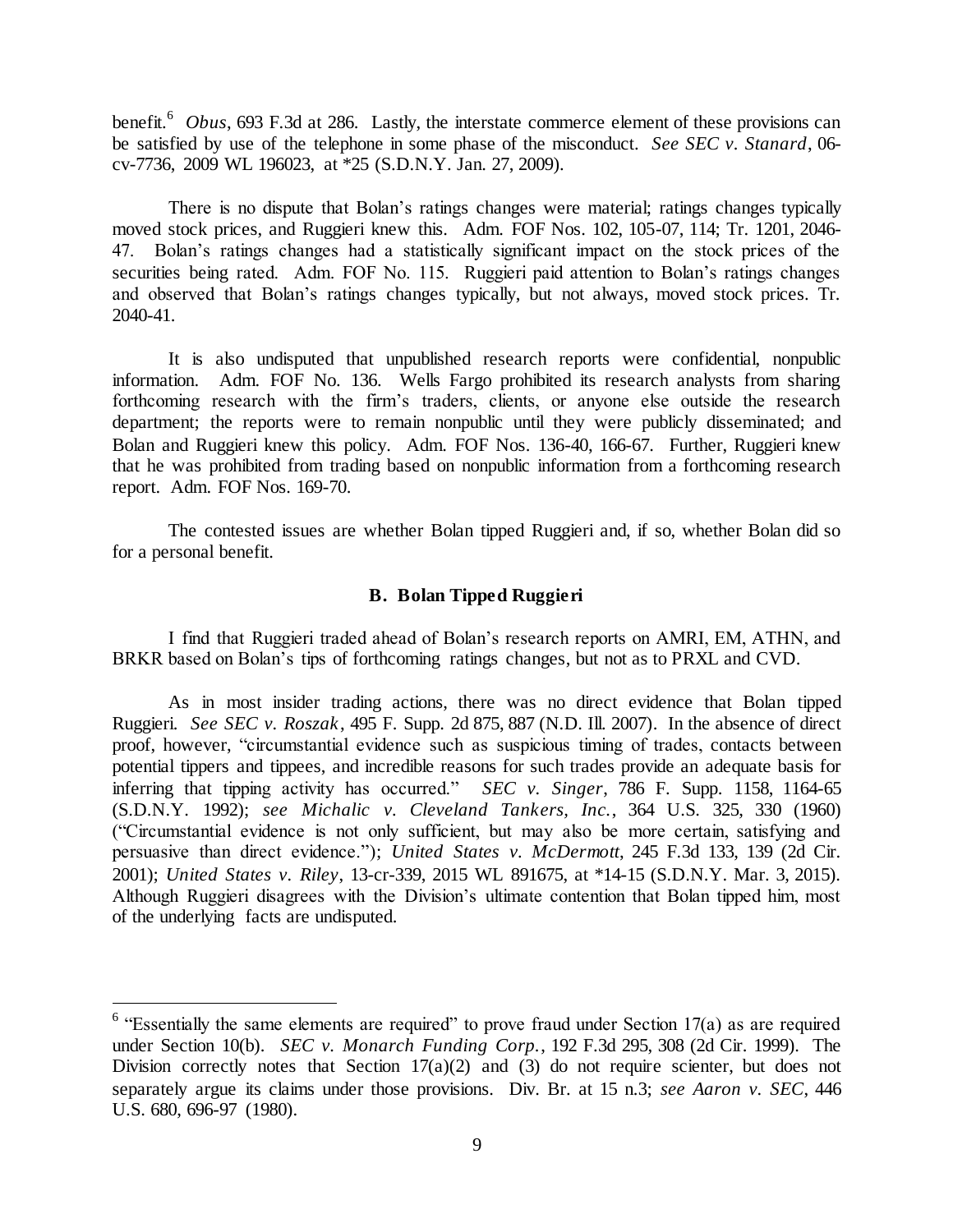#### **1. General Issues**

Before discussing the specific trades, I address several overarching issues that provide a framework for my analysis:

Bolan had the means and opportunity to tip Ruggieri with respect to each trade in question. As discussed below, this is generally established by phone calls that Bolan made to Ruggieri in advance of the trades and publication of the ratings changes. Although a handful of other individuals could have answered Ruggieri's phone at Wells Fargo if he was absent, Ruggieri was the primary user of his 6210 Line, and he was almost certainly at the New York office at the time of the calls in question. There is no evidence that any call at issue, between the numbers associated with Bolan and Ruggieri, involved anyone but the two of them. Even if, as Ruggieri contends, Bolan spoke to Mackle and Ruggieri equally, those calls were not joint and do not undermine that Bolan had the means to tip Ruggieri.

I am unconvinced by Ruggieri's argument that he would never have received a tip from Bolan on a Wells Fargo phone line because he "had the reasonable assumption that his calls on the trading desk lines were taped." Ruggieri Br. at 10. That assumption was not supported by his hearing testimony, where he revealed he did not consider the issue at the time and did not know either way. Tr. 2414-15. Ruggieri never said that he was advised that his calls would be taped, and Wells Fargo did not, in fact, tape his calls. JFOF ¶ 37. Ruggieri's after-the-fact assertion that he assumed calls were taped is therefore not credible and does not outweigh the Division's evidence.

The Division contends that it is statistically impossible that Ruggieri would have—as a matter of pure chance—held profitable overnight positions in the six stocks at issue for which Bolan issued ratings changes. Tr. 3537-40. That contention, while sound, does not fully address the issue. Ruggieri's defense is not that this occurred by mere chance, but that because of the "symbiotic relationship between analysts and traders," he was reacting to the same facts and circumstances regarding the fortunes of the companies in question. Ruggieri Br. at 3. Because the opinion of the Division's expert, Dr. Edward S. O'Neal, does not address the so-called "symbiotic relationship" between Bolan and Ruggieri, nor Ruggieri's "contemporaneous thesis" for each trade, I do not rely on it as an indictment of Ruggieri's explanation for the trades. *See generally* DIV 177 (O'Neal Report).

The Division contends that an analyst's rationale for a ratings change (which is based on a long-term projection) and a trader's trading strategy (which is generally short-term) are not necessarily the same. However, the data points followed by traders and analysts, which may have both short- and long-term effects, are subjects that analysts and traders should reasonably discuss. In addition, the Division seems to miss the point that even though short-term events may not necessarily influence an analyst's long-term outlook, they may nonetheless inform the analyst's decision about when to publish an upgrade or downgrade, in order to garner attention and influence with clients. It would be logical for an analyst to issue a research report on a certain stock at a time when institutional clients are focused on that stock—such as following a prominent conference regarding a company or its sector. Because those short-term events may also exert pressure on stock prices, the same event that motivates an analyst to publish may also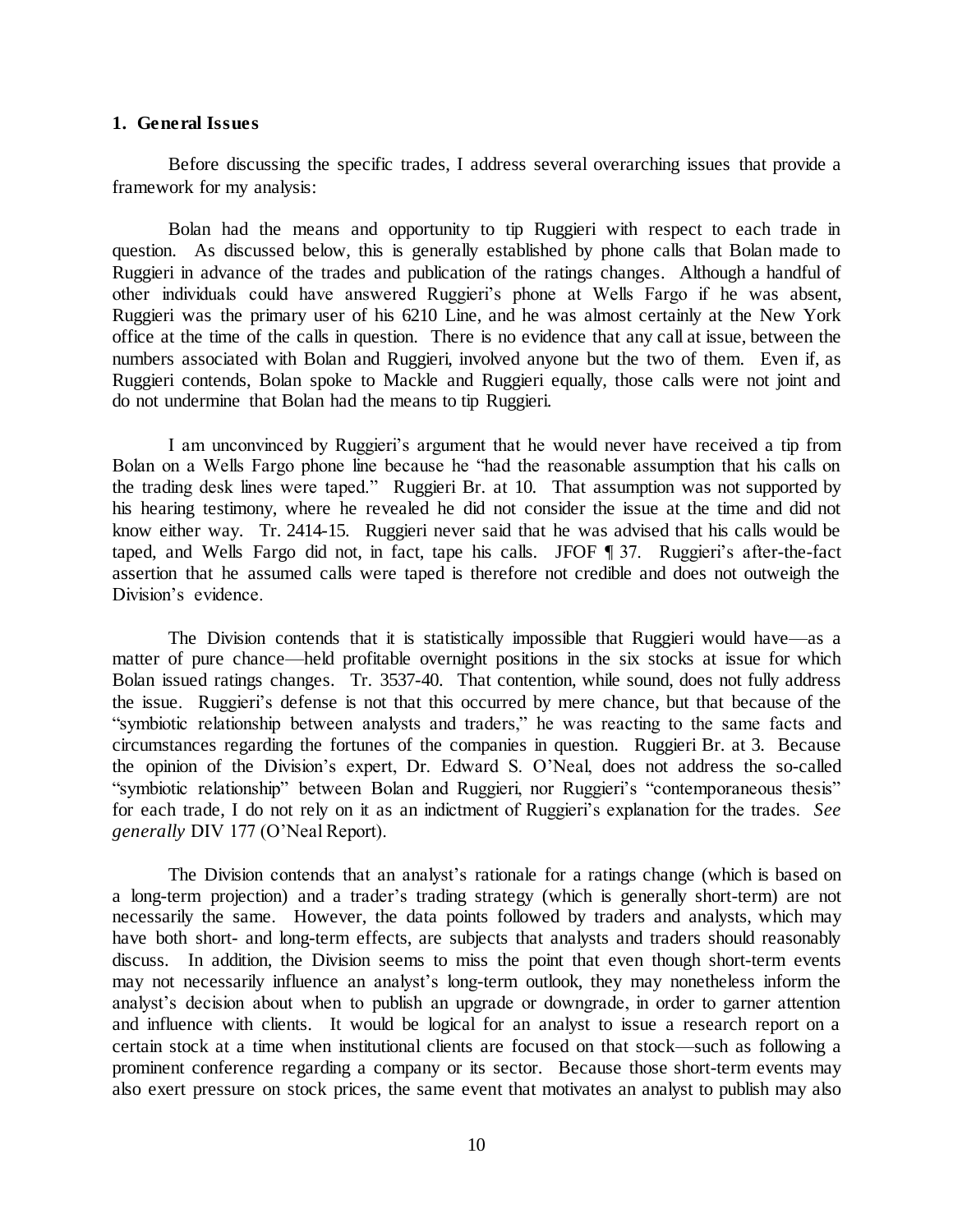motivate an experienced trader to benefit from trading in relation to the event. This is borne out as to Ruggieri's trading in PRXL and CVD, as discussed below.

On the other hand, to the extent that Ruggieri's explanations for the trades are unpersuasive and incredible, Dr. O'Neal's expert report is on point: it is improbable and highly suspicious that Ruggieri just so happened to hold overnight positions that turned out to be profitable following Bolan's ratings changes.

Thus, for each trade at issue, I considered Ruggieri's explanation as to why he held a position before Bolan's ratings changes. Where Ruggieri has a clear, contemporaneous thesis for his position and the timing for that position, the evidence weighs toward finding that there was no tip. Where Ruggieri's thesis is persuasive, it bears to reason that, although Bolan could have tipped Ruggieri by virtue of their phone calls, such calls do not necessarily mean that Bolan tipped him. Bolan and Ruggieri presumably had other subjects to discuss, since they were not just expected, but directed, to be in "constant dialogue" by Wells Fargo. DIV 107 at 1; Tr. 1468. However, where Ruggieri's thesis fails to plausibly explain his position preceding Bolan's report, given the statistical implausibility of such a position occurring by chance, the evidence weighs toward finding that Ruggieri traded based on Bolan's tip.

In addition, Moskowitz communicated with Bolan and traded ahead of Bolan's ratings changes as to three of the same six stocks as Ruggieri: PRXL, AMRI, and EM. DIV 194-A at 1- 2, 4-7. In each instance, Moskowitz made a profit. Adm. FOF Nos. 289, 338, 360. Bolan and Moskowitz were close friends and, at the time of the trades, they were not professional colleagues. Moskowitz was not a Wells Fargo employee and there is no plausible explanation for him to be in "symbiosis" with Bolan and Ruggieri. That Bolan's friend would have just so happened to trade in the same manner as Ruggieri, in a profitable manner in advance of Bolan's reports, is probative of a common tipping scheme—except as to PRXL where I find that Ruggieri has a clear, contemporaneous thesis for his trades.

Ruggieri argues that Moskowitz's trades do not support any pattern because Moskowitz did not trade in advance of three of six reports (namely, Bolan's reports covering CVD, ATHN, and BRKR), even though Moskowitz and Bolan spoke on multiple occasions before the CVD and ATHN ratings changes. Ruggieri Br. at 7-8. But, that Moskowitz did not trade on those occasions does not undermine the fact that he traded parallel to Ruggieri on three specific occasions. Moskowitz suffered from a debilitating disease that left him confined to his home, trading relatively modest sums in his personal accounts. He simply may have not had the wherewithal to trade on each tip he received.

In his report, Dr. O'Neal opined that "the most profitable way to trade in relation to an analyst ratings change would be to buy the stock the day before the change and sell it the day after the change." DIV 177 at 5. Ruggieri claims that his trades in PRXL, AMRI, and BRKR do not fit this pattern. Ruggieri Br. at 7. At best, that suggests that as to these three of the six trades at issue, he did not trade in "the most profitable way" ahead of research, but as to the other three, there is no dispute that his trading fit such pattern. In any event, the trading pattern in relation to profits is a helpful measure but not dispositive; it requires context. Dr. O'Neal's statement is simply a general proposition regarding how to maximize the profit from trading before a ratings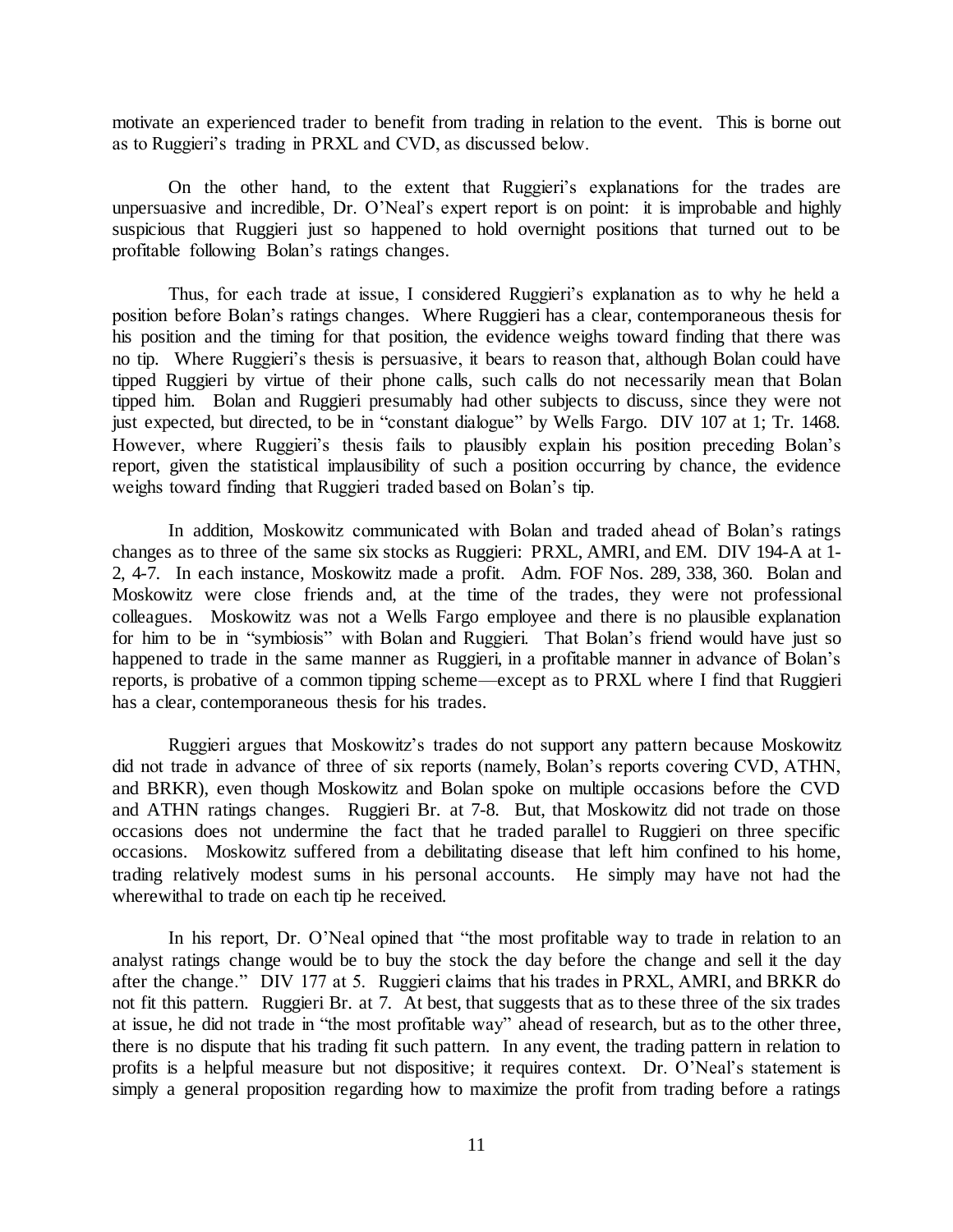change, and does not consider other specific circumstances. So, for example, if Ruggieri was attempting to avoid or minimize the risk of detection, he may have gradually built or sold a position, as opposed to buying and selling immediately before and after the ratings change. Furthermore, if Ruggieri thought there were circumstances that minimized market risk from holding the position overnight, he may have held it longer than he would have otherwise. Simply put, Ruggieri's observation does not weigh in his favor.

Ruggieri also claims that "he traded in the opposite direction of Mr. Bolan's research on multiple occasions." Ruggieri Br. at 7. However, Ruggieri never traded in the opposite direction of Bolan's ratings changes at issue, which Ruggieri does not dispute were material to the stock prices.

Ruggieri contends that that "he did not trade in advance of the MDRX initiation of coverage with an out-perform rating" that took place in October 2009, roughly two months after Ruggieri joined Wells Fargo. Ruggieri Br. at 7 & n.2. However, the Division's case does not rise or fall on whether Bolan began to tip Ruggieri by that date or whether Bolan began tipping Ruggieri soon after he joined Wells Fargo.

Lastly, Ruggieri claims that "some trades took place before Mr. Bolan received approval of his request to change a rating." Ruggieri Br. at 8. Regardless whether Bolan thought he needed supervisory approval to publish a ratings change (and he did not, Adm. FOF No. 99), Bolan's "requests" to do so were never denied as to the six ratings changes at issue. If Ruggieri had waited for a ratings change to be approved, he may have missed the opportunity to build a profitable position. The ratings changes were usually published after the close of the trading day or in the early morning before the opening of trading. If Bolan's supervisory "approval" came late in the trading day, or after the close of trading, Ruggieri may have lost the opportunity.

# **2. The Trades**

# *Parexel International Corp. (PRXL)*

Parexel is a healthcare company in the contract research sector. JFOF ¶ 48. On March 22, 2010, Bolan published a squawk<sup>7</sup> titled "CRO's: Stronger USD Creates Headwind." JR 14. Bolan noted that: 1) "A stronger USD hurts top line growth for [contract research organizations (CROs)]"; 2) "Our intra-quarter analysis indicates the biggest negative impact for PRXL and CVD"; and 3) Parexel's fiscal-year 2010 revenue would be negatively impacted by \$20 million, and earnings per share would be negatively impacted by \$0.02. *Id.* at 1-2. Ruggieri viewed the information contained in Bolan's squawk, and the fact that the company did not hedge its currency exposure, as potentially bad news for PRXL's price. Tr. 2689-91. In light of the stronger U.S. dollar, Ruggieri had concerns about Parexel's failure to hedge against currency risks. Tr. 2689-90; JR 14.

<sup>&</sup>lt;sup>7</sup> In contrast to a research report, a squawk is brief and hits "major points of typically faster moving information," which is then disseminated to clients and the general public. Tr. 93-94, 210, 309.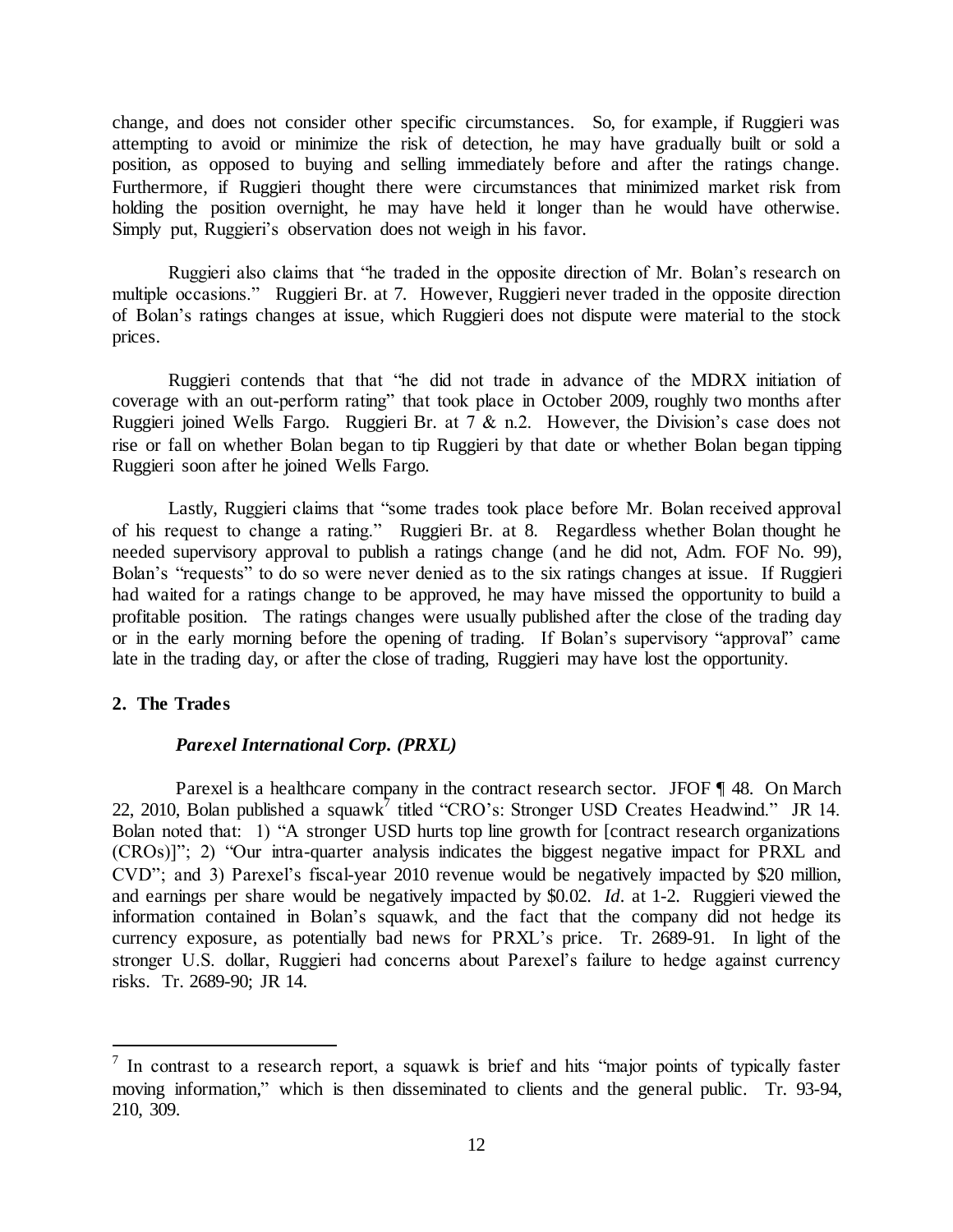On the evening of March 22, Ruggieri hosted a Wells Fargo dinner with healthcarededicated hedge fund clients. Bolan attended the dinner. Tr. 2695; JR 18. Ruggieri reported to Brown and Bartlett about the event, and Bartlett encouraged Ruggieri to "monetize these events." Tr. 2691-94; JR 17. The attendees were buy-side customers, described as "smart money" or experts on where stocks were headed in this sector. Tr. 998-99, 1028. They told Ruggieri that they were short in CROs. Tr. 2695-96; JR 18. Mackle testified that it is reasonable to develop a trading thesis based on what "smart" investors are doing. Tr. 3268-69.

The next day, Ruggieri shorted 5,000 PRXL shares. JFOF ¶ 51; Tr. 2696. On March 24, Bolan confirmed Ruggieri's thinking that PRXL was not a crowded short, as Bolan said that he had "just started hearing that folks are shorting."<sup>8</sup> JR 20; Tr. 1001-02. Since it was not a crowded short, a short position was less risky. Tr. 2696-99. As of the market close on March 24, Ruggieri doubled his short position to 10,000 shares. JFOF ¶ 54. On March 25, Ruggieri exited his short position. Tr. 2835.

Ruggieri's next short position in PRXL was not until March 30. Tr. 2836. He testified that he went "flat" in PRXL between March 24 and 30 because the stock began to trade lower, and there was a risk that the price could go back up with more demand, which would make a short trade less attractive. Tr. 2703-04, 2708; *see* JR 56.

Ruggieri's active trading on behalf of clients gave him good visibility as to who was trading in PRXL and whether they were long or short. Tr. 2704-06; *see* JR 23. On March 29, Ruggieri sent an email to a client, Fidelity, informing that PRXL was trading as low as it had in a few weeks. Tr. 2706-07; JR 25. On or before March 29, Bolan began drafting a forthcoming research report that would downgrade PRXL. Adm. FOF No. 272.

On March 30, before the market opened, Raymond James, a Wells Fargo competitor, upgraded PRXL to a strong buy. Tr. 2708-09; JR 26. Ruggieri concluded that the Raymond James upgrade did not contain any new information that would change his thesis, but could cause PRXL's price to increase in the short term, making it more attractive to short. Tr. 2711-12. At 7:07 a.m. on March 30, Ruggieri forwarded the Raymond James upgrade to Bolan, with the email's importance level marked as "high." JR 26. Three minutes later, Bolan called Ruggieri at the 6210 Line. JFOF ¶ 56; Tr. 2117-19. Wells Fargo analysts, as part of their constant dialogue with their trading counterparts, were directed to call their trader if a competitor changed a rating. DIV 107 at 2. The timing of Bolan's call to Ruggieri, and the correspondence that preceded it, was consistent with that company policy.

At 7:19 a.m. on March 30, Ruggieri told a client that he viewed the Raymond James upgrade as an opportunity to sell short in PRXL. Tr. 2712-13; JR 33. On March 30, following the Raymond James upgrade, PRXL opened 3.6% higher than the prior day's close. JR 56.

 $8<sup>8</sup>$  A crowded short is when many market participants hold short positions in the same stock; the fear is that the stock price will increase if everyone rushes to cover their short positions at the same time. Tr. 1001-02, 3283.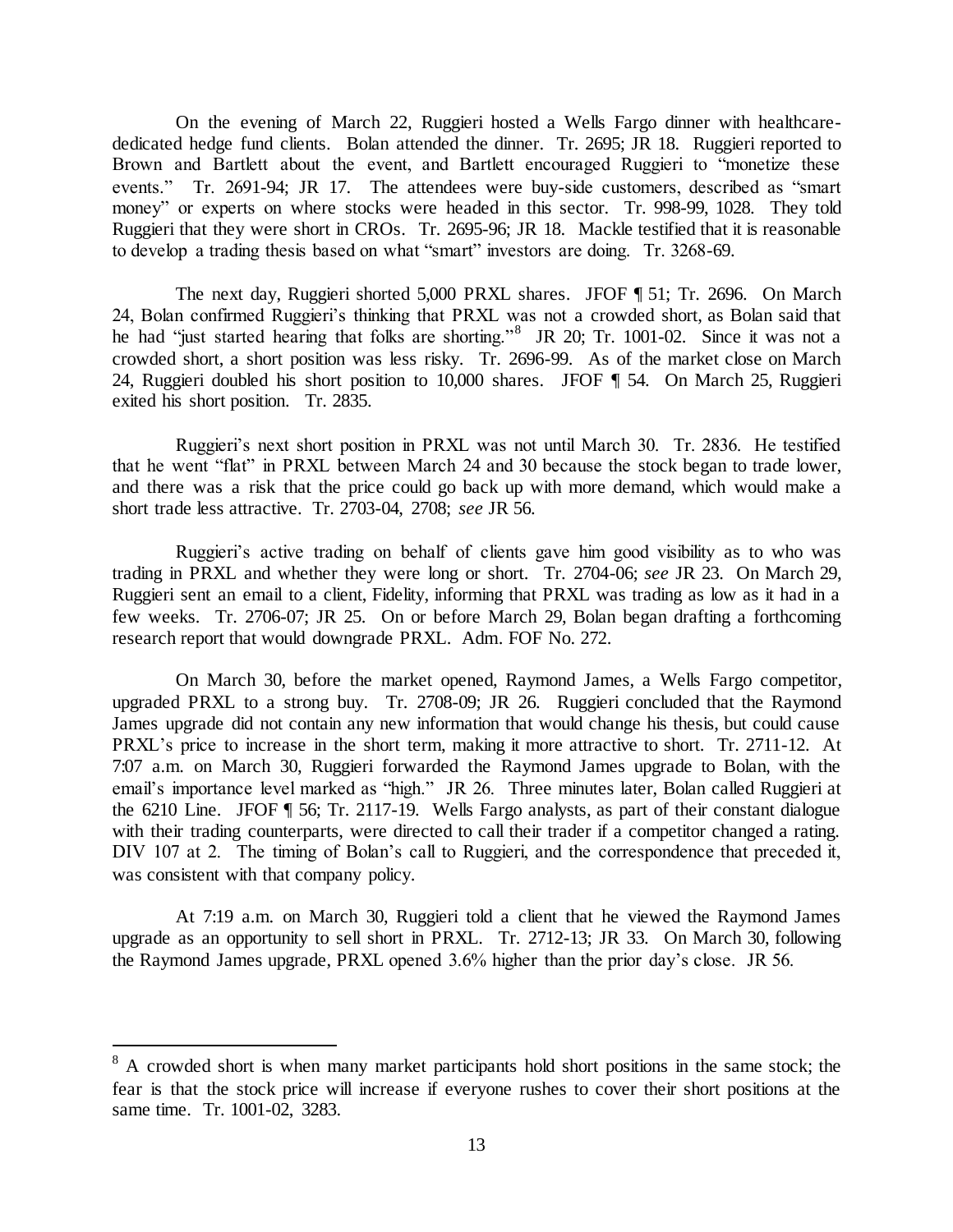At 11:20 a.m. on March 30, Bolan called Ruggieri at the 6210 Line, and the call lasted two minutes. JFOF ¶ 57; Tr. 2119. At the time of this call, Bolan was between client meetings while in Boston. JR REB 111, 111A at 2; Tr. 2714-15. It would have been unusual if Bolan had not called Ruggieri to update him on the last client meeting. Tr. 2715. Ruggieri wrote in his midday report that "CROs have been one of the few bright spots after PRXL upgrade keeping the group afloat but we've been much better for sale again . . . ." JR 29. At 2:23 p.m. on March 30, Bolan sent Pearlstein, one of his supervisors, an email with his rationale for downgrading PRXL to "market perform," and Bolan said he was thinking about issuing the downgrade "in the next day or so." DIV 48. Pearlstein approved the downgrade. *Id.*

By the market close on March 30, Ruggieri shorted 5,000 shares in PRXL. JFOF ¶ 61. At 4:15 p.m. on March 30, Bolan again called Ruggieri at the 6210 Line. Tr. 2120, 2719; JFOF  $\P$  62.

On March 31, in the last twenty-five minutes of the trading day, Ruggieri purchased 215,000 PRXL shares on behalf of Fidelity. JR 37. He told Bolan that there was a lot of supply in the stock. JR 37. When there is a lot of supply in a stock, it suggests that the stock price will likely go down, as there is more supply than demand. Tr. 981, 3270. In telling Bolan that there was a lot of supply, Ruggieri in effect communicated to Bolan that PRXL's price would likely go down. Tr. 2723-24. On March 31, Ruggieri increased his short position in PRXL to 10,550 shares. JFOF [ 67.

On April 5, PRXL shares traded higher and Ruggieri increased his short position to 27,750 shares. JR 56; JFOF ¶ 72.

Also on April 5, at 5:53 p.m., Bolan called Moskowitz, and the call lasted two minutes. Adm. FOF Nos. 276-77; JFOF ¶ 195. At 7:39 p.m. that same day, Bolan called Ruggieri's cell phone, and the call lasted approximately eighteen minutes. JFOF ¶ 73; Tr. 2125-26. At 7:54 and 7:55 p.m. during the call, Bolan sent Ruggieri four emails, each containing contact information for San Francisco-based portfolio managers. JR 45, 45A, 46, 46A, 47, 47A, 49, 49A; Tr. 2726- 27. Ruggieri traveled to San Francisco on business four days later. Tr. 2727-28. Bolan's calls reflect that he had the means and opportunity to tip Moskowitz and Ruggieri about his prospective PRXL downgrade; however, it seems more plausible that Bolan's call to Ruggieri addressed Ruggieri's upcoming trip to San Francisco given the emails exchanged.

On April 6, before the market opened, Ruggieri reported to the head of the Wells Fargo research sales office in San Francisco that the street's expectations for PRXL were too high going into the quarter. Tr. 2729-30; JR 53. After the market opened that day, Ruggieri told a client that he did not like PRXL going "into the q[uarter]," but he had seen shorts in the stock since it had been trading at \$23. JR 54; *see* JR 51; Tr. 2731-32. At 2:21 p.m. on April 6, Bolan called Ruggieri, and the call lasted approximately three minutes. JFOF ¶ 74; Tr. 2126. At the market close that day, Ruggieri had nearly doubled his short position to 52,500 shares, which he held overnight. Tr. 2127; JFOF ¶ 77. Ruggieri did so because he had a conviction that the stock was going to trade lower, as it was as high as it had been in months, making a short trade more attractive. Tr. 2732-33, 3007-09; JR 56. That evening, Ruggieri called Bolan three times. JFOF ¶¶ 78-80; Tr. 2129-30.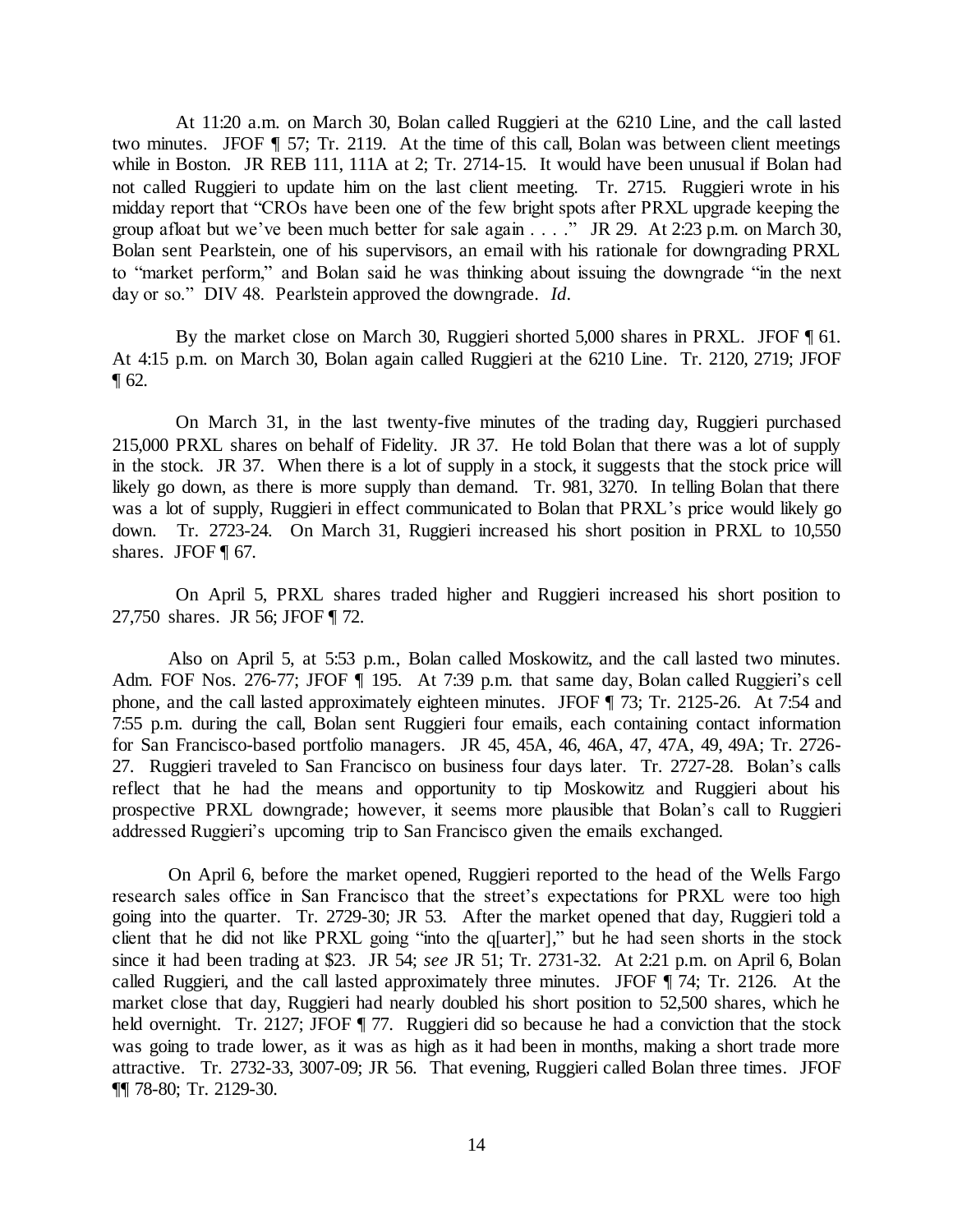Also on April 6, Moskowitz sold short 2,000 shares of PRXL, but unlike Ruggieri, he had not traded in PRXL for at least the prior six months. Adm. FOF No. 278.

On April 7, Wells Fargo published Bolan's research report, titled "PRXL: Downgrading to Market Perform[,] Optimism Running High and Valuation Running Even Higher." JFOF ¶ 81. Bolan downgraded PRXL because, among other reasons, the street's expectations were "baked into the current share price" and because the strengthening U.S. Dollar would "limit potential upside" to the company's revenue. JR 55. Bolan's reasons for the downgrade reflected similar concepts that had been in the market since his March 22 squawk and that were in Ruggieri's client communications. Tr. 2733-34. On April 7, Ruggieri forwarded the PRXL downgrade to Brown. JR REB 100. The same day, another Wells Fargo trader emailed Bolan that he liked the downgrade and thought it was a good time to do it. JR 57.

When the market opened on April 7, PRXL's price sank 3.2% from its closing price the prior day. Adm. FOF No. 285. Over the course of the same day, PRXL's trading volume increased 163% relative to the stock's average daily trading volume on the fifteen days before and after the downgrade. Adm. FOF No. 286. By the market close, PRXL's price had dropped 4.34% from the prior day's closing price. Adm. FOF No. 287.

On April 7, Ruggieri covered his entire short position in PRXL and generated gains of \$24,944 or \$29,032, depending on the calculation method. Adm. FOF No. 288. That same day, Moskowitz covered his short position in PRXL for a profit of \$1,007. Adm. FOF No. 289. When measured by dollar amount, Ruggieri's PRXL overnight position before Bolan's downgrade was the second-most profitable overnight position Ruggieri held during his tenure at Wells Fargo. Adm. FOF No. 290. When measured by percentage return on investment, Ruggieri's PRXL overnight position before Bolan's downgrade was in the top twenty-five most profitable overnight positions (out of at least 108 overnight positions) Ruggieri held during his tenure at Wells Fargo. Adm. FOF No. 291.

Following the trading at issue, Ruggieri also held substantial overnight positions in PRXL at other points in 2010, including a 5,617 share short position on April 9, a 30,922 share long position on June 2, a 7,300 share short position on June 14, a 23,353 share short position on October 6, and a 5,000 share short position on both November 24 and 26. DIV REB 132 at 10- 11.

Based on the foregoing, the Division's claim that Bolan tipped Ruggieri about his PRXL downgrade *might* be true, given the timing of Ruggieri's trades and the calls between him and Bolan. Nonetheless, Ruggieri had a contemporaneous thesis for short selling PRXL. In accordance with that thesis, on March 23 and 24, 2010, Ruggieri held short positions of 5,000 and 10,000 shares in PRXL. This was days before Bolan began drafting or sought permission for the PRXL downgrade. The evidence independently demonstrates the desirability of building and holding a short position of PRXL, including Bolan's March 22 squawk, the price movements of the stock, and Ruggieri's communications with a client and a Wells Fargo research head.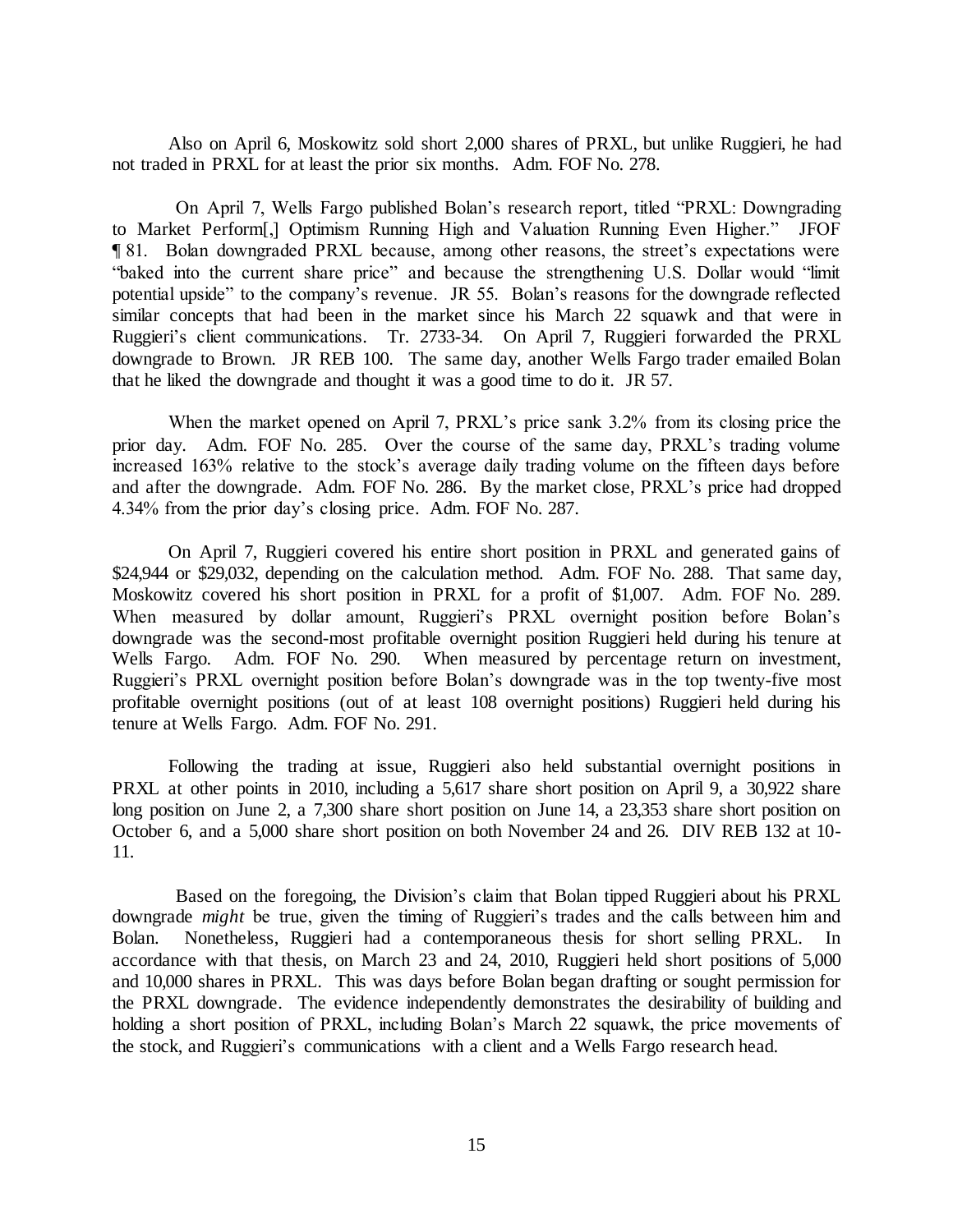The day before the short trade at issue, Ruggieri told a client that he did not like PRXL going into the quarter, meaning that he did not like PRXL long going into the next month. He then nearly doubled his short position to 52,500 shares at a time when PRXL was trading at its highest level in months, making a short trade more attractive. As Ruggieri points out, rather than infer a tip, it is just as plausible that Bolan timed his downgrade on the same basis as Ruggieri did in taking his positions: to be more impactful, issuing the report when PRXL was trading at its highest level in months. Ruggieri exited his position after Bolan's downgrade, but the circumstances represented a reasonable opportunity to do so. Indeed, these circumstances may have been the first occasion in which Ruggieri appreciated the impact of Bolan's ratings changes. Bolan's ratings change as to PRXL was largely based on information in the public domain already known to Ruggieri, but nonetheless exerted palpable downward pressure on PRXL's price. Further, while not central to my conclusion that Ruggieri's overnight position was not provoked by a tip, Ruggieri held substantial overnight positions in PRXL later in April and later that year, all unrelated to any alleged tips from Bolan. In other words, it was not so unusual for Ruggieri to carry overnight positions in PRXL.

In contrast to Ruggieri, Moskowitz built a short position in PRXL in the last couple of hours of trading on April 6, which was the day after his call with Bolan and before Bolan's April 7 downgrade. DIV 194-A at 2. Unlike Ruggieri, Moskowitz did not take significant short positions in PRXL earlier in the month or at any point throughout the year. While Bolan called Ruggieri the same night as Moskowitz, Ruggieri identified evidence showing that they talked about work issues, namely his upcoming San Francisco trip. In conclusion, the evidence may suggest that Moskowitz traded based on Bolan's tip, but the Division has not met its burden that such was the case between Bolan and Ruggieri.

## *Covance Inc. (CVD)*

After the PRXL downgrade, Bolan's next ratings change was for CVD, the stock of another CRO. DIV 133 at 5; Tr. 2164-67, 2605-06.

On April 29, 2010, Bolan issued a hoot $<sup>9</sup>$  following a conference or earnings call with the</sup> company. Tr. 2609-11; JR 64. Ruggieri sent an email based on his understanding of Bolan's hoot, noting that CVD would be attractive to buy at a lower price—in the low \$50s—but not currently. Tr. 2609-10, 2612; JR 64. CVD had closed the previous day at \$60.50. JR 81. CVD's price dropped over the course of the next few weeks and dropped to a low of \$49.91 on June 8 before closing at \$50.56. *Id.* Ruggieri testified that the \$50 threshold for CVD was important because he wanted to make sure the stock would hold at that level. Tr. 2613-14.

On June 9, CVD opened at \$50.84. JR 81. Bolan disseminated a somewhat negative channel check, noting that work at one of the company's facilities had slowed down. Tr. 2614- 16; JR 70. Ruggieri wanted to see whether Bolan's channel check might cause CVD's price to drop further. Tr. 2616. That day, Ruggieri communicated with a trader of client DE Shaw, which held one of the largest shorts of CVD, to test whether the client would cover the short

<sup>&</sup>lt;sup>9</sup> The "hoot" is Wells Fargo's internal system that analysts use to make public, and announce to the sales and trading departments, their opinion on a stock or any big trade. Tr. 1034-35.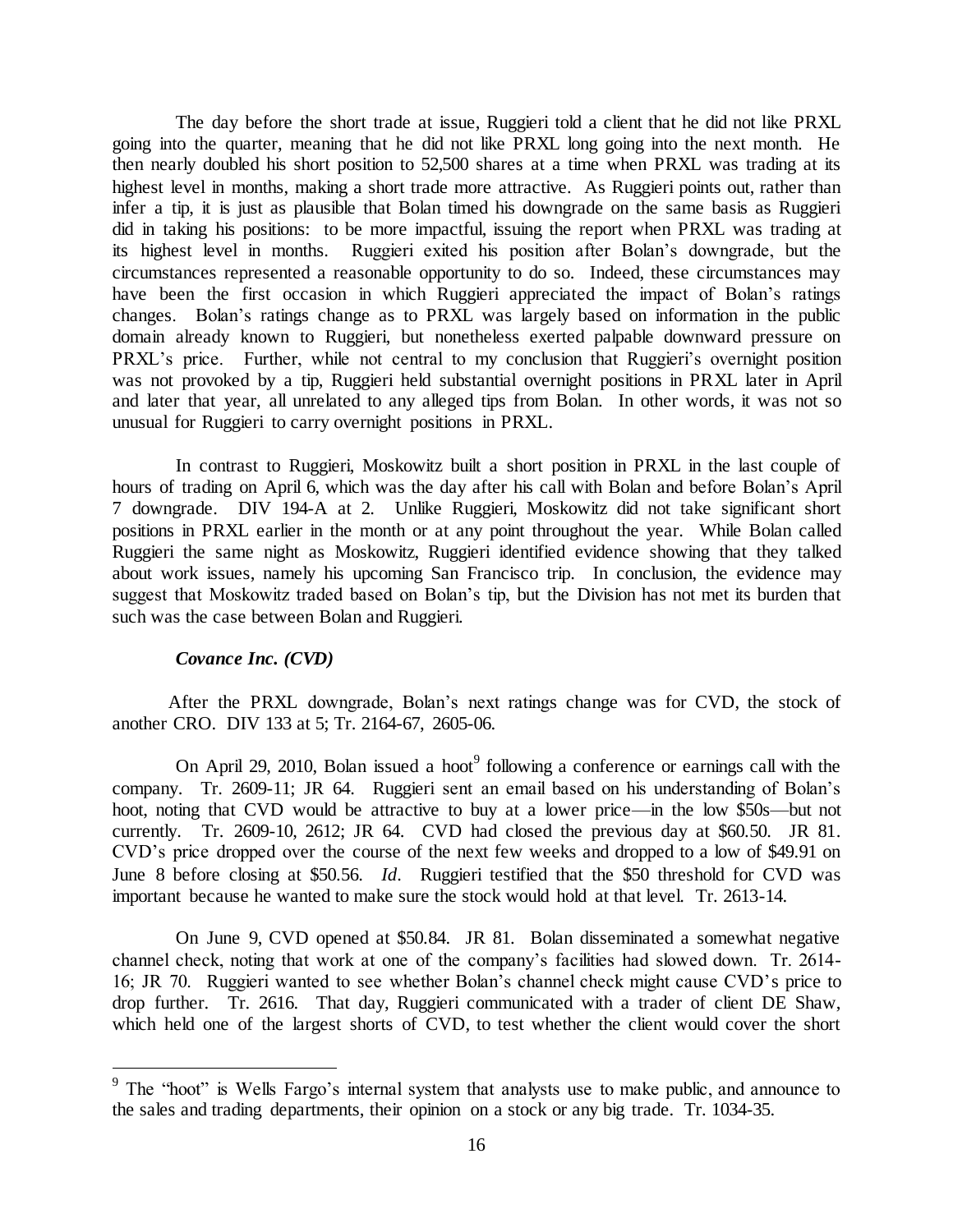position based on the \$50 share price; the client did not pursue it. Tr. 2619-22; JR 71. CVD stabilized in the low \$50s after the channel check. JR 81; Tr. 2616-17.

On June 10, Ruggieri learned that despite Bolan's channel check, one of the largest holders of CVD was increasing its position in the stock. Tr. 2617-18; JR 73.

On Sunday, June 13, Bolan told Pearlstein that he planned to upgrade CVD. Adm. FOF No. 296. That same day, Pearlstein approved. Adm. FOF No. 297.

Meanwhile, Ruggieri was focused on the upcoming Goldman Sachs healthcare conference on June 15, at which Covance was scheduled to make a presentation. Tr. 2622-23; JR 72, 74 at 2. Mackle testified that a trader's assessment of what company management is going to present at a conference could be a reasonable thesis for a trade. Tr. 3266-68.

On June 14, before the market opened, Bristol-Myers Squibb announced a deal with two CROs, namely Parexel and ICON (stock symbol ICLR). JR 78; Tr. 2628. One of the losers in the announcement was Pharmaceutical Product Development Inc. (stock symbol PPDI), which had previously done work with Bristol-Myers. JR REB 17. Following the Bristol-Myers announcement, on June 14, the share prices of ICLR, PRXL, and CVD increased 4%, 6.3%, and 3.2%, respectively. JR 77; Tr. 2651-52. During two calls on June 14, from Bolan's phone to the 6210 Line associated with Ruggieri, Ruggieri was in his New York office with access to that line. Tr. 2168-69; JFOF ¶¶ 87-88; JR REB 67 (Ruggieri exhibit listing when he was not in the office).

On June 14, Ruggieri purchased 40,000 shares of CVD and held them overnight. JFOF ¶¶ 89-91; Tr. 2170-72. In addition to his CVD trade, Ruggieri held overnight short positions in PPDI and PRXL. DIV REB 66A. Ruggieri shorted PRXL because he thought the market overreacted and PRXL had gone up too high following the Bristol-Myers announcement.<sup>10</sup> Tr. 2652. Ruggieri testified that his trade in CVD was based on his prediction that the company would not lower guidance at the Goldman Sachs investor conference and that in turn the stock would trade higher. Tr. 2188, 2653-55. On June 14, Ruggieri shared this thesis with his clients. JR 76. He reiterated that thesis to clients the next day. Tr. 2654-55; JR 82.

Wells Fargo published Bolan's upgrade of CVD before the market opened on June 15, 2010, and the stock price opened 2.19% higher from the previous day's close. DIV 128; DIV 194-A at 3; JR 81. Bolan upgraded CVD shares to outperform, raising the valuation range to \$62-64 per share from \$58-59. JR 80. His report stated: "[W]e believe Covance's historical premium valuation is warranted and we feel quite comfortable advising investors to actively accumulate shares of CVD at these price levels." *Id*. Ruggieri forwarded the CVD upgrade to Brown. JR REB 98. Also on June 15, the Goldman Sachs conference was held, with the Covance presentation that morning. Tr. 2622-23, 2653.

<sup>&</sup>lt;sup>10</sup> The next day, he communicated to a client that yesterday's move by PRXL was "dumb," apparently because it moved higher on announcement of the Bristol-Myers deal, which Ruggieri suggested "won't go through." JR REB 235; Tr. 3289-91.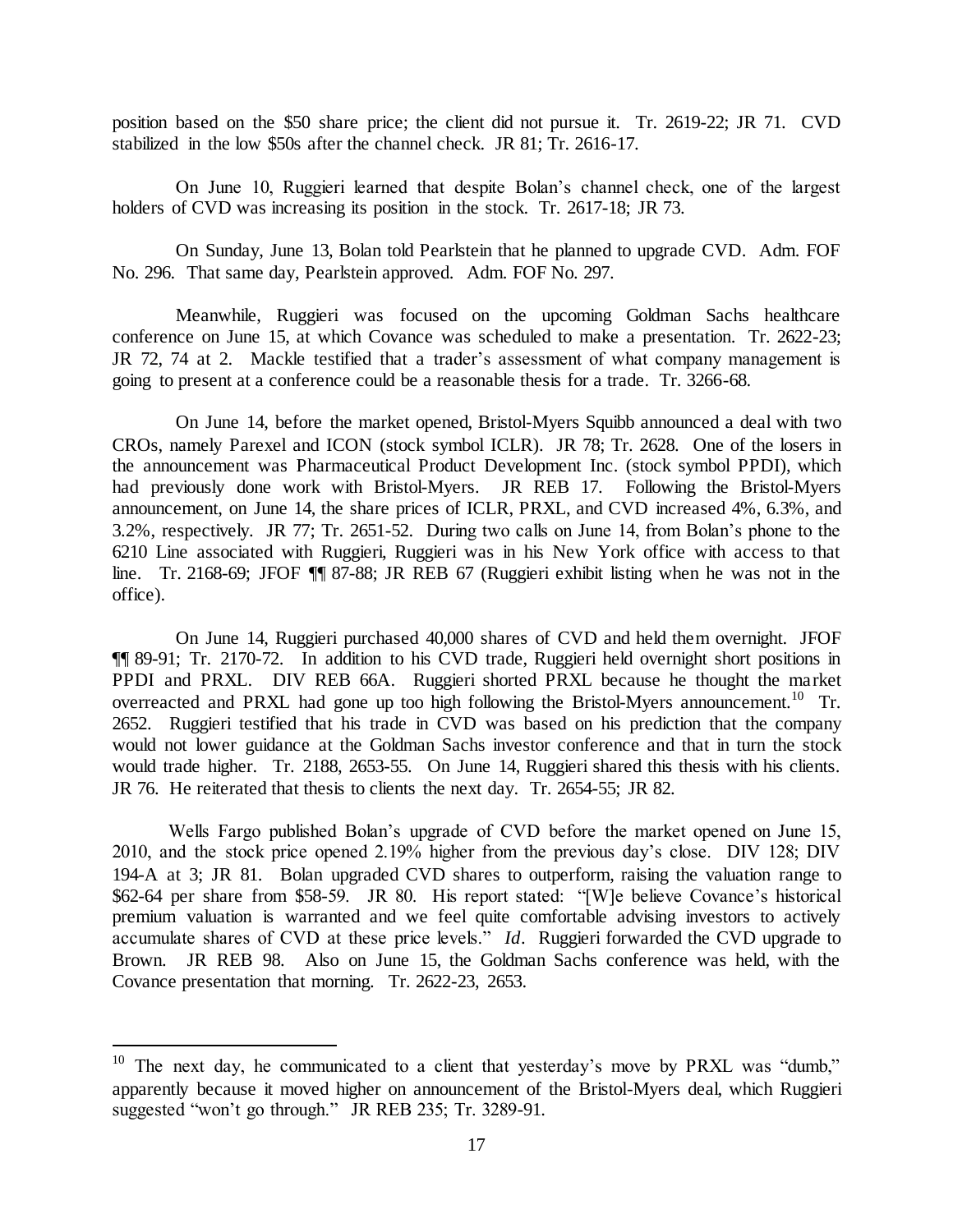By early afternoon on June 15, Ruggieri sold the 40,000-share CVD position, which he had held overnight, and built another position for a client.<sup>11</sup> Tr. 2173-74; DIV 194-A at 3. Ruggieri's trades in CVD around Bolan's upgrade generated a profit of \$17,445 or \$14,144, depending on the calculation method. Adm. FOF No. 307. When measured by dollar amount, Ruggieri's CVD overnight position before Bolan's upgrade was the tenth-most profitable overnight position Ruggieri held (out of at least 108 overnight positions) during his tenure at Wells Fargo. Adm. FOF No. 308. When measured by percentage return on investment, Ruggieri's CVD overnight position before Bolan's upgrade was in the top twenty-five most profitable overnight positions (out of at least 108 overnight positions) Ruggieri held during his tenure at Wells Fargo. Adm. FOF No. 309.

In addition to his overnight positions before the CVD ratings change at issue, Ruggieri's Wells Fargo trading book held an overnight position in CVD on approximately fifteen trading days while he was employed by Wells Fargo. JFOF ¶ 178. Other than June 14 and 15, 2010, Ruggieri held only one long overnight position in CVD with a cost basis of \$25,000 or more: a 2,000-share long overnight position on January 20, 2011. Adm. FOF No. 310.

Before Wells Fargo published Bolan's CVD upgrade, Bolan had the means and opportunity to tip Ruggieri by phone in advance of his trades. *See* DIV 194-A at 3; JFOF ¶¶ 87- 88; JR REB 67. Nonetheless, I do not find that Ruggieri traded based on a tip. Ruggieri had an independent thesis for his CVD trade, which he had shared with a client:

> CVD is a name we talked about with investors a lot in Europe couple weeks ago – keep eye on it here – they speak at Goldman's conference tomorrow and the street expects them to tweak FX impact higher and impact their guidance but we think this is largely expected due to currency moves and continue to like the name here in the low  $$50's - think if they do not materially guide$ lower tomorrow, stock will trade higher as shorts cover and longs defend here.

## JR 76.

l

Although the Division attempts to portray this message as equivocal, it represents a contemporaneous thesis for the position that Ruggieri took shortly thereafter, in the afternoon of June 14. DIV 194-A at 3. That view is bolstered by the fact that Ruggieri took overnight positions not just in CVD that day, but in two other healthcare stocks. Indeed, after reviewing the background and exhibits regarding the CVD trade, Brown agreed that he would not be "the slightest bit surprised" to learn that Ruggieri traded long in CVD on June 14 and held it overnight. Tr. 1041-42, 1044.

<sup>&</sup>lt;sup>11</sup> Towards the close of the trading day on June 15, Ruggieri traded in CVD in a principal capacity for a Wells Fargo client, and the client left him with a 10,000-share long position in CVD at the end of the day. Adm. FOF No. 305.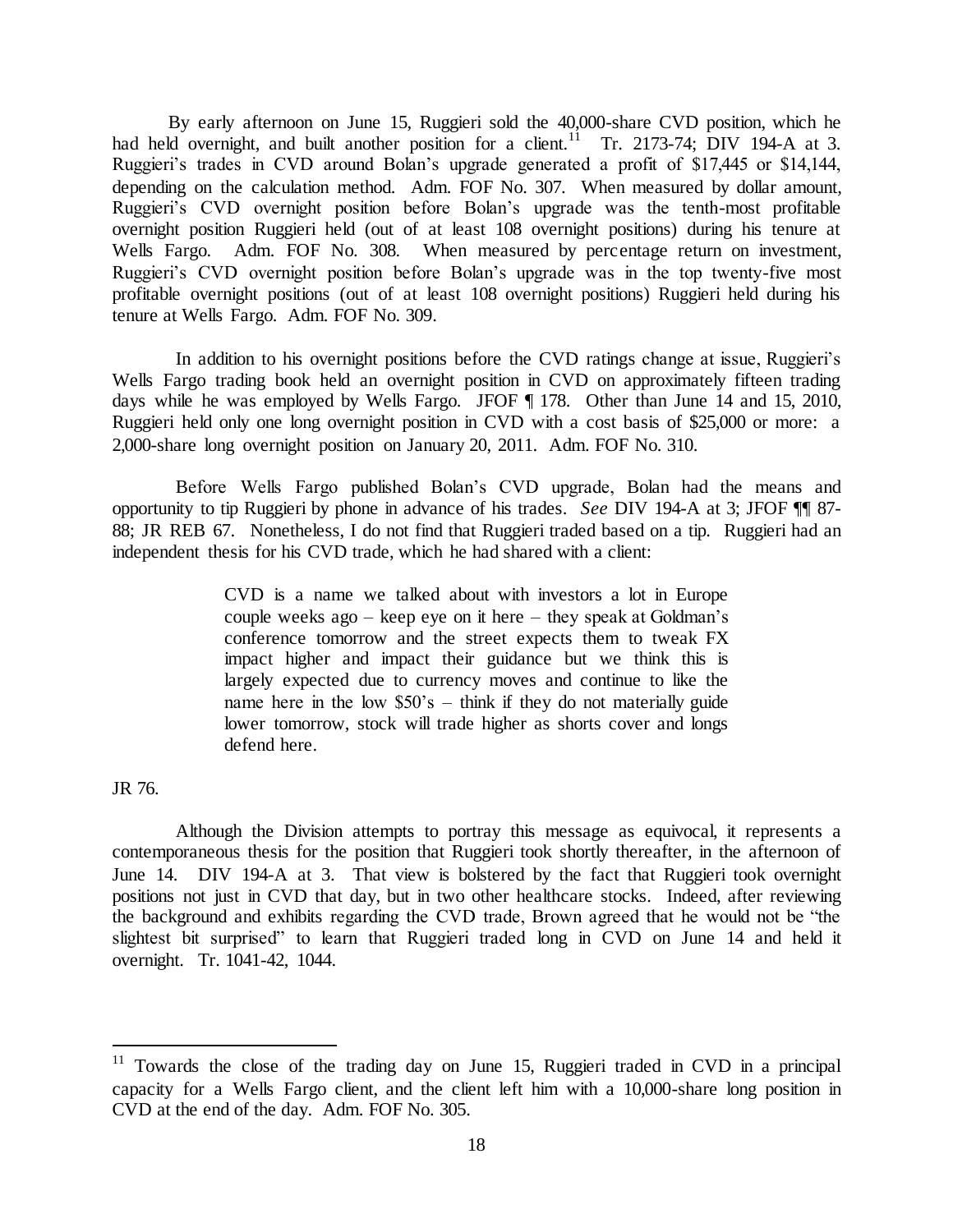Just as Ruggieri decided to trade in advance of the company's announcement at the Goldman Sachs healthcare conference, so too it is likely that Bolan planned to issue his upgrade of CVD on June 15 to make his research timely and relevant. Although not dispositive to my finding, there was no parallel trading activity by Moskowitz. The Division's contention that Ruggieri traded on a tip is possible, but it has not proved that is the most likely explanation.

#### *Albany Molecular Research Inc. (AMRI)*

After the CVD upgrade, Bolan's next ratings change was for AMRI, the stock of another CRO. DIV 133 at 5; Tr. 2193-94, 2506.

On June 23, 2010, Bolan issued a squawk announcing that Albany Molecular had recently announced a \$10 million share buyback (also known as a repurchase) program. JR 87 at 2. For its stock, \$10 million represented approximately 1.8 million shares, or 6% of all outstanding shares. *Id.* at 1.

On June 24, six trading days before upgrading the stock, Bolan informed Brown, Bartlett, Wickwire, and Ruggieri that Albany Molecular would be utilizing Wells Fargo to execute the share buyback program. JR 87 at 1. This was the only time during Ruggieri's tenure that AMRI had used the Wells Fargo buyback desk to implement a share buyback program. Tr. 2747. Ruggieri testified that the share buyback program would cause AMRI shares to rise in price. Tr. 2514.

On June 25, Ruggieri notified Wells Fargo's buyback desk of the Albany Molecular's buyback plan; he asked the desk to "[k]eep an eye out for AMRI" and let him know if they see anything. Tr. 2515-16; JR 89. Ruggieri believed that Albany Molecular's use of Wells Fargo's buyback desk would allow Wells Fargo to sell the stock to customers and be involved principally. Tr. 2515.

On June 27, Bolan was hospitalized with appendicitis and was likely out of the office until June 30 or July 1. JR 90. On June 30, at 5:07 p.m., Bolan used his cell phone to call Moskowitz's home phone number, and the call lasted one minute. Adm. FOF No. 314. One minute later, at 5:08 p.m., Bolan used his cell phone to call Moskowitz's cell phone number, and that call also lasted one minute. Adm. FOF No. 315. Less than two hours later, at 6:56 p.m., Moskowitz called Bolan's cell phone from his home phone, and the call lasted seventeen minutes. Adm. FOF No. 316.

By at least July 1, Bolan began drafting a report to upgrade AMRI. Adm. FOF No. 313. Moskowitz began purchasing AMRI shares on July 1. JFOF ¶ 189. By the market close on July 2, Moskowitz held a long position of 24,252 AMRI shares. Adm. FOF No. 318. In at least the six months before these trades, Moskowitz had not traded any AMRI shares. Adm. FOF No. 319.

On July 1 at 6:14 p.m., Bolan blind-copied Ruggieri on a client email with his ranked view of six CROs in terms of the most to least long hedge positions, which did not include AMRI. DIV 57. At 6:15 p.m., Bolan called Ruggieri's Wells Fargo BlackBerry from his home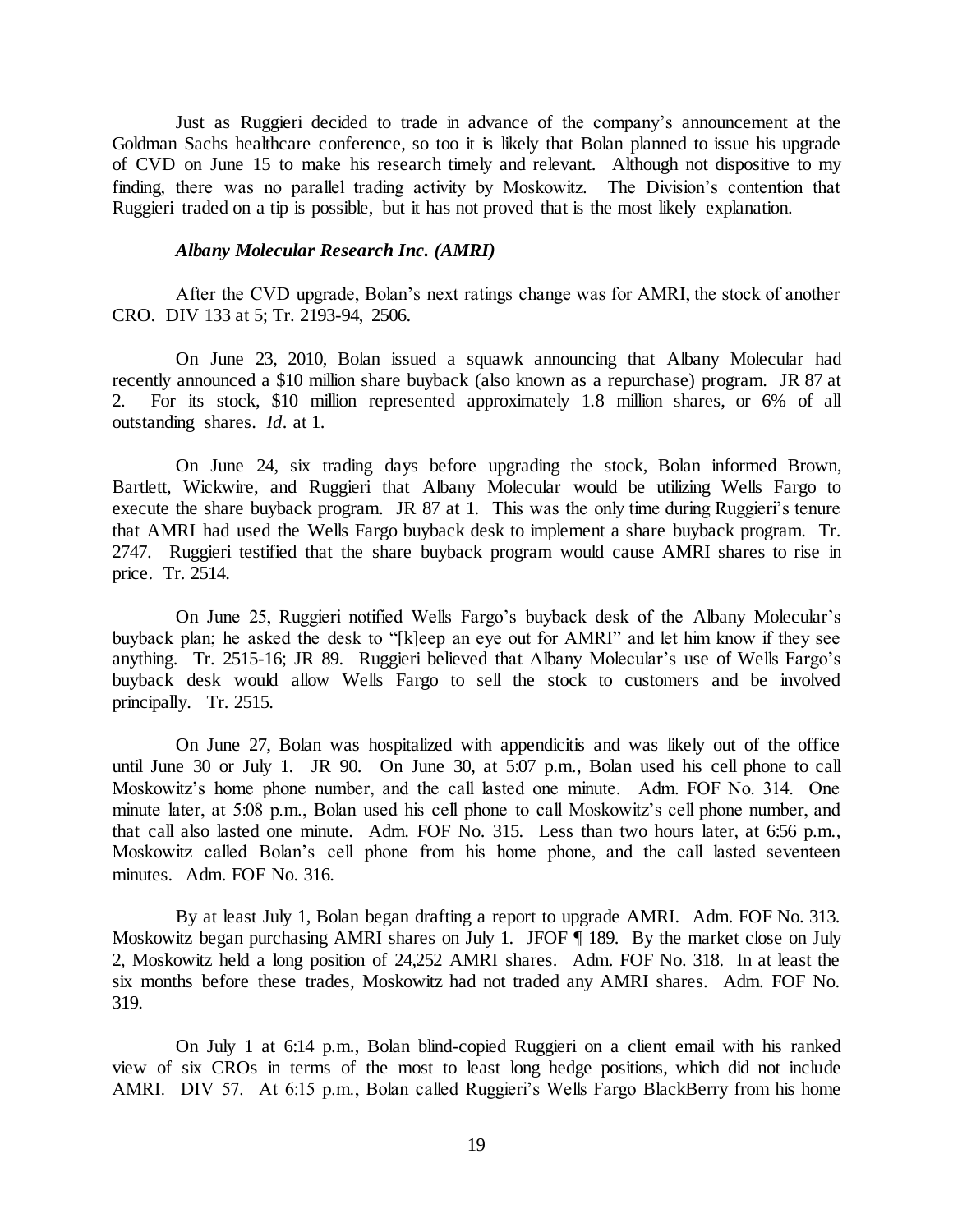telephone while Ruggieri was on his cell phone with his mother; the call with Bolan lasted thirtynine seconds. Adm. FOF Nos. 320-21; Tr. 2195-99; JFOF ¶ 40.<sup>12</sup> At 6:16 p.m., Ruggieri emailed Bolan, "Call u right back," and at 6:18 p.m., Bolan replied, "Cool – call my home." DIV 57. At around the same time, Ruggieri's call with his mother ended. Tr. 2199. Ruggieri did not remember if he called Bolan back, but it is undisputed that he would not have ignored Bolan's call. Tr. 2203, 2824. There is no record of any phone call between 6:18 p.m. on July 1 and July 6; Bolan's call to Ruggieri's Wells Fargo BlackBerry is the only call from Bolan to any number associated with Ruggieri between June 26 and July 6 for which records exist during that time period. JR REB 108.

Comcast's telephone records that are more than twenty-four months old at the time of production are often incomplete. Adm. FOF No. 330. In fact, for Bolan's home telephone line, telephone records less than twenty-four months old at the time of production showed over 900 incoming calls for the five-month period at the end of 2010, while telephone records more than twenty-four months old at the time of production showed less than ten incoming calls to Bolan during the first seven months of 2010. Adm. FOF No. 331; DIV 144, 220. Assuming that Ruggieri called Bolan right back, as he said he would, then before the AMRI upgrade, Bolan had the means and opportunity to tip both Moskowitz and Ruggieri. *See, e.g.*, DIV 57; DIV 194-A at 4-5; Tr. 2203; Adm. FOF No. 316.

Ruggieri purchased 36,250 AMRI shares on July 2, and held 35,050 shares overnight. JFOF ¶¶ 99-100; Tr. 2207. The market was closed the next three days, until July 6. Tr. 2207-08. He testified that he purchased these shares because that was the first day the buyback was in the marketplace. Tr. 2516-17; JR 91. On July 2, AMRI's closing price was \$5.41, and on July 6, AMRI's price opened at \$5.70, traded at a high of \$5.70 and a low of \$5.38, and closed at \$5.40. JFOF ¶ 103.

On July 6, at 12:03 a.m., Wells Fargo published Bolan's research report upgrading his AMRI rating from market perform to outperform. Adm. FOF No. 334. Bolan increased 2010 and 2011 EPS estimates, while maintaining a valuation range of \$7-9 per share. DIV 3. On July 6, Ruggieri forwarded Bolan's AMRI upgrade to Brown. Tr. 2519; JR REB 96. When the market opened on July 6, AMRI's price increased 5.36%. Adm. FOF No. 335. Over the day's course, AMRI's trading volume increased 40% relative to its average daily trading volume on the fifteen days before and after the upgrade. Adm. FOF No. 336. On July 6, Ruggieri marketed a buyer of AMRI over the day; in other words, he was looking for a seller, which is usually how a buyback is executed. Tr. 2532-34; JR 93; *see* Tr. 1015.

Moskowitz held a position in AMRI until July 9, which is when he fully liquidated his position in the stock. JFOF ¶¶ 190-94. Moskowitz's AMRI trades generated a profit of \$8,400. Adm. FOF No. 338.

 $12$  Adm. FOF No. 320 incorrectly identifies DIV 220 as phone records for Bolan's cell phone. Rather, that exhibit reflects the records for the number ending in 2142, which was Bolan's landline or home telephone. JFOF ¶ 40; Tr. 1597, 1681; DIV 57.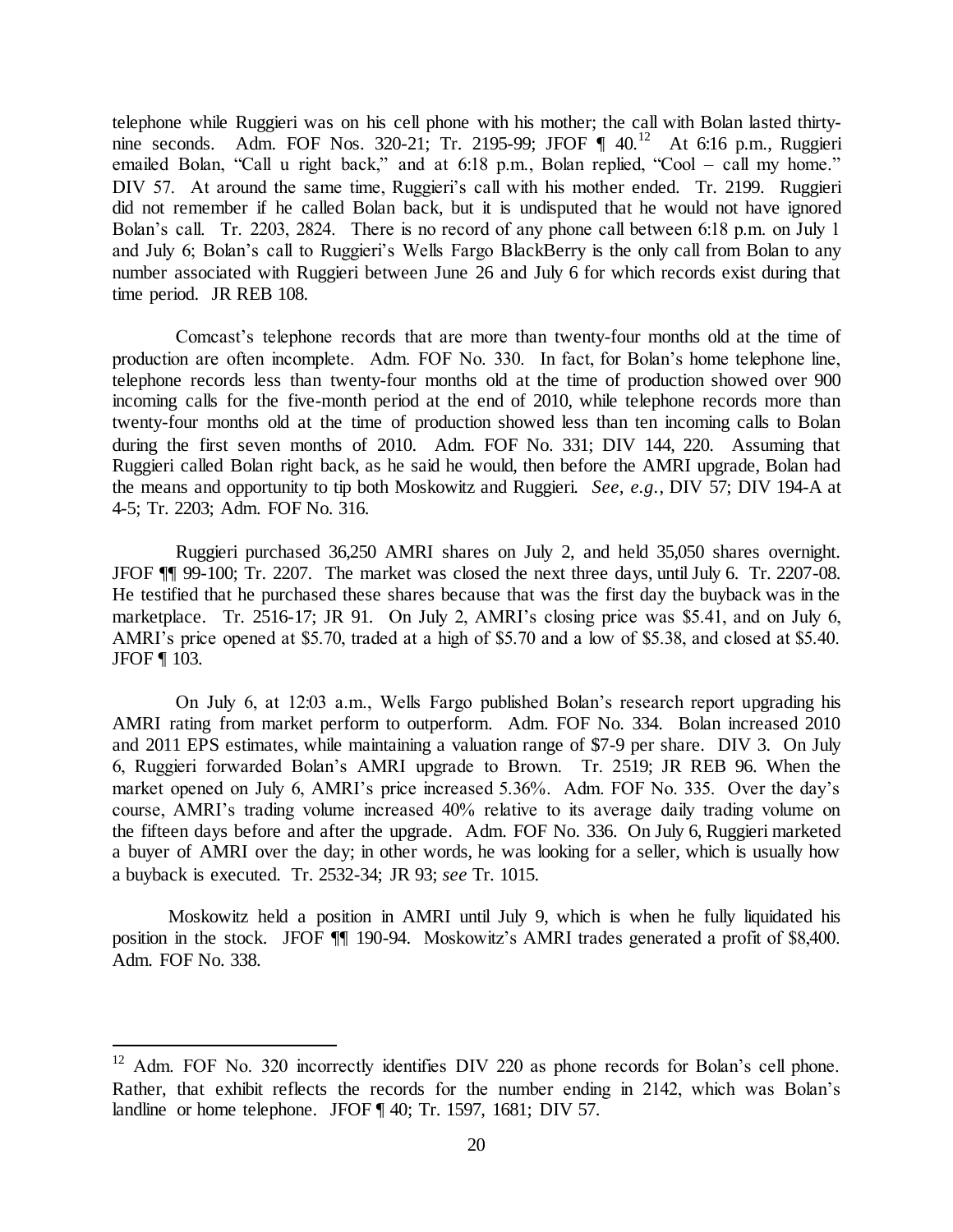Ruggieri held AMRI shares overnight until July 12—that is, six calendar days and four trading days—following Bolan's July 6 upgrade, although he sold off a portion of his AMRI position each day. JFOF ¶¶ 106-14; DIV 194-A at 4; DIV 227. Ruggieri's AMRI trades generated a profit of \$9,334 or \$9,384, depending on the calculation method. Adm. FOF No. 339. When measured by dollar amount, Ruggieri's AMRI overnight position before Bolan's upgrade was approximately the sixteenth-most profitable overnight position Ruggieri held (out of at least 108 overnight positions) during his tenure at Wells Fargo. Adm. FOF No. 340. When measured by percentage return on investment, Ruggieri's AMRI overnight position before Bolan's upgrade was Ruggieri's fourth most profitable overnight position (out of at least 108 overnight positions) during his tenure at Wells Fargo. Adm. FOF No. 341.

Before Bolan's July 2010 upgrade of AMRI, Ruggieri previously held three overnight positions in this stock in January 2010, but each position was minimal—one share, seventy-nine shares, and forty-eight shares, respectively. DIV 150 at tab AMRI; Tr. 873. Other than his overnight positions in AMRI from July 2 through July 9, 2010, Ruggieri never held an overnight position in AMRI of more than seventy-nine shares during his tenure at Wells Fargo. Adm. FOF No. 342.

For AMRI, Ruggieri's purported thesis is that he built a long overnight position once he knew that the company was executing its share buyback program. First, however, Ruggieri's thesis is not credible. Ruggieri began building the long position two hours before any evidence suggests that he knew that the buyback had commenced. *Compare* DIV 194-A at 4, *with* JR 91 ("AMRI 25k to buy."). However, what did happen before Ruggieri started building his position was, the night before, Bolan called Ruggieri's BlackBerry, and Ruggieri said he would call him right back. Based on Ruggieri's response to Bolan and his concession that he would not have ignored Bolan's call, it is more likely than not that Ruggieri called Bolan back, which would have provided an opportunity for the tip. The lack of a record of the call is not troubling given that there were no records from Ruggieri's phone and grossly incomplete records from Bolan's phone for that period.

Second, even if I credit Ruggieri's explanation, there is no credible explanation for the fact that Moskowitz, who spoke on the phone with Bolan, also built an overnight long position in AMRI before Bolan's July 6 upgrade. On July 6, both Moskowitz and Ruggieri exited the majority of their respective long positions before the close of trading. Both then continued to hold modest overnight positions in AMRI for the next few trading days before exiting completely. Moskowitz's position corroborates the Division's claim that Bolan was tipping. In sum, the most plausible explanation for these similar trades by Moskowitz and Ruggieri is that they were both tipped by Bolan in advance of his upgrade.

## *Emdeon Inc. (EM)*

After the AMRI upgrade, Bolan's next ratings change was for EM, the stock of a healthcare information technology company. DIV 133 at 5; Tr. 2225-26, 2664-65; JFOF ¶ 124.

On the evening of August 12, 2010, Bolan's supervisor, Pearlstein, approved Bolan's request to upgrade the stock. Adm. FOF No. 346; JR REB 20.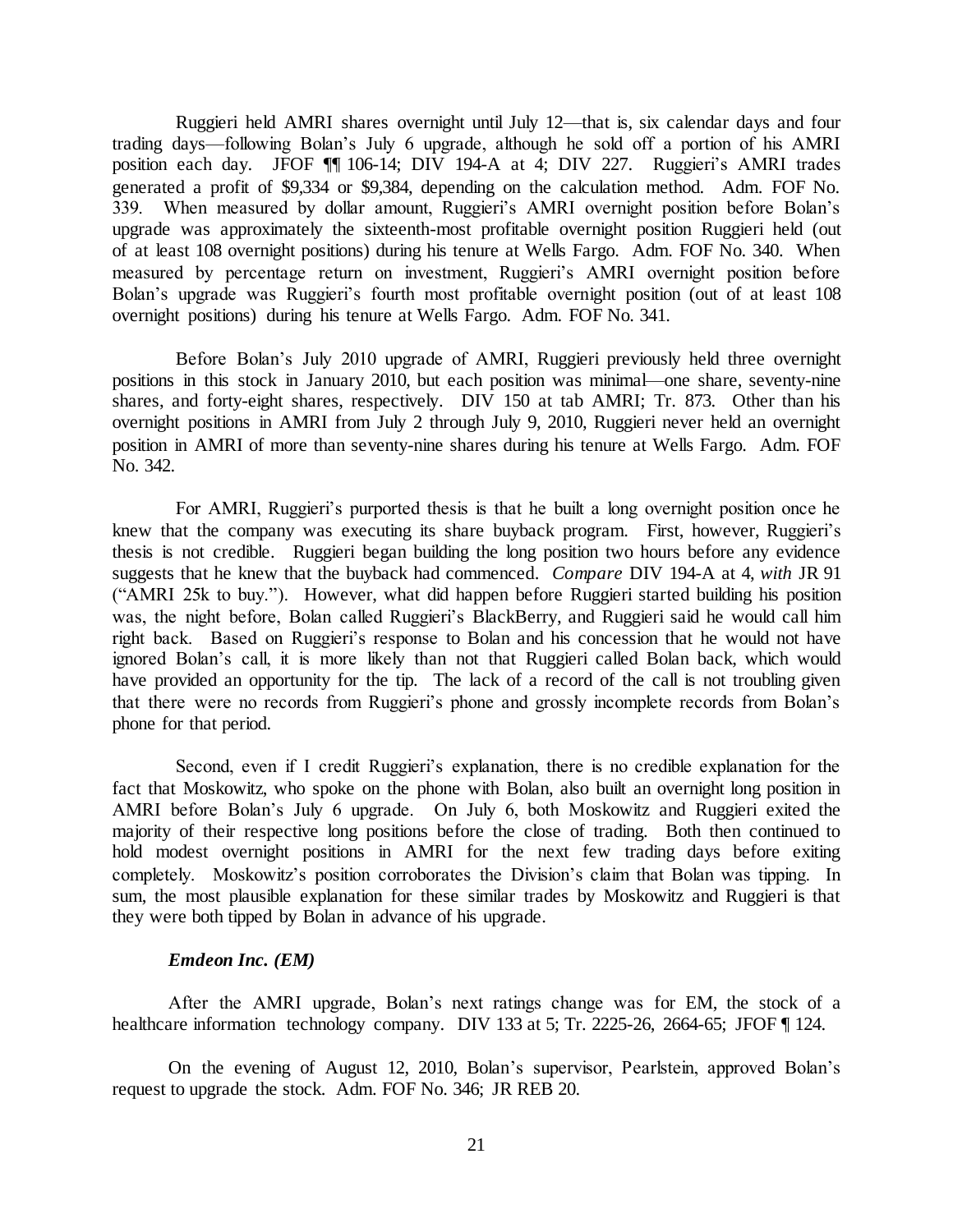On August 13, Bolan called Ruggieri's 6210 Line at 9:32 a.m. and 4:11 p.m. The calls lasted approximately three minutes and two minutes, respectively. JFOF  $\P$  119, 123; Tr. 1688, 2227-28, 2233. For both calls, Ruggieri was in his New York office. Adm. FOF No. 349. On the afternoon of August 13—after Bolan's morning call to the 6210 Line—Ruggieri purchased 10,000 shares of EM in his Wells Fargo trading account and held them overnight. Adm. FOF No. 351; JFOF ¶ 122.

At 11:23 a.m. on August 13, Bolan used his home phone number to call Moskowitz's home number, and the call lasted eleven minutes. Adm. FOF No. 350. That afternoon, Moskowitz purchased 5,000 shares of EM and held them overnight. Adm. FOF No. 352. Moskowitz had not traded EM shares in at least the preceding six months. Adm. FOF No. 353.

As the foregoing establishes, before Wells Fargo published Bolan's EM upgrade on August 16, Bolan had the means and opportunity to tip Moskowitz and Ruggieri by phone. *See*  DIV 194-A at 6-7.

On August 13, Ruggieri traded fewer than one million shares in total and around 250,000 shares in a principal capacity, which Ruggieri said meant it was a slow trading day. JFOF ¶ 118; Tr. 2668. Brown encouraged Ruggieri to make principal trades when the market was slow and to look for opportunities. Tr. 2668. Ruggieri testified that he bought EM shares on August 13 because the share price was down nearly 20% or 25% in a week and continued to be down, which he thought made it an outlier and "probably the most dislocated stock in the universe that week." Tr. 2668-70. Ruggieri said he considered the purchase to be a very low risk trade because the share price was down and the total investment was approximately \$100,000. Tr. 2669-70. Brown agreed that the EM trade was a low overnight risk. Tr. 1048-49.

On August 16, at 12:02 a.m., Wells Fargo published Bolan's research report upgrading EM from market perform to outperform. Adm. FOF No. 355. At the same time, Bolan lowered his 2010 EPS estimate, and he dropped his valuation range. DIV 63. Ruggieri forwarded the EM upgrade to Brown. JR REB 99. When the market opened that morning, EM's price rose 1.10%. Adm. FOF No. 356. Bolan was disappointed that EM's price did not move up as much as he had hoped after his upgrade. Adm. FOF No. 359. Over the day, EM's trading volume increased 107% relative to its average daily trading volume on the fifteen days before and after the upgrade. Adm. FOF No. 357. When the market closed on August 16, EM's price had risen 1.38% from the previous day's closing price. Adm. FOF No. 358.

On August 16, Moskowitz sold his entire EM position for a profit of \$835. Adm. FOF No. 360. That same day, Ruggieri sold his entire EM position for a profit of \$266 or \$267, depending on the calculation method. Adm. FOF No. 361.

Other than his overnight position in EM on August 13, 2010, Ruggieri held an overnight position in EM with a cost basis of at least \$25,000 or more only once during his tenure at Wells Fargo: on November 11 and 12, 2009, when he held an overnight position of 12,700 shares and 12,500 shares, respectively. Adm. FOF No. 362. In fact, Ruggieri took his only other overnight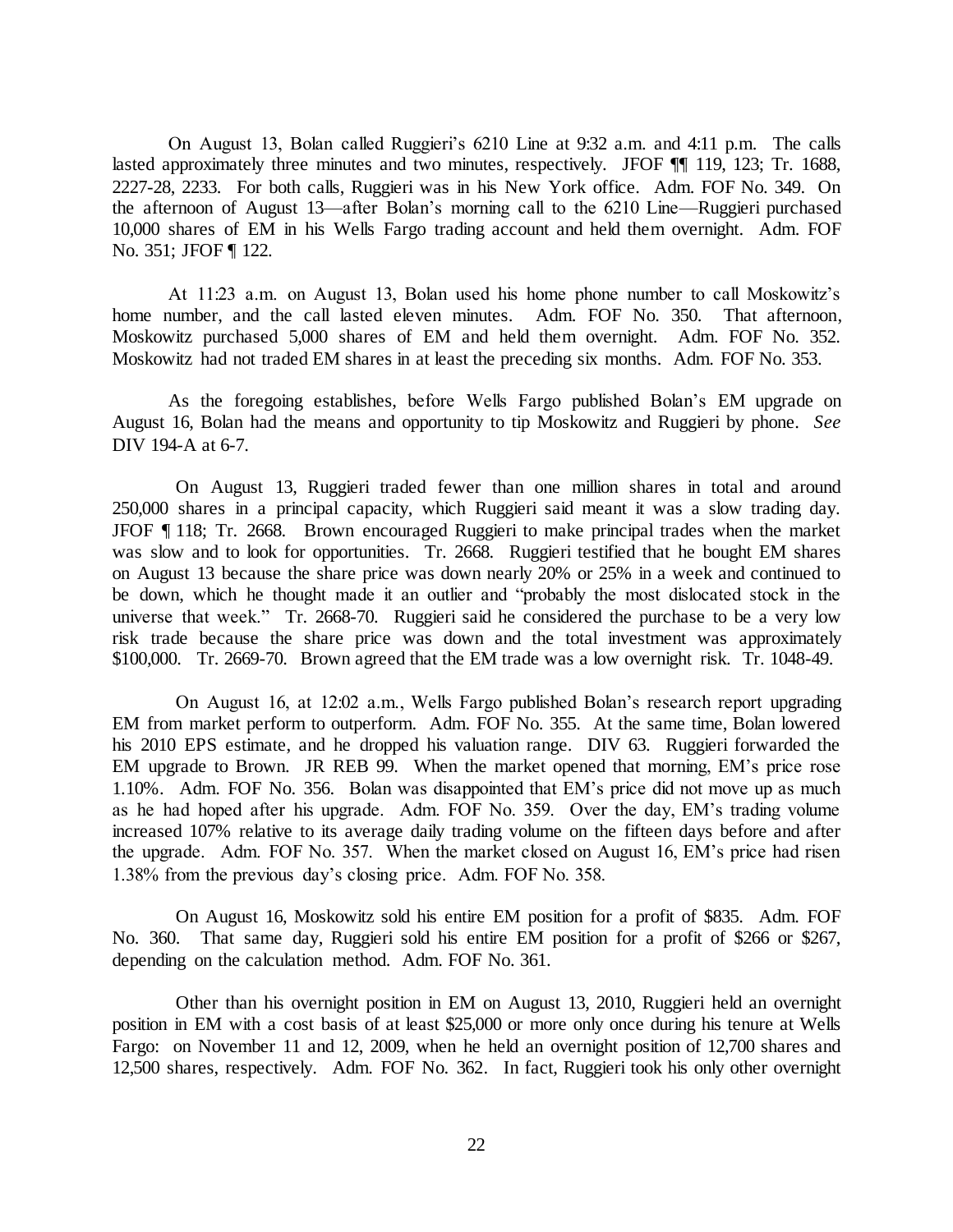position in EM on November 11 and 12, 2009, immediately following a research report by Bolan on EM. Adm. FOF No. 363; DIV REB 66-A at 3; Tr. 2240, 2244.

As established, Bolan communicated by phone with Moskowitz and Ruggieri before their EM trades. After the calls, Moskowitz and Ruggieri built long positions in EM by the close of trading on August 13, 2010. On August 16, the next trading day, Bolan's upgrade issued. Both Moskowitz and Ruggieri exited their positions that day. This behavior is the type one would expect in order to maximize profits on inside information. That the upgrade did not raise the stock price significantly does not diminish the likelihood that Bolan tipped them.

Ruggieri contends that he made the EM trade on August 13, a slow trading day, because its share price was down and he viewed the price as being inappropriately low, and the trade followed the company's August 6 release of an earnings announcement citing lower utilization rates. *See* Ruggieri Proposed FOF ¶¶ 274-80; Ruggieri Chronology of Events at 8-9; Ruggieri Br. at 11. In other words, Ruggieri purportedly decided that EM was sufficiently undervalued to make the purchase, which he deemed low risk, in order to turn around a modest profit. However, such explanation fails to credibly explain why Ruggieri just so happened to establish a 10,000 share overnight position in EM, on the afternoon of the last trading before Bolan's upgrade. Although Ruggieri does not say so directly, one would have to surmise that Moskowitz took an analogous overnight position by mere coincidence. Moskowitz had not traded EM for six months, and Ruggieri had not held an overnight position in EM since the previous year. It is implausible that these trades happened by mere chance. Rather, the evidence persuasively establishes that Ruggieri traded in EM based on Bolan's tip.

## *athenahealth Inc. (ATHN)*

Next at issue is Ruggieri's purchase of ATHN, the stock of a healthcare technology company. Tr. 2545.

On January 7, 2011, Bolan issued a report increasing ATHN's valuation range from \$35-36 to \$37-38. JR 120 at 1. In it, Bolan stated his thesis: "While we like ATHN's unique business model, in which the company's financial success is directly correlated with that of its clients, we have limited visibility on short-term net new physician additions. Thus, we rate the shares Market Perform." *Id.* at 2. According to Ruggieri, more news about the addition of physician practices by the company would mitigate the risk of trading in ATHN. Tr. 2553-54. Mackle testified that the two most important metrics he looked at with regard to ATHN were additions of physician practices and enterprise pipelines. Tr. 3273.

On January 11, Ruggieri—at a client's request—asked the Wells Fargo healthcare trading analysts for the most crowded longs and shorts going into the quarter. JR REB 2. In response, Bolan listed ATHN as the most crowded short, which suggested that the stock price would increase if too many tried to cover their short position at the same time. JR REB 2; Tr. 1063-65.

By January 18, Bolan—despite his neutral published views—told Ruggieri of his "bullish" views on ATHN, based on the company's presentation at a healthcare conference and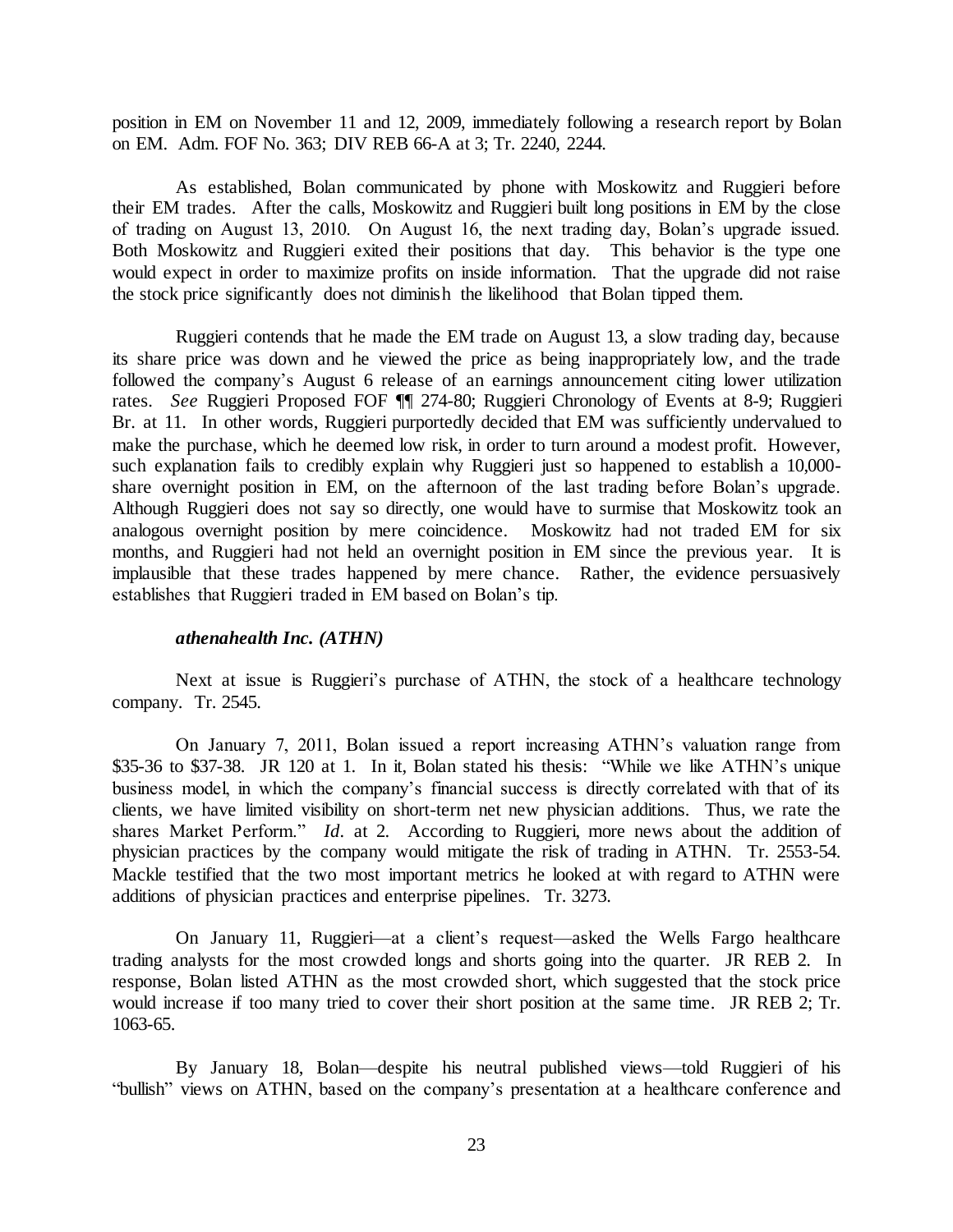speculation about the company possibly being bought. DIV 120; Tr. 2273-75, 3252-54. Mackle testified that it is possible for an analyst to convey that he is warming up on a stock without changing a rating, although analysts should not talk against their rating. Tr. 3265-66. On January 18, Ruggieri instant messaged Mackle that he would not be short in ATHN because the company had several physician practice deals in the pipeline. DIV 120; Tr. 2559-60.

On February 4, Athena issued a press release announcing an agreement adding a significant physician network to its software system. Tr. 2563-64; JR 130. That morning, Wickwire granted Bolan's request to change his ATHN rating. DIV 32. At 3:10 p.m. that same day, Bolan called the 6210 Line when Ruggieri was in the office, and the call lasted forty-one seconds. JFOF  $\P$  134; Adm. FOF No. 370; DIV 194-A at 8. Despite the brevity of the call, Bolan had the means and opportunity to tip Ruggieri.

On February 7, Ruggieri began purchasing ATHN shares at 10:13 a.m., at a share price of \$46; by 11:49 a.m., the share price increased to \$46.90. Tr. 2566-68; JR REB 81; JR 134; DIV 194-A at 8. As Ruggieri continued to build his position over the day's course, Bolan called the 6210 Line at 2:03 p.m. and 2:20 p.m. when Ruggieri was in the office, and the calls lasted seven minutes and one minute, respectively. JFOF  $\P$  137-38; DIV 194-A at 8; JR REB 81; Adm. FOF No. 370. By the market close on February 7, Ruggieri had purchased 13,500 shares of ATHN in a principal capacity, which he then held overnight. JFOF ¶¶ 135, 138; Tr. 2269, 2276-77, 2570-71. Ruggieri testified that he held an overnight position because he thought the stock price would continue to rise. Tr. 2570-71.

On February 8, at 12:13 a.m., Wells Fargo published Bolan's report upgrading ATHN from market perform to outperform. Adm. FOF No. 374. In the report, Bolan stated: "The impetus for these actions is our belief that ATHN may be on the cusp of adding a growing number of large group practices." DIV 60. That day, before the market opened, Ruggieri forwarded Bolan's upgrade of ATHN to Brown and Mackle. JR REB 3. When the market opened, ATHN's price rose 5.66%. Adm. FOF No. 375. Its price opened at \$48.74 and closed at \$48, on volume of 1,037,600 shares, after closing at \$46.13 the day before. JFOF ¶ 140. Over the day's course, ATHN's trading volume increased 116% relative to its average daily trading volume on the fifteen days before and after the upgrade. Adm. FOF No. 376. When the market closed on February 8, ATHN's price had risen 4.05% from the previous day's closing price. Adm. FOF No. 377.

On February 8, in the first two hours after the market opened, Ruggieri sold his entire ATHN position for a profit of \$40,686 or \$34,176, depending on the calculation method. Adm. FOF No. 378. When measured by dollar amount, Ruggieri's ATHN overnight position before Bolan's upgrade was the single most profitable overnight position Ruggieri held during his tenure at Wells Fargo. Adm. FOF No. 379. When measured by percentage return on investment, Ruggieri's ATHN overnight position before Bolan's upgrade was the sixth-most profitable overnight position (out of at least 108 overnight positions) Ruggieri held during his tenure at Wells Fargo. Adm. FOF No. 380.

Just after the market opened on February 8, Brown asked Ruggieri about the ATHN trade. Ruggieri said that both he and Mackle were long; Brown responded, "Nice. What I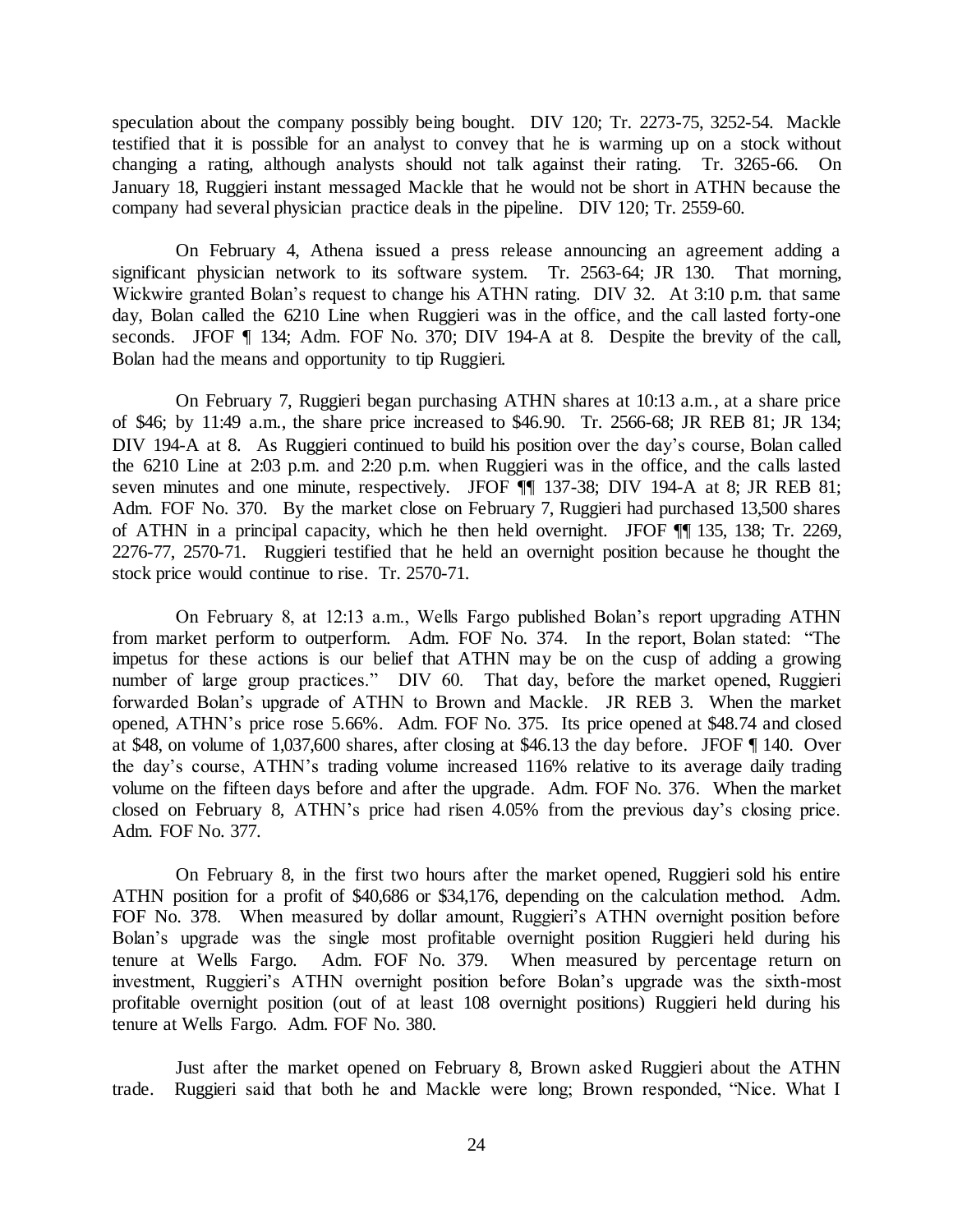wanted to hear."<sup>13</sup> JR 139; Tr. 2575-77. Brown believed that Ruggieri's ATHN trade was reasonable. Tr. 1070.

In addition to the overnight positions before the ratings change at issue, Ruggieri's Wells Fargo trading book held an overnight position in ATHN stock on approximately nine trading days while he was employed by Wells Fargo. JFOF ¶ 181. Other than his overnight position on February 7, 2011, Ruggieri held an overnight position in ATHN with a cost basis of \$25,000 or more only once during his tenure at Wells Fargo: from November 9 through November 19, 2010, Ruggieri held an overnight short position. Adm. FOF No. 381.

Ruggieri's thesis for the ATHN trade appears to be that he was waiting for the addition of physician practices. *See* Ruggieri Br. at 11-12; Ruggieri Proposed FOF ¶¶ 286-304; JR 120. On January 18, 2011, Ruggieri expressed his understanding that the company had several physician practice deals in the pipeline, and that he would not be short in the stock. DIV 120. On February 4, roughly half an hour before the market opened, Athena issued a press release announcing an agreement adding a significant physician network. Tr. 2563-64; JR 130.

Although this announcement is purportedly the basis for Ruggieri's trade, rather than go long in ATHN on February 4, he took no action. As established above, later that day, Wickwire granted Bolan's request to upgrade ATHN and Bolan then called Ruggieri. On the morning of the next trading day, February 7, Ruggieri built a significant long position in ATHN, which he then held overnight. Bolan's upgrade issued before trading opened on February 8, and Ruggieri exited his entire long position in the first two hours after the market opened.

If Ruggieri's thesis was to trade long on significant news of physician additions, the time to capitalize on the news was the market open on February 4, especially given the speed with which such information may impact stock price. Ruggieri contends that his decision to not trade on the company's earlier announcement "is not probative." Ruggieri Br. at 12. That contention might be persuasive if he had instead waited to trade on a subsequent announcement that he thought was more meaningful and positive for company's outlook. But such is not the case. Rather, Ruggieri's trade was timed just right and profited from the release of Bolan's upgrade. Given the timing of the trade and Ruggieri's prior phone call with Bolan, the most plausible explanation is that Ruggieri's ATHN trade was based on Bolan's tip.

## *Bruker Corporation (BRKR)*

l

Last at issue is Ruggieri's trade in BRKR, the stock of a life science tools diagnostics company. Tr. 336, 2586.

 $13$  Mackle, however, did not take actual positions in securities, but rather had a virtual trading book in which he placed fantasy trades that were not executed. Adm. FOF No. 367 (citing Tr. 3249-50). He did not recall whether he had a February 8 position in ATHN in his fantasy trading book. Tr. 3256.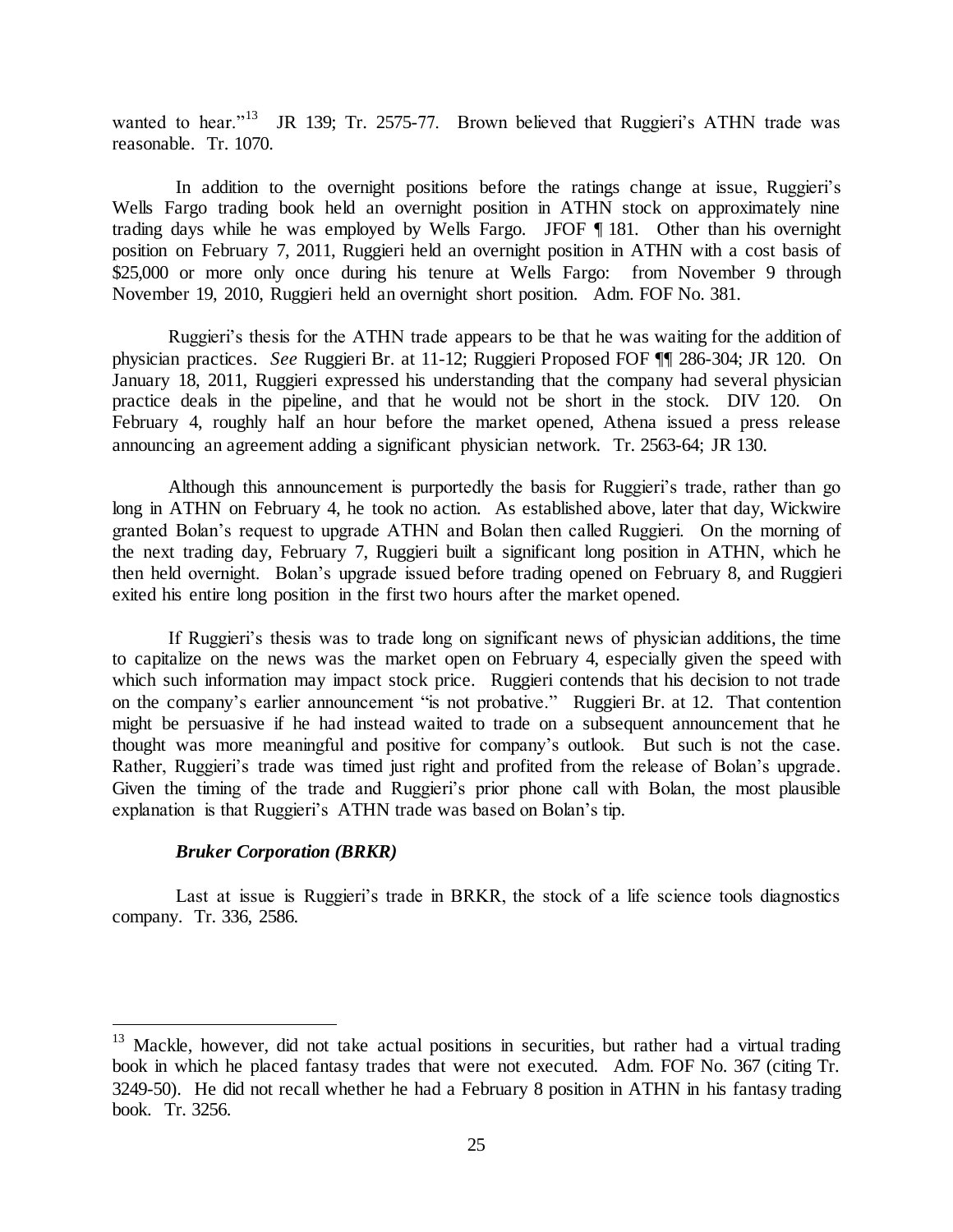On March 17, 2011, Bolan emailed Wickwire for approval to initiate coverage on BRKR and another company's stock. Adm. FOF No. 382. On March 22, Wickwire approved the initiations of coverage. Adm. FOF No. 383.

On the morning of March 23, Ruggieri began purchasing BRKR shares in a principal capacity—less than half an hour after Bolan's five-minute call to the 6210 Line. Adm. FOF No. 386; JFOF ¶¶ 146, 148. Between March 23 and March 29, it is undisputed that Bolan placed multiple calls to the 6210 Line, Ruggieri was at the office, and the calls lasted in the range of a little over a minute to five minutes. Adm. FOF No. 385. Thus, before Bolan's upgrade of BRKR, he had the means and opportunity to tip Ruggieri by phone. *See* DIV 194-A at 9. Further, beginning March 23, Ruggieri began gradually building a position in BRKR. He purchased shares for five consecutive trading days and held them overnight, totaling 25,000 shares by the market close on March 29. JFOF ¶¶ 148-49, 151-52, 155-56, 161-62, 165, 167.

On March 29, at 4:22 p.m., Wells Fargo initiated coverage of BRKR by publishing Bolan's research report rating the stock as outperform/buy. Adm. FOF No. 390. When the market opened on March 30, BRKR's price rose 2.56%.<sup>14</sup> Adm. FOF No. 391. That same day, in the morning after the market opened, Ruggieri sold his entire BRKR position for a profit of \$24,452 or \$24,453, depending on the calculation method. Adm. FOF No. 394. When measured by dollar amount, Ruggieri's BRKR overnight position before Bolan's initiation of coverage was the third most profitable overnight position Ruggieri held during his tenure at Wells Fargo. Adm. FOF No. 395. When measured by percentage return on investment, Ruggieri's BRKR overnight position before Bolan's initiation of coverage was the second most profitable overnight position (out of at least 108 overnight positions) Ruggieri held during his tenure at Wells Fargo. Adm. FOF No. 396.

As an explanation for the trade, Ruggieri recounted that on March 10 or 11, 2011, a client had told him that BRKR was that client's favorite "long" for the next twelve months. Tr. 2590-91. The next week, two major firms published tepid research reports of an industry conference that covered Bruker and other life science companies. Tr. 2593-98; JR 145, 147. Ruggieri then did not take a long position in the stock until March 23, after several telling events: On March 22, Bolan received approval to initiate coverage of BRKR. On March 23, within less than half an hour of Bolan and Ruggieri speaking on the phone, Ruggeri began to build a long position in BRKR. He steadily built that position—buying shares and holding them overnight for five consecutive trading days, totaling 25,000 shares. Bolan's initiation of coverage was then issued late in the trading day on March 29, and Ruggieri exited his position the very next morning after the opening of trading.

Ruggieri emphasizes certain facts that purportedly undermine the Division's theory. First, Bolan had not covered the life sciences subsector before, and hence, his coverage was not likely to have as great an impact on the stock price as someone who did cover the sector. *See* Tr.

 $14$  Over the course of the day on March 30, BRKR's trading volume increased 42% relative to its average daily trading volume on the fifteen days before and after the report. Adm. FOF No. 392. When the market closed on March 30, BRKR's price had risen 3.36% from its closing price the previous day. Adm. FOF No. 393.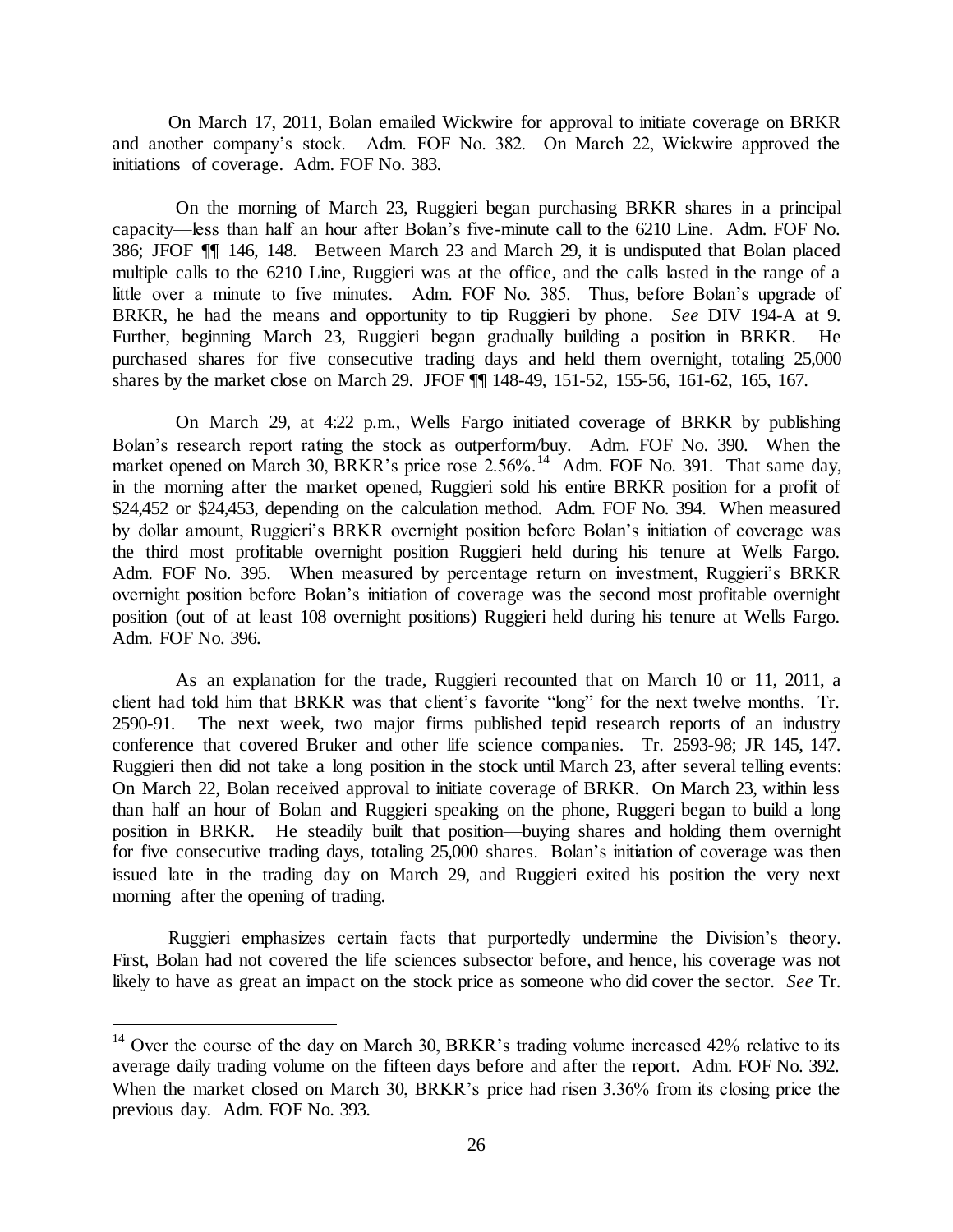1056, 2600. But there was no evidence suggesting that an initiation of coverage with an outperform/buy rating would have any effect other than increasing the price. Second, Brown testified that if Ruggieri were planning to trade based on the release of the BRKR initiation of coverage, he would have had bigger positions and he would not take the market risk days ahead of time. Tr. 1059-60. Although this would have made the trade more profitable and less risky, Ruggieri may have structured the building of his position so it did not clearly resemble insider trading, perhaps in an attempt to avoid detection. In sum, the most likely explanation is that Ruggieri traded based on Bolan's tip.

#### *MedAssets, Inc. (MDAS)*

Although the OIP does not allege that Ruggieri traded ahead of Bolan's downgrade of MDAS, this instance corroborates the Division's claim that Ruggieri was involved in a tipping scheme with Bolan.

On the morning of January 4, 2011, while the market was open, Ruggieri was in New York and at the trading desk. Adm. FOF No. 397. At 8:38 a.m., Bolan called the 6210 Line from his office number, and the call lasted forty-eight seconds. Adm. FOF No. 398. At 10:13 a.m., Bolan again called the 6210 Line from his office number, and the call lasted a little over three minutes. Adm. FOF No. 399.

On the morning of January 5, from 9:34 a.m. until 10:11 a.m., Ruggieri built a 15,000 share short position in MDAS in a principal capacity. Adm. FOF No. 400. That same morning, at 9:47 a.m., Bolan called the 6210 Line from his home number, and the call lasted about a minute and a half. Adm. FOF No. 401.

At 10:23 a.m., Wells Fargo issued Bolan's downgrade of MDAS, which was one of Bolan's eight ratings changes between March 30, 2010, and March 31, 2011. Adm. FOF No. 402. Bolan downgraded MDAS to a market perform/hold rating from an outperform/buy rating. Adm. FOF No. 403. Unlike the six ratings changes at issue, Wells Fargo issued Bolan's MDAS ratings change during the trading day, rather than between the market's closure on one day and its opening on the next. Adm. FOF No. 404. Within one hour after Wells Fargo published Bolan's downgrade at 10:23 a.m., Ruggieri covered his entire 15,000-share short position by buying 15,000 shares in a principal capacity between 10:31 a.m. and 11:10 a.m. that day. Adm. FOF No. 405.

Based on this sequence of events, the most plausible explanation for the trade is that when they spoke on the phone, Bolan tipped Ruggieri, and Ruggieri then traded on that tip. At the hearing, Ruggieri testified that a press release issued after the market closed on January 4, 2011, led to a purported negative stock price reaction that prompted him to build a short position. Tr. 2680-83, 2897. Later, however, Ruggieri conceded that the press release announced an internal promotion at the company and that the stock price actually opened slightly higher the next morning, minutes before Ruggieri began shorting the stock. Tr. 2897-904. Ruggieri's attempted explanation for this trade is untenable.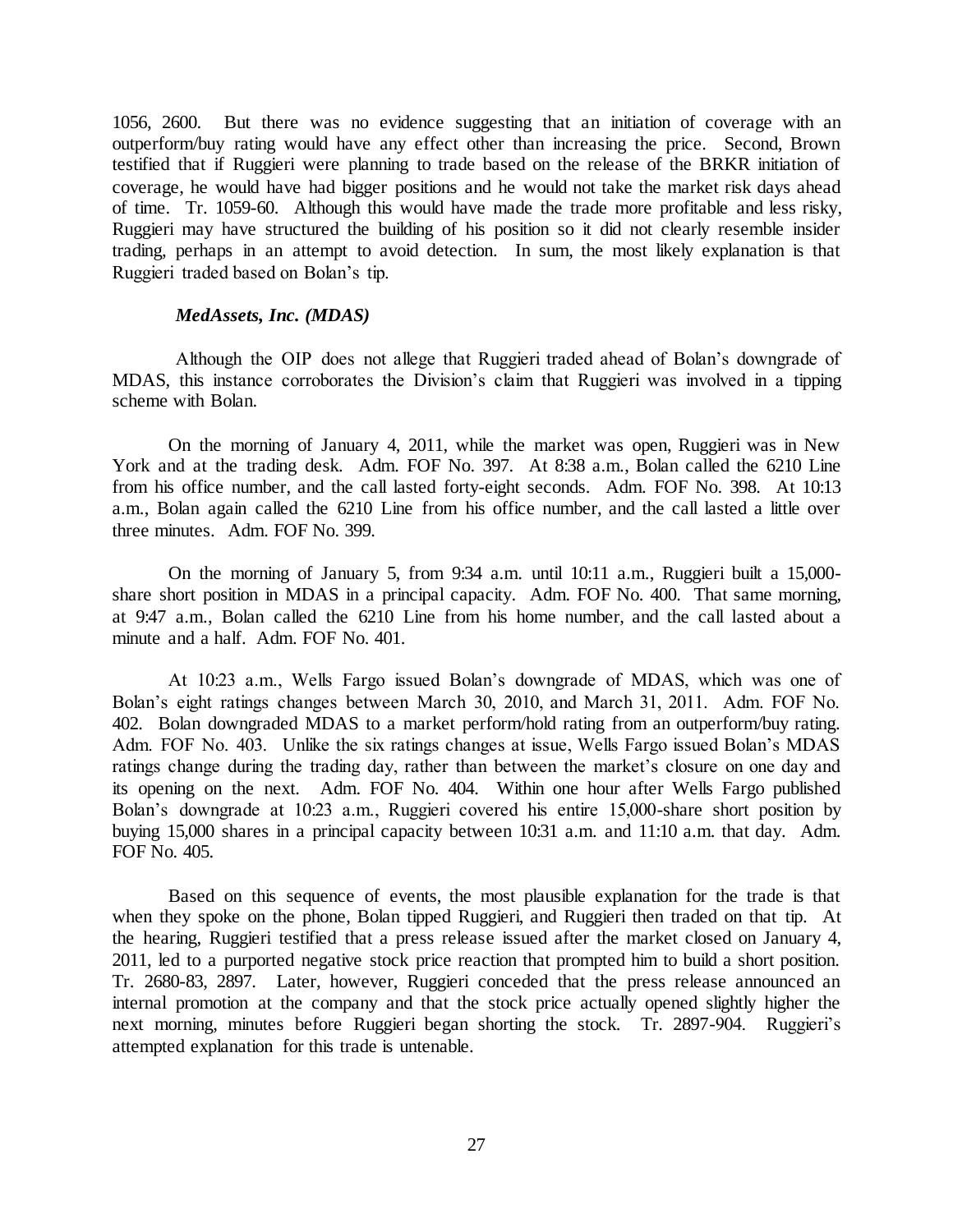## **3. Conclusion**

Given Ruggieri's credible explanations as to why he traded in CVD and PRXL, I find that he did not trade based on any tips in those two instances. His thesis as to those two trades outweighs the Division's contrary evidence.

On the other hand, I find that Ruggieri's trades in AMRI, EM, ATHN, and BRKR were based on Bolan's tips. Ruggieri has no convincing explanation that would explain why he took positions in those stocks, at exacting times, ahead of Bolan's reports and turned a profit. As to these trades, the Division's claim of a tipping scheme is corroborated by Moskowitz's parallel trading, as well as Ruggieri's trading in MDAS.

# **C. Bolan Did Not Tip Ruggieri for a Personal Benefit**

# **1. Applicable Law**

l

# *a. The Division must prove personal benefit*

In an insider trading case against a tippee, the Division must prove, among other elements, that the tipper breached a fiduciary duty by disclosing non-public, material information to the tippee for a personal benefit, in accordance with *Dirks v. SEC*, 463 U.S. 646 (1983), and United States v. Newman, 773 F.3d 438 (2d Cir. 2014).<sup>15</sup> The personal benefit element applies in both classical and misappropriation cases.<sup>16</sup> See Newman, 773 F.3d at 446 ("The elements of tipping liability are the same, regardless of whether the tipper's duty arises under the 'classical' or the 'misappropriation' theory."); *SEC v. Obus*, 693 F.3d 276, 285-86 (2d Cir. 2012) ("The Supreme Court's tipping liability doctrine was developed in a classical case, *Dirks*, but the same

<sup>&</sup>lt;sup>15</sup> I previously discussed the applicability of *Newman* and the personal benefit element when ruling on Respondents' summary disposition motions. *See Gregory T. Bolan, Jr.*, Admin. Proc. Rulings Release No. 2309, 2015 SEC LEXIS 523 (Feb. 12, 2015). Because a petition for review from a final Commission order may not necessarily lie in the Second Circuit, I set forth here why the personal benefit element applies.

<sup>&</sup>lt;sup>16</sup> "The classical theory holds that a corporate insider (such as an officer or director) violates Section 10(b) and Rule 10b-5 by trading in the corporation's securities on the basis of material, nonpublic information about the corporation." *Newman*, 773 F.3d at 445. "[T]he 'misappropriation' theory[] expands the scope of insider trading liability to certain other 'outsiders,' who do not have any fiduciary or other relationship to a corporation or its shareholders," such as "where an 'outsider' possesses material non-public information about a corporation and another person uses that information to trade in breach of a duty owed to the owner." *Id.* at 445-46. "The insider trading case law, however, is not confined to insiders or misappropriators who trade for their own accounts." *Id.* at 446. "Courts have expanded insider trading liability to reach situations where the insider or misappropriator in possession of material nonpublic information (the 'tipper') does not himself trade but discloses the information to an outsider (a 'tippee') who then trades on the basis of the information before it is publicly disclosed." *Id.*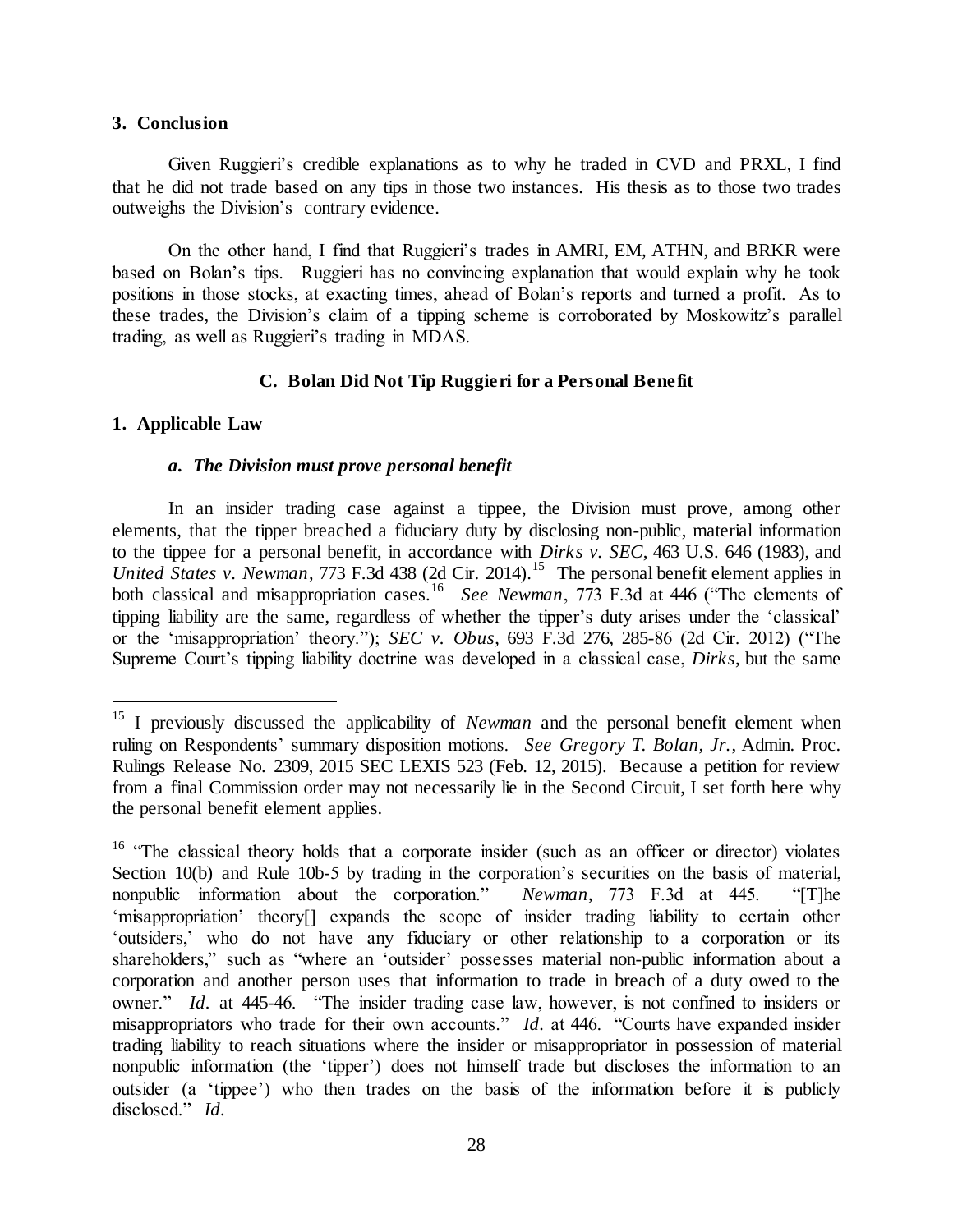analysis governs in a misappropriation case."); *SEC v. Yun*, 327 F.3d 1263, 1274-75 (11th Cir. 2003) (holding that in a misappropriation case "the SEC must prove that a misappropriator expected to benefit from the tip").

In *Dirks*, the seminal case establishing the personal benefit element, the Supreme Court rejected the premise that all disclosures of confidential information are inconsistent with the fiduciary duty that insiders owe to shareholders. *See* 463 U.S. at 661-62. Highlighting the "typical" scenario when insiders disclose information to market analysts, the Court reasoned that "[i]n some situations, the insider will act consistently with his fiduciary duty to shareholders, and yet release of the information may affect the market." *Id.* at 662. For example, the Court explained, "it may not be clear—either to the corporate insider or to the recipient analyst whether the information will be viewed as material nonpublic information. Corporate officials may mistakenly think the information already has been disclosed or that it is not material enough to affect the market." *Id.*

The Court then held:

Whether disclosure is a breach of duty therefore depends in large part on the purpose of the disclosure. This standard was identified by the SEC itself . . . : a purpose of the securities laws was to eliminate "use of inside information for personal advantage." Thus, the test is whether the insider personally will benefit, directly or indirectly, from his disclosure. Absent some personal gain, there has been no breach of duty to stockholders. And absent a breach by the insider, there is no derivative breach.

*Id.* (internal citations omitted). The Court—quoting an SEC Commissioner—emphasized: "It is important in this type of case to focus on policing insiders and what they do . . . rather than on policing information *per se* and its possession." *Id.* at 662-63 (citation omitted, ellipses in original).

As *Dirks* instructs, mere disclosure of or trading based on confidential information is insufficient to constitute a breach of duty for insider trading liability. Not every breach of duty, and not every trade based on confidential information, violates the antifraud provisions of the federal securities laws. Rather, such conduct must involve manipulation, deception, or fraud against the principal such as shareholders or source of the information. *See United States v. O'Hagan*, 521 U.S. 642, 655 (1997) ("[Section] 10(b) is not an all-purpose breach of fiduciary duty ban; rather, it trains on conduct involving manipulation or deception."); *Dirks*, 463 U.S. at 654 ("Not all breaches of fiduciary duty in connection with a securities transaction, however, come within the ambit of Rule 10b-5. There must also be manipulation or deception." (internal citation and quotation marks omitted)); *id.* at 657 (rejecting the "SEC's theory . . . that the antifraud provisions require equal information among all traders"); *Newman*, 773 F.3d at 445 ("[T]he Supreme Court explicitly rejected the notion of 'a general duty between all participants in market transactions to forgo actions based on material, nonpublic information.'" (quoting *Chiarella v. United States*, 445 U.S. 222, 233 (1980))).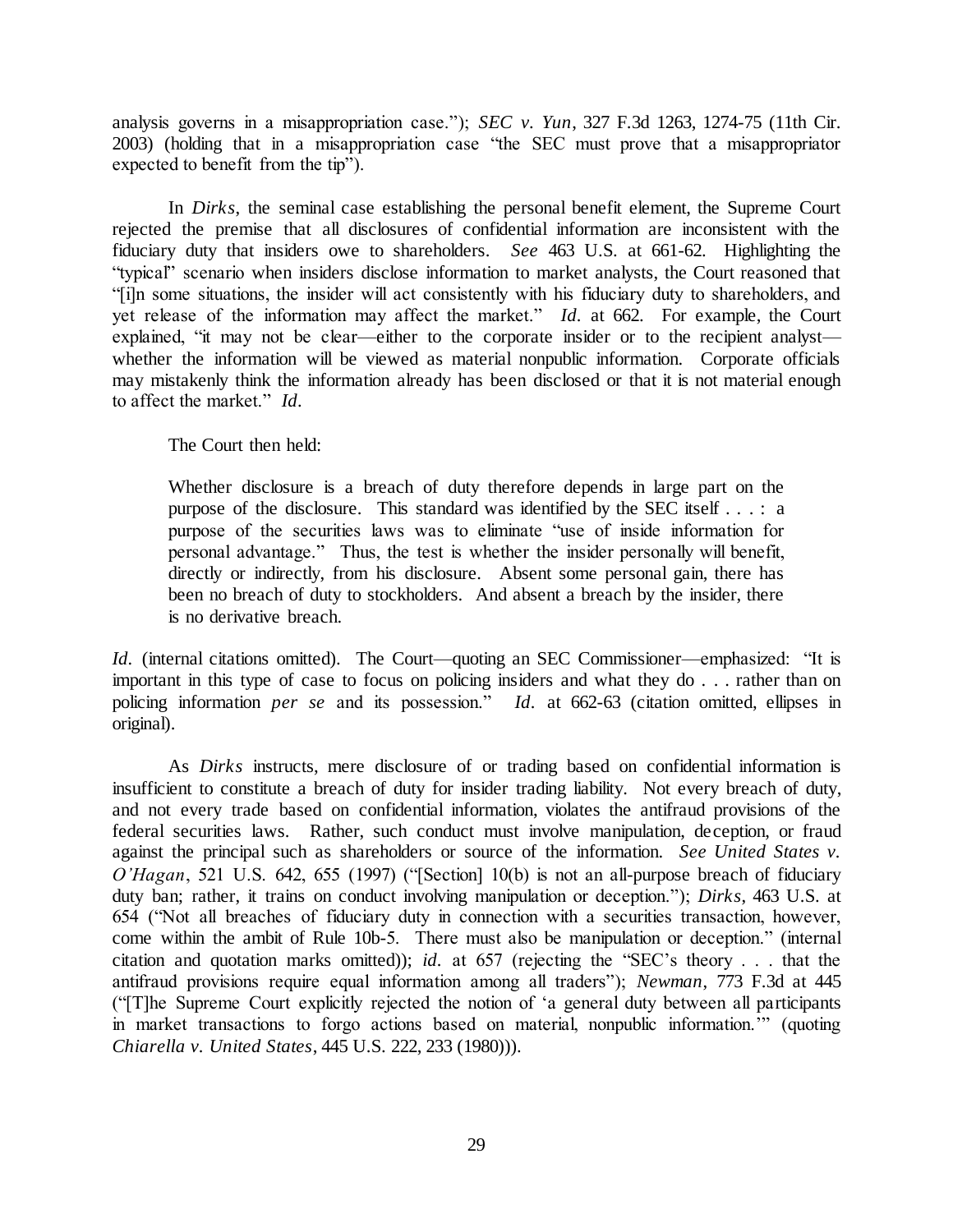Indeed, the Court identified the personal benefit element as crucial to the determination whether there has been a fraudulent breach. *See Dirks*, 463 U.S. at 663 ("[T]o determine whether the disclosure itself deceives, manipulates, or defrauds shareholders, the initial inquiry is whether there has been a breach of duty by the insider. This requires courts to focus on objective criteria, *i.e.*, whether the insider receives a direct or indirect personal benefit from the disclosure." (internal citation, quotation marks, and alteration brackets omitted)). If courts were to impose liability merely because confidential information was disclosed to a non-principal, this would potentially expose a person to insider trading liability "where not even the slightest intent to trade on securities existed when he disclosed the information." *Yun*, 327 F.3d at 1278.

Contrary to the Division's position, the alleged breach committed by a misappropriator is not any more "inherent" than the alleged breach committed by an insider in a classical case. In both scenarios, confidential information was leaked and/or used to trade in securities. The harm to the principal—the source of the information in a misappropriation case or the shareholders in a classical case—is the same, if "not more . . . egregious" in a classical case. *Yun*, 327 F.3d at 1277. "[I]t . . . makes 'scant sense' to impose liability more readily on a tipping outsider who breaches a duty to a source of information than on a tipping insider who breaches a duty to corporate shareholders." *Id.*

It is true that *Dirks* was decided in the context where an insider leaked confidential information to expose corporate fraud, which put the Court in the unenviable position of either finding insider trading liability when there was no objective evidence of an ill-conceived purpose, or crafting a standard to ensure that the securities laws were of no greater reach than intended. The Division contends that *Dirks* required a benefit in classical cases to differentiate between an insider's improper and proper use of confidential information. The Division asserts that "use of confidential information to benefit the corporation (or for some other benevolent purpose consistent with the employee's duties to his employer) cannot logically breach a fiduciary duty to the corporation's shareholders." Div. Opp. to Motion for Summary Disposition at 21. But the same rationale applies in an alleged misappropriation case. An outsider might just as well divulge information for purposes that he believes might be in the best interest of the source to which a fiduciary duty is owed.

Courts cannot simply assume that a breach is for personal benefit. *See Newman*, 773 F.3d at 454 ("[T]he Supreme Court affirmatively rejected the premise that a tipper who discloses confidential information necessarily does so to receive a personal benefit."). And the breach in a misappropriation case has not been defined by the Supreme Court as inherent, but as connected to personal benefit. The misappropriation theory "holds that a person commits fraud 'in connection with' a securities transaction, and thereby violates  $\S$  10(b) and Rule 10b-5, when he misappropriates confidential information for securities trading purposes, in breach of a duty owed to the source of the information." *O'Hagan*, 521 U.S. at 652. "Under this theory, a fiduciary's undisclosed, *self-serving use* of a principal's information to purchase or sell securities, in breach of a duty of loyalty and confidentiality, defrauds the principal of the exclusive use of that information." *Id.* (emphasis added). In contrast to a classical case premised "on a fiduciary relationship between company insider and purchaser or seller of the company's stock, the misappropriation theory premises liability on a fiduciary-turned-trader's deception of those who entrusted him with access to confidential information." *Id.*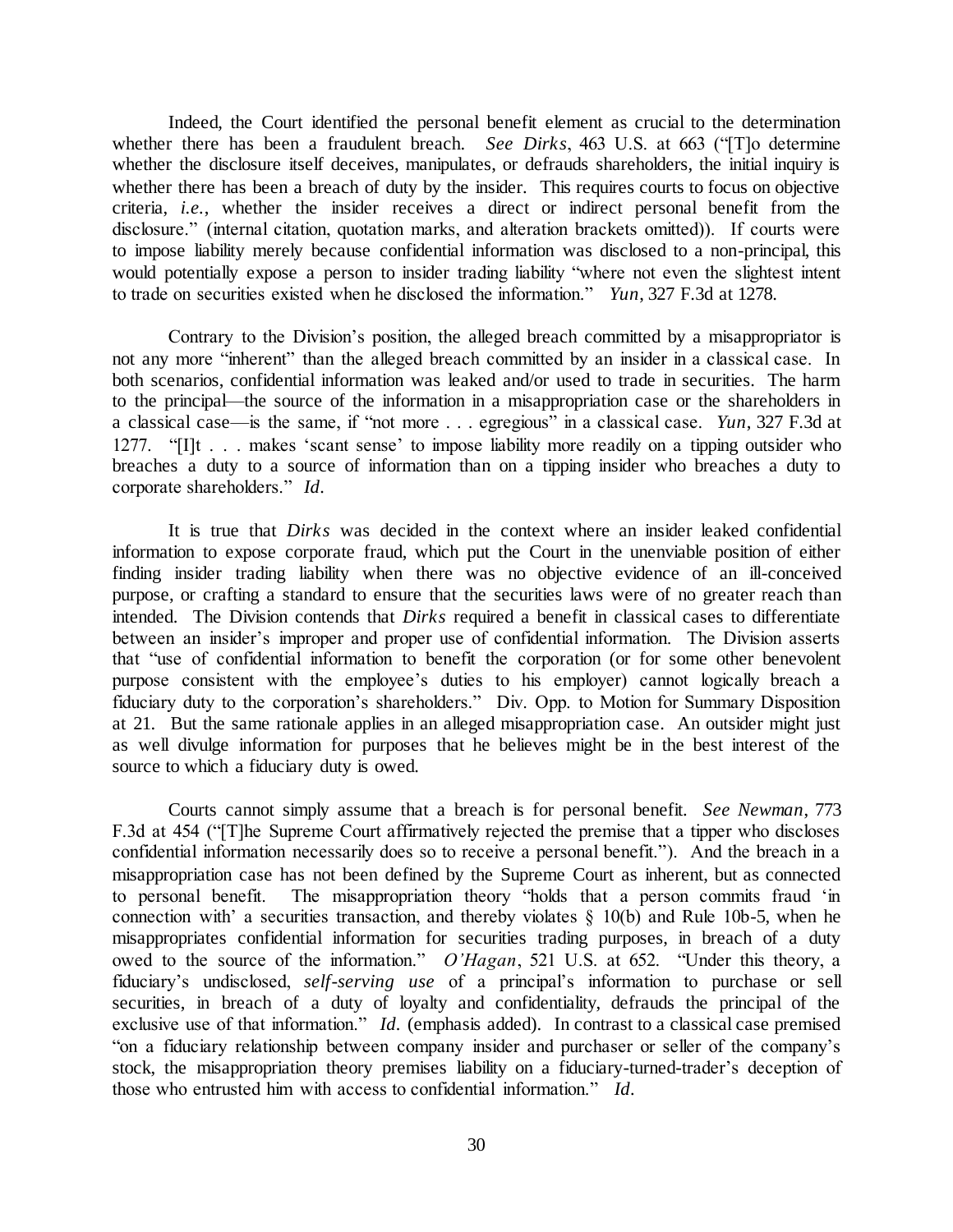It is with this view that the Supreme Court "agree[d] with the Government that misappropriation, as just defined, satisfies  $\S$  10(b)'s requirement that chargeable conduct involve a 'deceptive device or contrivance' used 'in connection with' the purchase or sale of securities." *O'Hagan*, 521 U.S. at 653. The Court "observe<sup>[d]</sup> . . . that misappropriators, as the Government describes them, deal in deception. A fiduciary who pretends loyalty to the principal while secretly converting the principal's information *for personal gain* . . . dupes or defrauds the principal." *Id.* at 653-54 (emphasis added) (internal quotation marks and alteration brackets omitted). The Court analogized misappropriation to the scenario where "an employee's undertaking not to reveal his employer's confidential information 'became a sham' when the employee provided the information to his co-conspirators in a scheme to *obtain trading profits*," which constituted "fraud akin to embezzlement—'the fraudulent appropriation to one's own use of the money or goods entrusted to one's care by another.<sup>"" *Id.* at 654 (quoting *Carpenter v.*</sup> *United States*, 484 U.S. 19, 27 (1987)) (emphasis added). Thus, the *O'Hagan* Court accepted the government's misappropriation theory on the premise that the breach was committed secretly for self-gain, not on the assumption that this element is inherent.

I am unconvinced by the Division's reading of case law as purportedly suggesting the contrary. In *United States v. Libera*, a Second Circuit panel provided a gloss on the elements of tippee liability, stating: "misappropriation theory requires the establishment of two elements: (i) a breach by the tipper of a duty owed to the owner of the nonpublic information; and (ii) the tippee's knowledge that the tipper had breached the duty. We believe these two elements, without more, are sufficient for tippee liability. *See Dirks*, 463 U.S. at 659." 989 F.2d 596, 600 (2d Cir. 1993) (first internal citation omitted). In articulating such elements, the *Libera* panel cited *Dirks*, where the Supreme Court stated:

Not only are insiders forbidden by their fiduciary relationship from personally using undisclosed corporate information to their advantage, but they also may not give such information to an outsider [tippee] for the same improper purpose of exploiting the information for their personal gain. . . . [T]he tippee's duty to disclose or abstain is derivative from that of the insider's duty.

463 U.S. at 659. This strongly indicates that the panel viewed the misappropriation theory under the *Dirks* criteria.

The *Libera* panel was not confronted with the central issue presented in *Newman* whether the tippee must have knowledge that the tipper disclosed confidential information in exchange for a personal benefit—or with the question presented by the Division here—whether the personal benefit element need not be proved at all in a misappropriation case. Some courts

<sup>&</sup>lt;sup>17</sup> *See O'Hagan*, 521 U.S. at 656 (an outsider "who trades on the basis of material, nonpublic information, in short, *gains* his advantageous market position through deception" (emphasis added)); *id.* ("The misappropriation theory targets information of a sort that misappropriators ordinarily *capitalize* upon to *gain no-risk profits* through the purchase or sale of securities. . . . [The theory] catches fraudulent means of *capitalizing* on such information through securities transactions." (emphasis added)).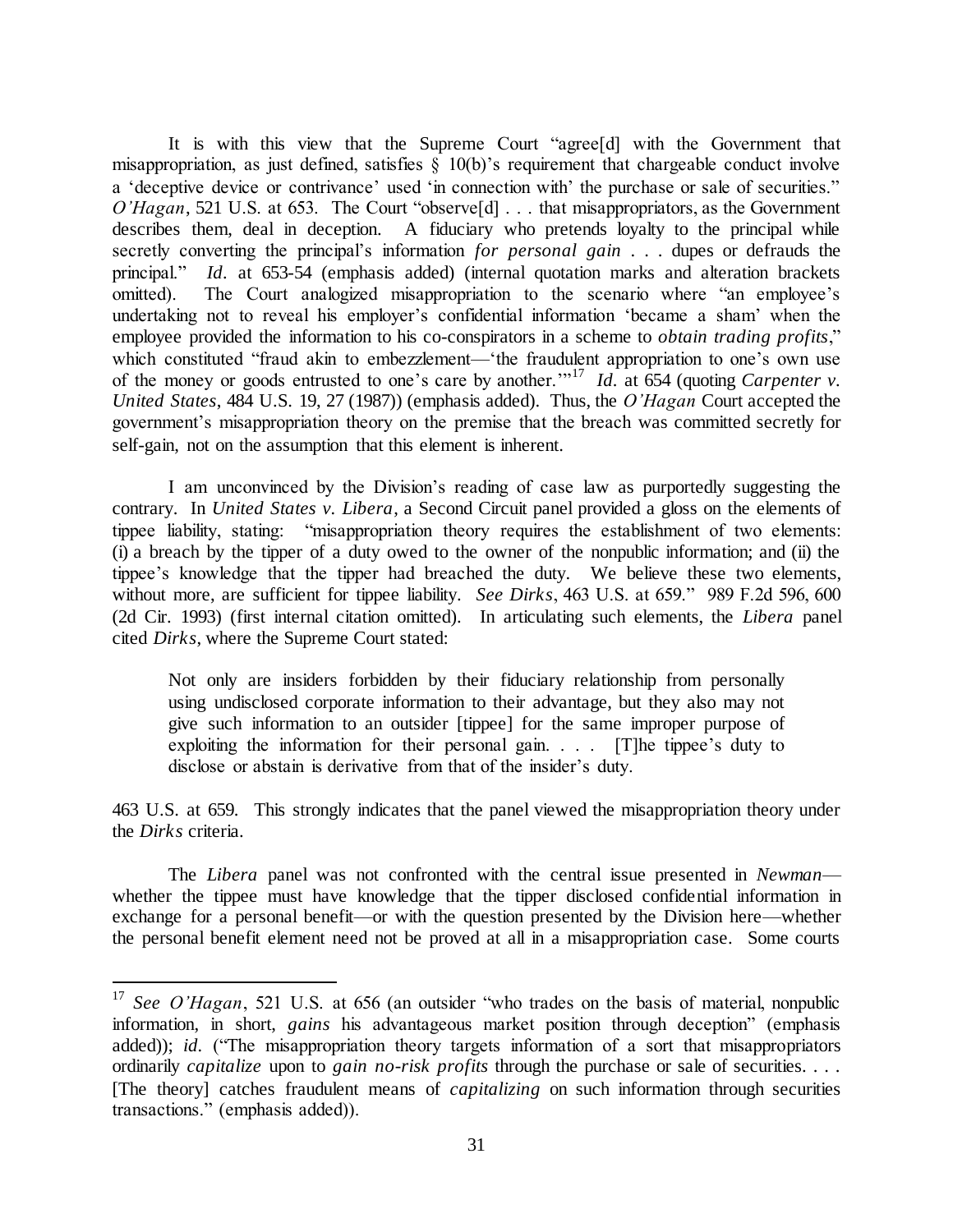have read (or misread) *Libera* as suggesting that there is "no need to make an affirmative showing of benefit in cases of misappropriation." *SEC v. Sargent*, 229 F.3d 68, 77 (1st Cir. 2000). However, as any such suggestion was dictum, it is not binding. *See Chem One, Ltd. v. M/V Rickmers Genoa*, 660 F.3d 626, 640 (2d Cir. 2011).

Similarly unpersuasive is the Division's reliance on *United States v. Falcone*, where the circuit panel stated: "To support a conviction of the tippee defendant, the government was simply required to prove a breach by . . . the tipper[] of a duty owed to the owner of the misappropriated information, and defendant's knowledge that the tipper had breached the duty." 257 F.3d 226, 234 (2d Cir. 2001) (citing *Libera*, 989 F.2d at 600). Again, as in *Libera*, the panel was not squarely confronted with the issues presented here. As the Supreme Court made clear that the breach inquiry focuses on whether the tipper receives a personal benefit, *see Dirks*, 463 U.S. at 663, the panels in *Libera* and *Falcone* had no need to mention personal benefit as a distinct element underlying the breach inquiry. $18$ 

Neither the Supreme Court nor any federal court of appeals has drawn the curtain between classical and misappropriation cases that the Division urges. Rather, courts have emphasized that the two theories are complementary, not mutually exclusive. *See, e.g.*, *O'Hagan*, 521 U.S. at 652-53; *Newman*, 773 F.3d at 445-46; *Yun*, 327 F.3d at 1275-76. In fact, "nearly all violations under the classical theory of insider trading can be alternatively characterized as misappropriations." *Yun*, 327 F.3d at 1279; *see id.* at 1276 n.27. By requiring personal benefit to be proved in a misappropriation case, respondents are judged under similar standards. Liability should not vary according to the theory under which the case is prosecuted.

At bottom, the Division's position here, as the one advanced in *Dirks*, would have "no limiting principle." 463 U.S. at 664. The proposition that an alleged misappropriator violates his duty to a source, in violation of the antifraud provisions, by the mere disclosure of confidential information would improperly revive the notion that the antifraud provisions require equal information in the market, which has been rejected by the Supreme Court. *Id.* at 666 n.27 (rejecting similar arguments that "would achieve the same result as the SEC's theory below, *i.e.*, mere possession of inside information while trading would be viewed as a Rule 10b-5 violation" and reemphasizing that "there is no general duty to forgo market transactions based on material, nonpublic information" (internal quotation marks omitted)). I therefore adhere to my ruling that the Division must prove personal benefit.

 $18$  The district court cases cited by the Division are also unpersuasive. Those courts either did not reach the issue about the application of personal benefit in a misappropriation case, or to the extent they did, the issue was mentioned with minimal analysis. *See United States v. Whitman*, 904 F. Supp. 2d 363, 370-71 & n.6 (S.D.N.Y. 2012); *SEC v. Lyon*, 605 F. Supp. 2d 531, 548-49 (S.D.N.Y. 2009); *SEC v. Willis*, 777 F. Supp. 1165, 1172 n.7 (S.D.N.Y. 1991); *SEC v. Musella*, 748 F. Supp. 1028, 1038 n.4 (S.D.N.Y. 1989).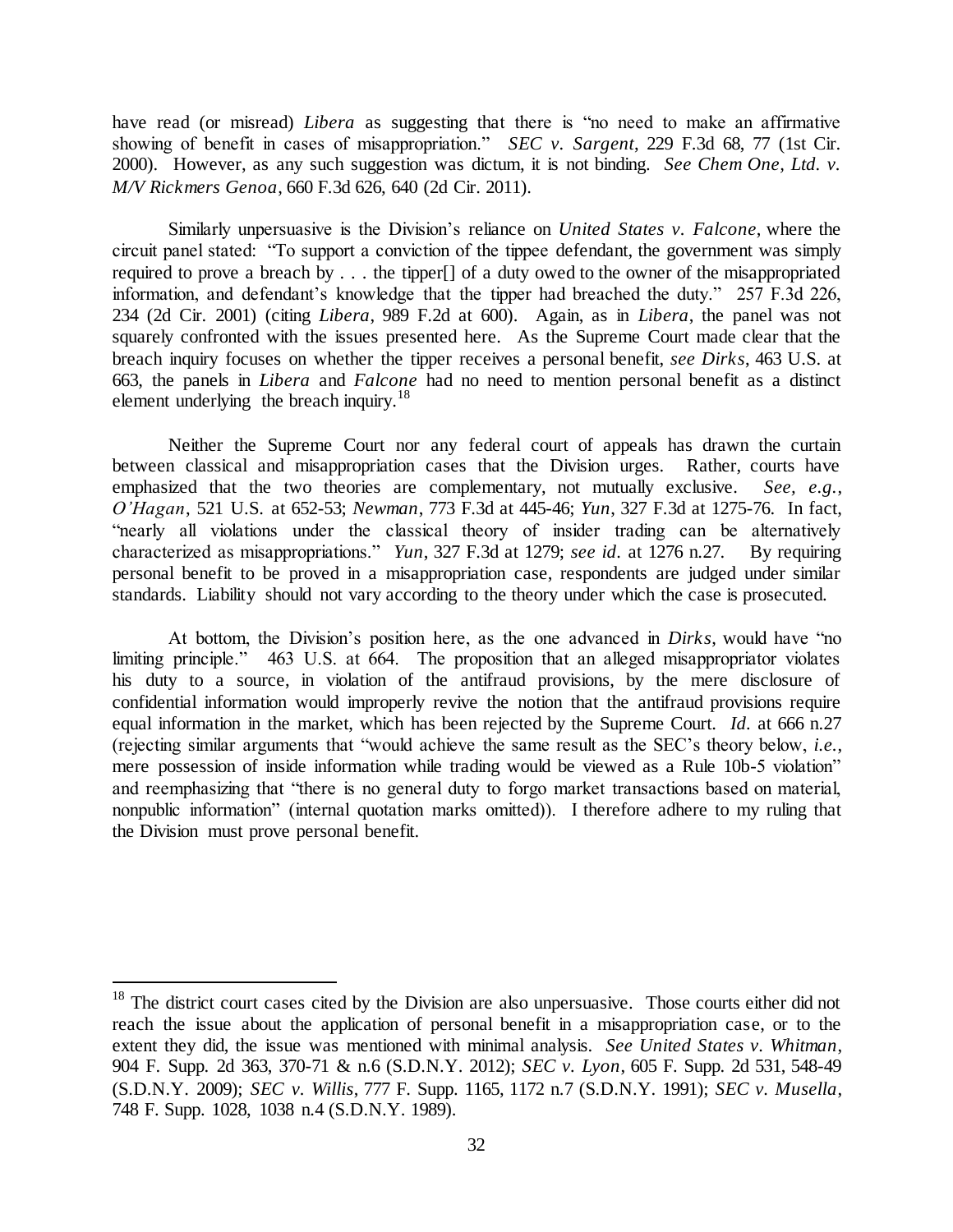### *b. What constitutes a personal benefit?*

"Determining whether [a tipper] personally benefits from a particular disclosure, a question of fact, will not always be easy for courts," as the Supreme Court acknowledged in *Dirks*. 463 U.S. at 664. Nevertheless, the Court provided this guidance:

[T]o determine whether the disclosure itself deceives, manipulates, or defrauds shareholders, the initial inquiry is whether there has been a breach of duty by the insider. This requires courts to focus on objective criteria, *i.e.*, whether the insider receives a direct or indirect personal benefit from the disclosure, such as a pecuniary gain or a reputational benefit that will translate into future earnings. There are objective facts and circumstances that often justify such an inference. For example, there may be a relationship between the insider and the recipient that suggests a *quid pro quo* from the latter, or an intention to benefit the particular recipient. The elements of fiduciary duty and exploitation of nonpublic information also exist when an insider makes a gift of confidential information to a trading relative or friend. The tip and trade resemble trading by the insider himself followed by a gift of the profits to the recipient.

*Id.* at 663-64 (internal citations, quotation marks, and alteration brackets omitted).

In *Newman*, a seminal Second Circuit case, the court found "[t]he circumstantial evidence . . . simply too thin to warrant the inference that the corporate insiders received any personal benefit in exchange for their tips." 773 F.3d at 451-52. *Newman* involved a prosecution against two defendants who traded on confidential information that originated with insiders at Dell and NVIDIA; the defendants, however, "were several steps removed from the corporate insiders and there was no evidence that either was aware of the source of the inside information." *Id.* at 443. In a nutshell, there were two tipping chains: 1) a Dell insider tipped information to the first tippee, who in turn gave the information to an analyst at another firm, who in turn gave the information to defendant Todd Newman and an analyst at yet another firm, who in turn gave the information to defendant Anthony Chiasson; and 2) a NVIDIA insider tipped information to the first tippee, who in turn gave the information to an analyst, who in turn circulated the information to a group of analyst friends, who in turn gave the information to the defendants. *Id.*

The Dell insider and first tippee were not "close" friends, but had known each other for years, having both attended business school and worked at Dell together. *Id.* at 443, 452. The insider, who wanted to become a Wall Street analyst like the tippee, sought career advice and assistance from him; some of this assistance, however, began before the insider began to provide the tips, and the first tippee testified that he would have given the advice anyway because he routinely did so for industry colleagues. *Id.* at 452-53. As to the NVIDIA tips, the insider and first tippee were "family friends" that had met through church and occasionally socialized together.<sup>19</sup> *Id.* at 443, 452.

 $19$  The evidence of a personal benefit was particularly "scant" as to the NVIDIA tips, because the insider and first tippee did not have a history of loans or personal favors between them, the tippee testified that he did not provide anything of value to the insider in exchange for the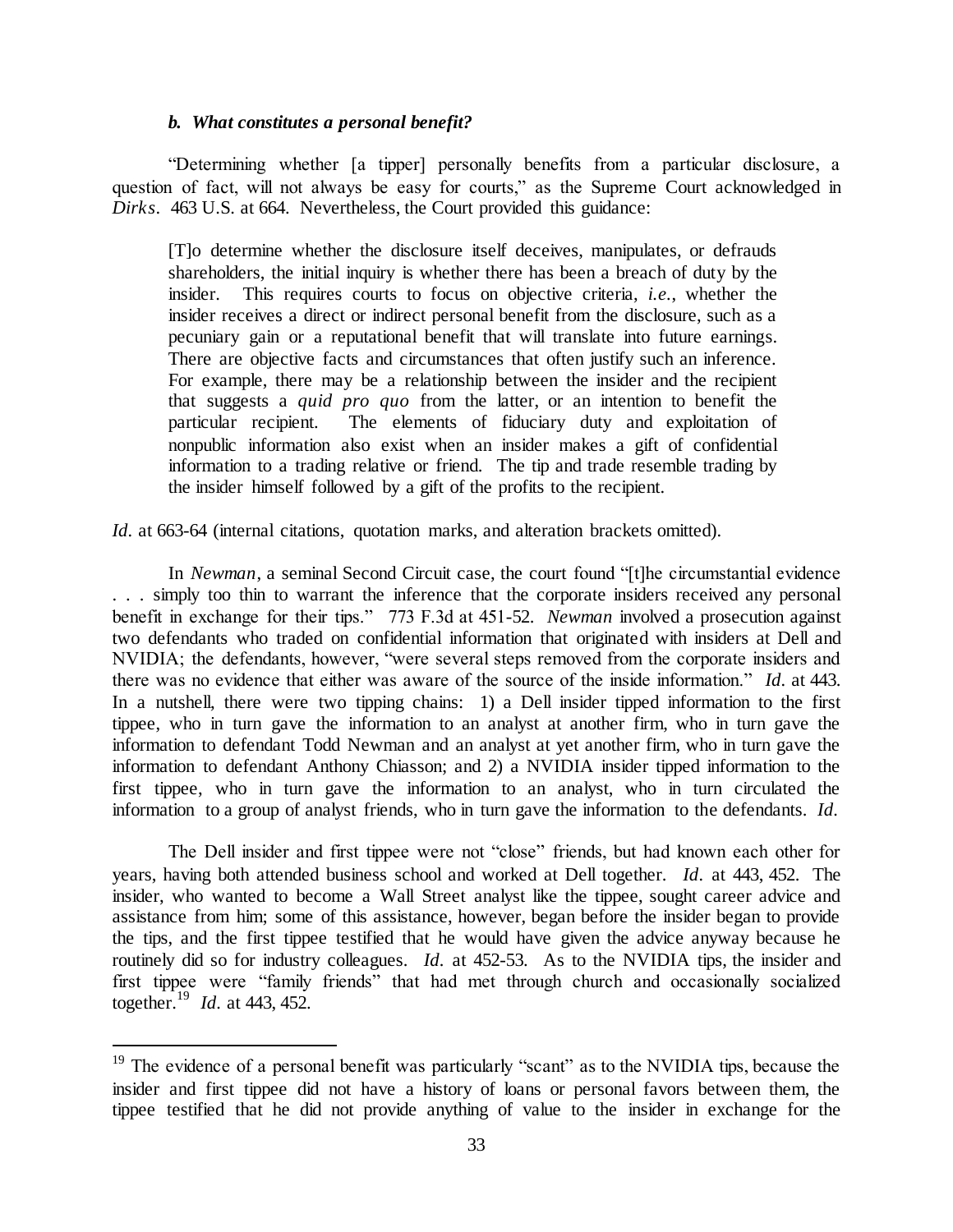The *Newman* court rejected the government's position that these facts were sufficient to prove that the insiders derived some benefit from the tips. *Id.* at 452. "If this was a 'benefit," the court posited, "practically anything would qualify."<sup>20</sup> *Id*. It then clarified the law on personal benefit:

We have observed that "[p]ersonal benefit is broadly defined to include not only pecuniary gain, but also, *inter alia*, any reputational benefit that will translate into future earnings and the benefit one would obtain from simply making a gift of confidential information to a trading relative or friend." *United States v. Jiau*, 734 F.3d 147, 153 (2d Cir. 2013) (internal citations, alterations, and quotation marks deleted). This standard, although permissive, does not suggest that the Government may prove the receipt of a personal benefit by the mere fact of a friendship, particularly of a casual or social nature. If that were true, and the Government was allowed to meet its burden by proving that two individuals were alumni of the same school or attended the same church, the personal benefit requirement would be a nullity. To the extent *Dirks* suggests that a personal benefit may be inferred from a personal relationship between the tipper and tippee, where the tippee's trades "resemble trading by the insider himself followed by a gift of the profits to the recipient," *see* 463 U.S. at 664, we hold that such an inference is impermissible in the absence of proof of a meaningfully close personal relationship that generates an exchange that is objective, consequential, and represents at least a potential gain of a pecuniary or similarly valuable nature. In other words, as Judge Walker noted in *Jiau*, this requires evidence of "a relationship between the insider and the recipient that suggests a *quid pro quo* from the latter, or an intention to benefit the [latter]." *Jiau*, 734 F.3d at 153.

While our case law at times emphasizes language from *Dirks* indicating that the tipper's gain need not be *immediately* pecuniary, it does not erode the fundamental insight that, in order to form the basis for a fraudulent breach, the personal benefit received in exchange for confidential information must be of

information, and the tippee's testimony that the insider did not know that the tippee was trading the stock undermined any inference that the insider intended to make a "gift" of profits. *Newman*, 773 F.3d at 453.

 $20$  The court also found:

Even assuming that the scant evidence . . . was sufficient to permit the inference of a personal benefit, . . . the Government presented absolutely no testimony or any other evidence that Newman and Chiasson knew that they were trading on information obtained from insiders, or that those insiders received any benefit in exchange for such disclosures, or even that Newman and Chiasson consciously avoided learning of these facts.

*Id.* at 453.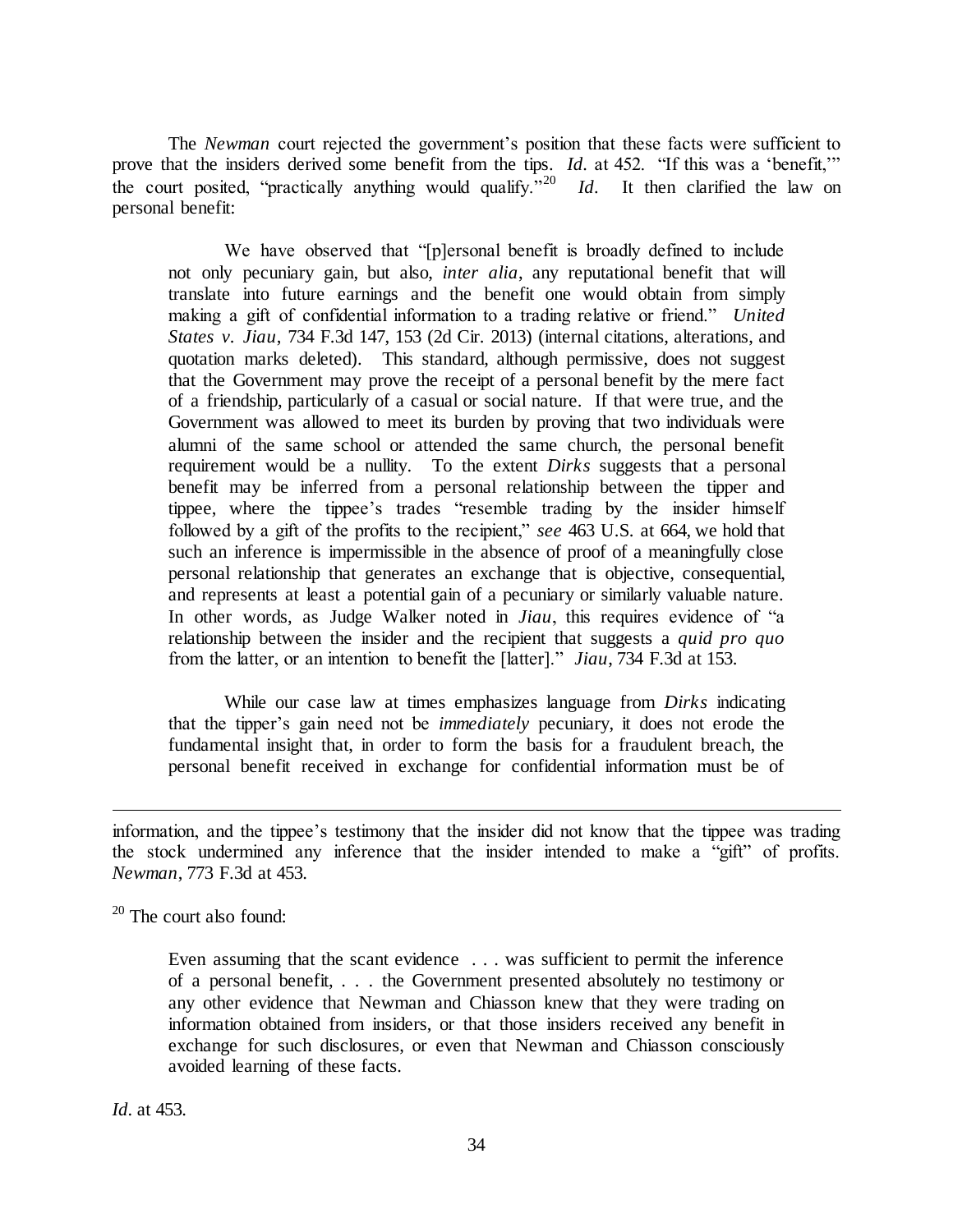some consequence. For example, in *Jiau*, we noted that at least one of the corporate insiders received something more than the ephemeral benefit of the "value[ ] [of] [Jiau's] friendship" because he also obtained access to an investment club where stock tips and insight were routinely discussed. *Id.* Thus, by joining the investment club, the tipper entered into a relationship of *quid quo pro* with Jiau, and therefore had the opportunity to access information that could yield future pecuniary gain. *Id.*; *see also SEC v. Yun*, 327 F.3d 1263, 1280 (11th Cir. 2003) (finding evidence of personal benefit where tipper and tippee worked closely together in real estate deals and commonly split commissions on various real estate transactions); *SEC v. Sargent*, 229 F.3d 68, 77 (1st Cir. 2000) (finding evidence of personal benefit when the tipper passed information to a friend who referred others to the tipper for dental work).

773 F.3d at 452-53 (alterations in original; internal citation altered).

In its petition for a writ of certiorari, the government contends that *Newman* conflicts with *Dirks* and erroneously heightened the burden of proof. *See* Pet. Writ Certiorari, *United States v. Newman*, No. 15-137 (July 30, 2015); 17 C.F.R. § 201.323 (official notice). I do not, however, read *Newman* as conflicting with *Dirks*, but rather as clarifying the standard where proof of a personal benefit is based on a personal relationship or friendship. *See* 773 F.3d at 452. As I already ruled, I apply *Newman*.

#### **2. Analysis**

The Division argues that "Ruggieri provided several benefits to Bolan in exchange for the tips: career mentorship and positive feedback that would potentially increase Bolan's annual bonus and improve Bolan's chances of promotion." Div. Reply Br. at 18 (citing Div. Br. at 33-36). The Division also argues that that Bolan tipped Ruggieri to maintain and further their friendship. Div. Br. at 30-32; Div. Reply Br. at 17-18.

Bolan had an amicable working relationship with Ruggieri. Also, Ruggieri provided positive feedback about Bolan. However, Ruggieri did so both before and after the tips. Bolan sought and received feedback from various constituencies, both within and outside Wells Fargo, not just from Ruggieri. Bolan's supervisor, Wickwire, rejected the notion that Ruggieri provided feedback in exchange for tips. These facts undermine the notion that Bolan sought or received feedback from Ruggieri in exchange for tips. Although the tips and some of Ruggieri's feedback occurred within the same year's timeframe, nothing otherwise suggests that Ruggieri's feedback was in exchange for tips. It is more plausible that Ruggieri's feedback was genuine, and that Bolan sought feedback as standard practice rather than for an illicit benefit.

Furthermore, the "friendship" and working relationship between Bolan and Ruggieri was not a meaningful, close, or personal one. Nor do the facts establish that Bolan had a *quid pro quo* relationship with Ruggieri.

The Division elected not to call Bolan to testify and objected to the admission of Bolan's investigative testimony, which I overruled. Tr. 1616-24. Although I had issued a subpoena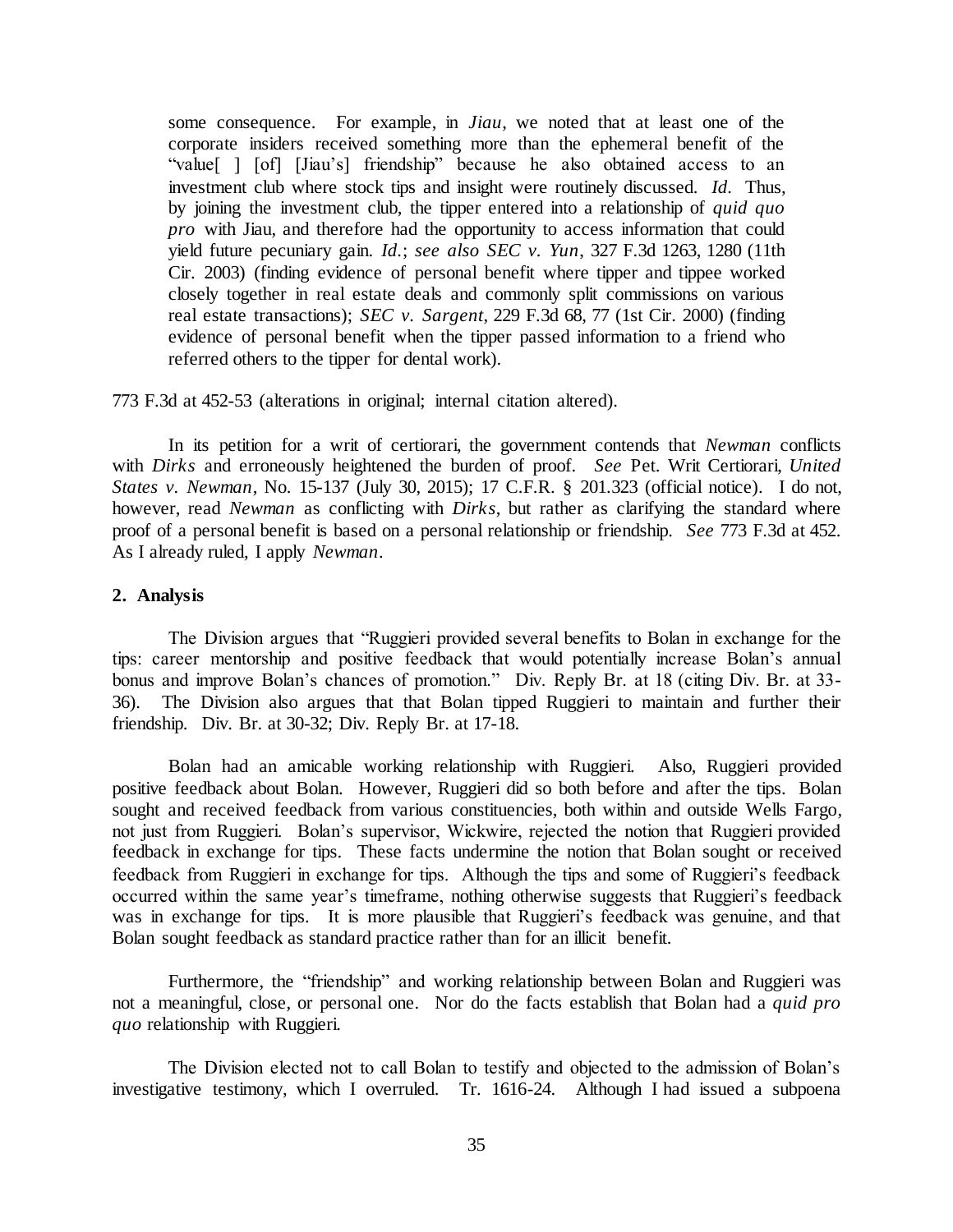ordering Bolan's appearance as a witness, the Division revealed—to the surprise of Ruggieri's counsel—that Bolan had returned to Nashville and objected to testifying.<sup>21</sup> Tr. 1616-19. Bolan would have been uniquely situated to offer testimony on the issues, as I had expressed to the parties. Tr. 1341-42. Given the lack of sufficient evidence on personal benefit, the Division's failure to elicit Bolan's testimony further hindered its ability to meet its burden of proof.

## *a. Career mentorship*

Regarding the alleged "mentorship" benefit, the Division did not elicit testimony from any witness on this issue except Mackle. *See* Tr. 3215-17. Mackle testified that Ruggieri "got along with all the analysts," and the "only difference" with Bolan, "as well as another younger analyst . . . , was that [Ruggieri] tried to mentor them as some of the young, up-and-coming analysts." Tr. 3215. Mackle identified Vincent Ricci as the other young analyst. Tr. 3216. Mackle did not differentiate between Ruggieri's mentoring of Bolan and Ricci, but posited that Ruggieri mentored them both for the same reason. Tr. 3215-16. When asked about Ruggieri's continued mentorship of Bolan after Ricci left Wells Fargo, Mackle explained that Ruggieri mentored Bolan because Bolan "was relatively new to the business" and "the most junior analyst"—not because of anything Bolan did for Ruggieri. Tr. 3216-17. The direct evidence therefore does not establish the Division's claim.

There is also a lack of circumstantial evidence to sufficiently link Ruggieri's mentorship to Bolan's tips, such as evidence regarding the timing of the tips and mentorship. The Division has not offered any explanation as to why, if Ruggieri mentored Bolan in exchange for the tips, Ruggieri also mentored Ricci. Following the Division's logic, one would have to infer Ruggieri's mentorship of Ricci as evidence that Ricci was tipping him as well. But Mackle's testimony indicates that Ruggieri was mentoring both Bolan and Ricci for a non-nefarious reason. This understanding is consistent with other evidence: Evans testified that he was attracted to work at Wells Fargo due to an understanding that the company had "a mentoring attitude" with "more opportunities for associates to be mentored." Tr. 1234. In sum, the Division has not met its burden on this claim.

# *b. Positive feedback*

l

Ruggieri provided positive feedback about Bolan in October 2009, just a few weeks after Ruggieri joined Wells Fargo and before any of the alleged tips took place. Adm. FOF Nos. 534- 35; JFOF ¶ 11. Geoffrey Snyder, the head of Wells Fargo's institutional sales and a direct report to Bartlett, requested feedback on analysts. Adm. FOF No. 534. In response, Ruggieri said:

Greg Bolan<sup>[1]</sup>, Vince Ricci<sup>[1]</sup>, [and] Aaron Reames<sup>[1]</sup>. These guys have been the most proactive and helpful in the few weeks since I joined. Bolan's in a league of his own – great dialogue w/ clients and gets it. Reames [is] very smart, probably underappreciated on the street but solid – needs to be more visible and probably

 $21$  Bolan and the Division reached an agreement to settle on the last business day before the hearing. *See Gregory T. Bolan, Jr.*, Admin. Proc. Rulings Release No. 2476, 2015 SEC LEXIS 1138 (Mar. 27, 2015).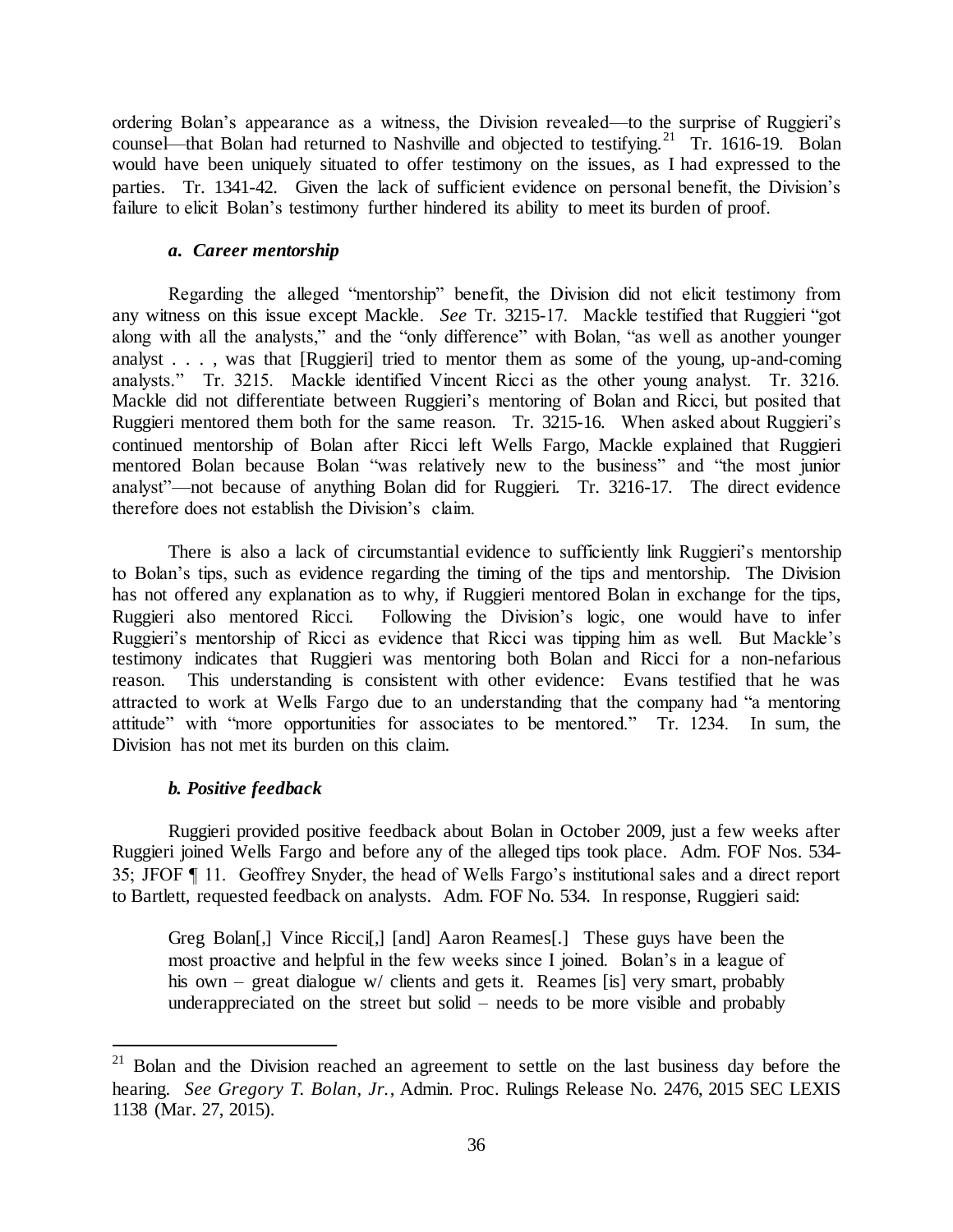meet more clients – great asset. Vince Ricci has been solid, would love to see him pick up some names. James Omstrom has also been helpful lately with some of Tong's names.

DIV 173.

l

In April, July, and December 2010, Snyder requested feedback on analysts and noted that any responses would be communicated anonymously to equity and research management. Adm. FOF Nos. 539, 542. In each of his responses, Ruggieri provided positive feedback. JR 63; DIV 204, 205. For example, in his December response, Ruggieri said: "Bolan – the best in our space. Proactive, great dialogue/traction with clients, communication with the desk is excellent and business in his names are the example." DIV 205. In these instances, Ruggieri's feedback was solicited and he provided positive feedback about other traders too, characterizing one as a "seasoned pro" and "solid add[ition]." *Id.*

Among discussing other topics, Ruggieri gave feedback about Bolan during meetings with Bolan's supervisor, Wickwire. Tr. 1493-94, 2457-60. It does not, however, appear that Ruggieri arranged those meetings with the purpose to praise Bolan. Rather, the topic of Bolan was likely to come up as part of the conversation, as the two covered the same stocks. Wickwire did not believe the Division's theory that Ruggieri provided positive feedback about Bolan in exchange for tips. Tr. 1556-57.

The Division asserts that "Bolan admitted that he asked Ruggieri to provide feedback to Wickwire because Bolan thought it would help him get promoted." Div. Reply at 19. During the investigation, Bolan testified that it was "fairly standard" practice to ask individuals to give positive feedback. DIV 110 at 66. Bolan did not know he was under consideration for promotion, but did know he was eligible for a promotion, so he "tried to get as many folks to give positive feedback if [he] deserved it." *Id.* at 64-65. From the sales and trading departments, Bolan testified that he "may have"<sup>22</sup> asked Ruggieri, Beau Volley, Dave Foerstch, and Beau Jerry to provide feedback. *Id.* at 65. The Division never asked Bolan what individuals outside of sales or trading he approached to give positive feedback. *See id.* at 64-66. Nonetheless, Bolan's nomination form reflects four managing director level references who supported the nomination: 1) Beau Volley, a managing director of equity institutional sales; 2) Mike Micciche, head of equity product marketing; 3) Gary Lieberman, a managing director in equity research; and 4) Peter Costa, another managing director in equity research. DIV 27 at 1; Tr. 1396-97.

From the foregoing, the feedback of the following departments was especially important to Bolan's nomination: sales (distinct from trading), product marketing, and equity research. The evidence establishes that, in accordance with standard practice, Bolan asked as many people as possible to provide positive feedback. DIV 110 at 64-66.

 $22$  During the investigative testimony, Division counsel appears to have treated Bolan's answer that he "may have" made such a request to Ruggieri as a definitive answer that he did and then asked subsequent questions as if Bolan admitted it. I instead read Bolan's answer literally, that he "may have"—meaning it is possible he did so because that was standard practice, but he did not recall the specifics.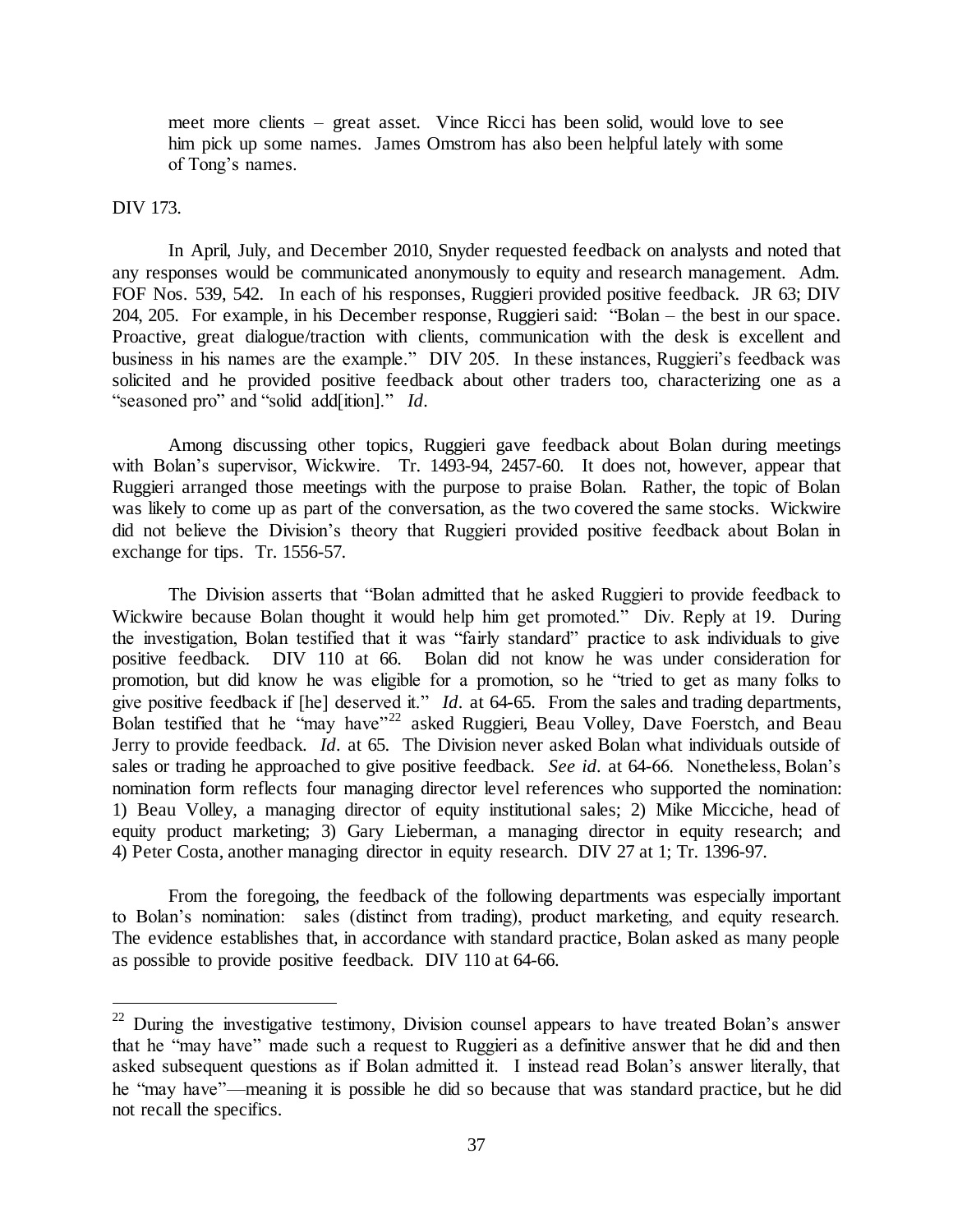The Division's argument appears to be that, out of all the individuals, Bolan's solicitation of positive feedback from Ruggieri was different because he had to tip for it, or that Bolan's tips made Ruggieri give even more glowing feedback than he would have otherwise.<sup>23</sup> The Division disputes Ruggieri's "claim[] that he gave Bolan positive feedback because he was 'a very strong analyst.'" Div. Reply at 19 (quoting Ruggieri Br. at 17). The Division contends that "Ruggieri's praise for Bolan far exceeded his praise for even veteran analysts who covered some of Ruggieri's stocks and whose overall ratings were significantly higher." *Id.*

If Ruggieri provided objectively unreasonable positive feedback regarding Bolan, that may be indirect evidence that Ruggieri gave such feedback in exchange for tips. To assess this point, for purposes of comparison, I look to the tenure of Ruggieri's predecessor in the trading department, David Graichen, who previously worked with Short and Bolan.<sup>24</sup>

Before Ruggieri's tenure at Wells Fargo, Graichen traded all the stocks that Bolan covered and even wanted to keep Bolan's stocks under him when he switched departments. Tr. 3335, 3339. In July 2009, before Ruggieri joined Wells Fargo, Graichen wrote to Bartlett, Wickwire, and Wickwire's boss with the following feedback:

I just wanted to let you know that Greg Bolan has far and away been the most trader friendly analyst that I have had the pleasure to work with on the position desk. I am unaware how they are paid on a percentage of our trading revenues, $\left[\begin{array}{c} 25 \\ 5 \end{array}\right]$  but he has in the past 3 months provided me with some very nice trade ideas and has been directly involved in the healthcare pad[,] making some nice prop bets that resulted in the desk making money. I felt that before transitioning to the role of coverage trader, I wanted you to be aware of the solid work [Bolan] is doing, and that he has been very helpful to me and Chip Short.

JR REB 217; *see* Tr. 3450.

l

Short testified that he did not "have any reason to disagree" with Graichen's positive feedback on Bolan. Tr. 3451. In a message to Ruggieri, Short described Bolan as a "cash cow" for Wells Fargo, meaning that after Bolan met with clients they generally traded with Wells Fargo and those trades generated revenue. Tr. 3435-36; JR REB 232. Short gave both Bartlett and Wickwire feedback about Bolan. Tr. 1188, 1391.

<sup>23</sup> The BRKR trade took place *after* Bolan received his promotion. *See* DIV 28; DIV 194-A at 9. Thus, there is no chance that Bolan tipped Ruggieri about that stock's ratings change in order to receive feedback to help his promotion.

 $^{24}$  Graichen is another individual who the Division elected not to call to testify.

<sup>&</sup>lt;sup>25</sup> While the Division disputes Ruggieri's claim that he was unfamiliar with the compensation and bonuses of analysts, Ruggieri's view appears consistent with that of his predecessor on this point.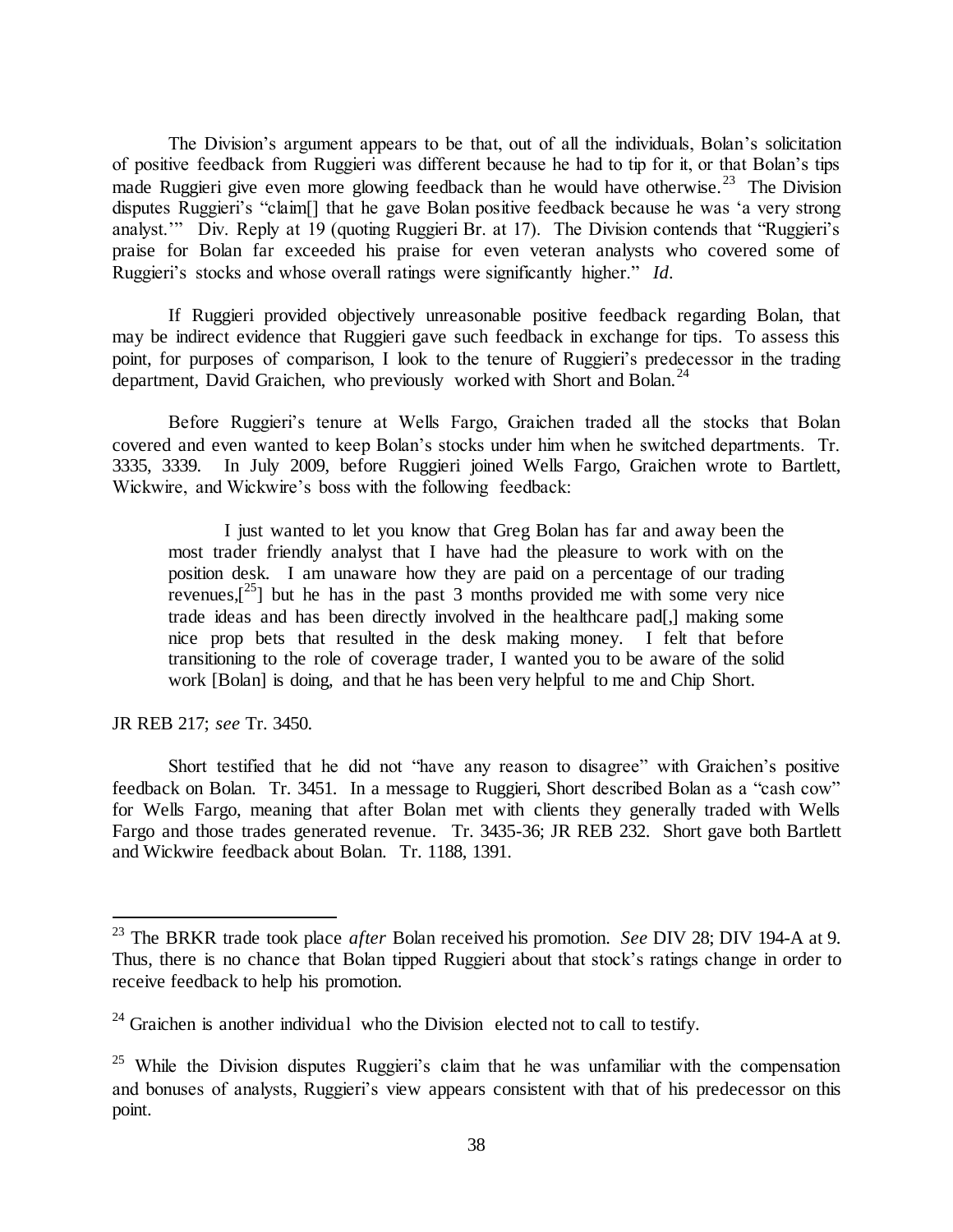When Ruggieri joined the desk, he was told that Bolan was an excellent analyst by Short and/or Graichen:

I remember when I got to the desk . . . , I kind of got a lay of the land of the analysts and their perspective, and I remember them saying, "You're going to love Greg Bolan. He's just an animal.<sup>[26</sup>] He's great. He's great with clients. He knows his stocks. He really -- he cares."

Tr. 2451. So, before Ruggieri ever met Bolan, he had already heard glowing feedback about him. Tr. 2452.

The Division contends that Bolan's rankings rose significantly after he began tipping Ruggieri, suggesting that Ruggieri's praise in exchange for tips was responsible for his significant rise from "mediocrity." Div. Reply at 19. But Bolan's supervisor, Wickwire, did not agree with the Division's assessment that Bolan was mediocre. When Wickwire hired Bolan, he perceived Bolan as on his way to being a "rising star" and, without regard to trading impact rank, expected him to improve his overall ranking among the analysts from 2009 to 2010, which he did. Tr. 1525-26. In Wickwire's words, Bolan was performing well by the end of 2010:

[A]t the time[,] [Bolan] was viewed as, not an up-and-comer, but slightly better than that. He was one of the rising stars within the department. You think about our department, we've got some very senior established analysts who have been doing it for 15 or 20 years, and then there's a group below them who are really moving up the ranks based on their tenure and continuing to build their franchise, and [Bolan] was really at the top of that emerging group.

Tr. 1376-77.

I

Wickwire further confirmed that Bolan was on a "meteoric rise throughout 2010," based on positive feedback from numerous constituencies, including sales, clients, and other directors of research. Tr. 1547. Further, Bartlett and Brown held Bolan as the standard among analysts. Tr. 1555. Clients had a favorable view of Bolan and used his research to trade. DIV 110 at 25- 26; Tr. 2042.

To further test the Division's argument, I consider how Bolan's trading impact rank and feedback from the trading desk would have factored into his bonus or promotion prospects, and whether he was, in fact, stuck in mediocrity absent improvement in trading impact and Ruggieri's feedback.

**First, as to Bolan's bonus**: Annual bonuses for analysts were determined by ranking each analyst relative to his peers using a scorecard; analysts with a higher overall rank could receive a higher bonus. Adm. FOF Nos. 529-30. The scorecard consisted of a rank for several

<sup>&</sup>lt;sup>26</sup> "[A]n animal" was clarified to mean that "he's thinking about his stocks a lot, he's talking to clients a lot, he's proactive, he's young, he's hungry . . . ." Tr. 2451-52.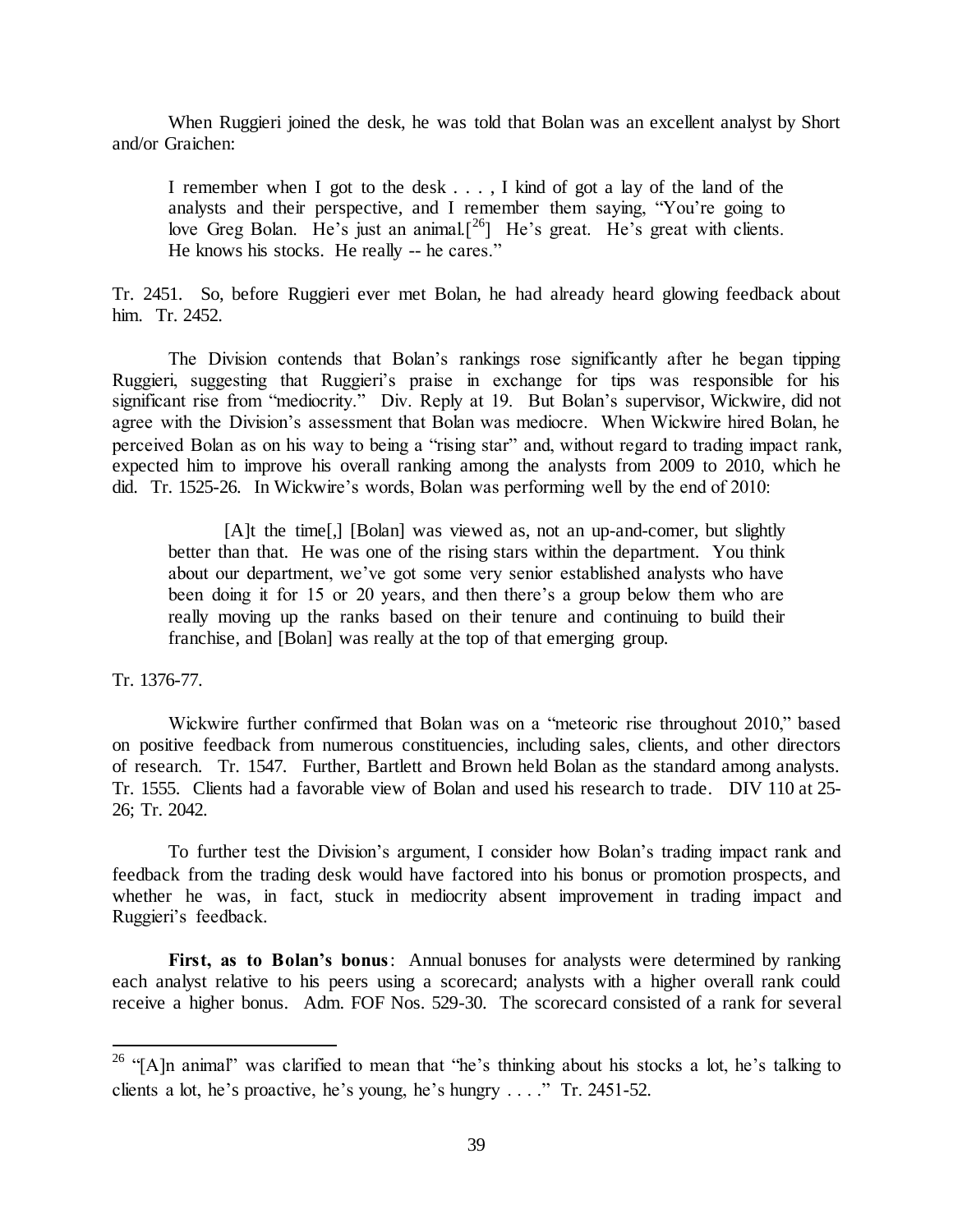categories, as well as a weighted score and overall rank based on the weight assigned to each category. Adm. FOF No. 533; JR REB 106; Tr. 1412-14. The lower the weighted score, the higher the rank.<sup>27</sup> See JR REB 106.

Although the Division never questioned Bolan regarding the Wells Fargo scorecards, Wickwire testified that Bolan and the other analysts knew the "different categories and different percentages," which were shared with them. Tr. 1526. Specifically, analysts were told that they ranked within a range (e.g., top five) for the following categories and the percentage that each category was worth toward the weighted score: sales survey impact (10%), client votes (15%), internal sales rank (10%), external rank (10%), stock picking (10%), and trading impact (5%). Tr. 1526-27, 1529; JR REB 106. Analysts were not told their rankings in three other categories: corporate leadership, retention/marketability, and quality and productivity. Tr. 1529; JR REB 106.

The trading impact rank was based on feedback about the analyst that Wells Fargo traders provided. Adm. FOF Nos. 532. This is the metric that Ruggieri's feedback could have potentially affected. Bolan's "trading impact" rank was based on feedback from specific traders, Bartlett, Snyder, Brown, and other members of the trading management team—not just Ruggieri.<sup>28</sup> Tr. 1520, 1535-36.

From 2009 to 2010, Bolan's overall rank improved from #24 to #16, and his trading impact rank improved from #3 to #1. JR REB 106. His trading impact rank accounted for only 5% of his overall weighted score, and thus his trading impact rank improvement from 2009 to 2010 affected his weighted score by 0.1 point.<sup>29</sup> *Id.* In terms of percentage weight toward the overall weighted score, trading impact rank was the least important category on the scorecard among those categories of which analysts knew their ranking. *Id.*; Tr. 1529. The relative unimportance of trading impact rank is borne out by the overall analyst rankings, in which virtually all of the top analysts had trading impact ranks far below their overall rank. Tr. 1527- 28; JR REB 106.

Based on Wickwire's testimony, Bolan would have known that he was ranked in at least the top five in terms of trading impact. At the hearing, Wickwire speculated that a trading impact rank improvement from #3 to #1 could have changed Bolan's overall rank one or two places. Tr. 1535. However, based on the 0.1 point change from 2009 to 2010, it did not affect his overall weighted score and rank in 2010. JR REB 106. Even without that improvement in

I

 $27$  An analyst in the middle of the rankings, such as Bolan, who moved up by one overall rank could potentially receive a bonus increase in the range of \$50,000 to \$75,000. Adm. FOF No. 574.

<sup>28</sup> Even assuming, *arguendo*, that Bolan tipped Ruggieri based on an agreement, or simply his hope, that Ruggieri would provide exaggerated feedback, Bolan had no way of controlling for the accomplishments of other analysts or the feedback from others.

<sup>&</sup>lt;sup>29</sup> Based on a 5% weight assigned to trading impact, a rank of  $#3$  translates into 0.15 point for the weighted score, whereas a rank of #1 translates into 0.05 point. Thus, the rank improvement resulted in a 0.1 point change for Bolan.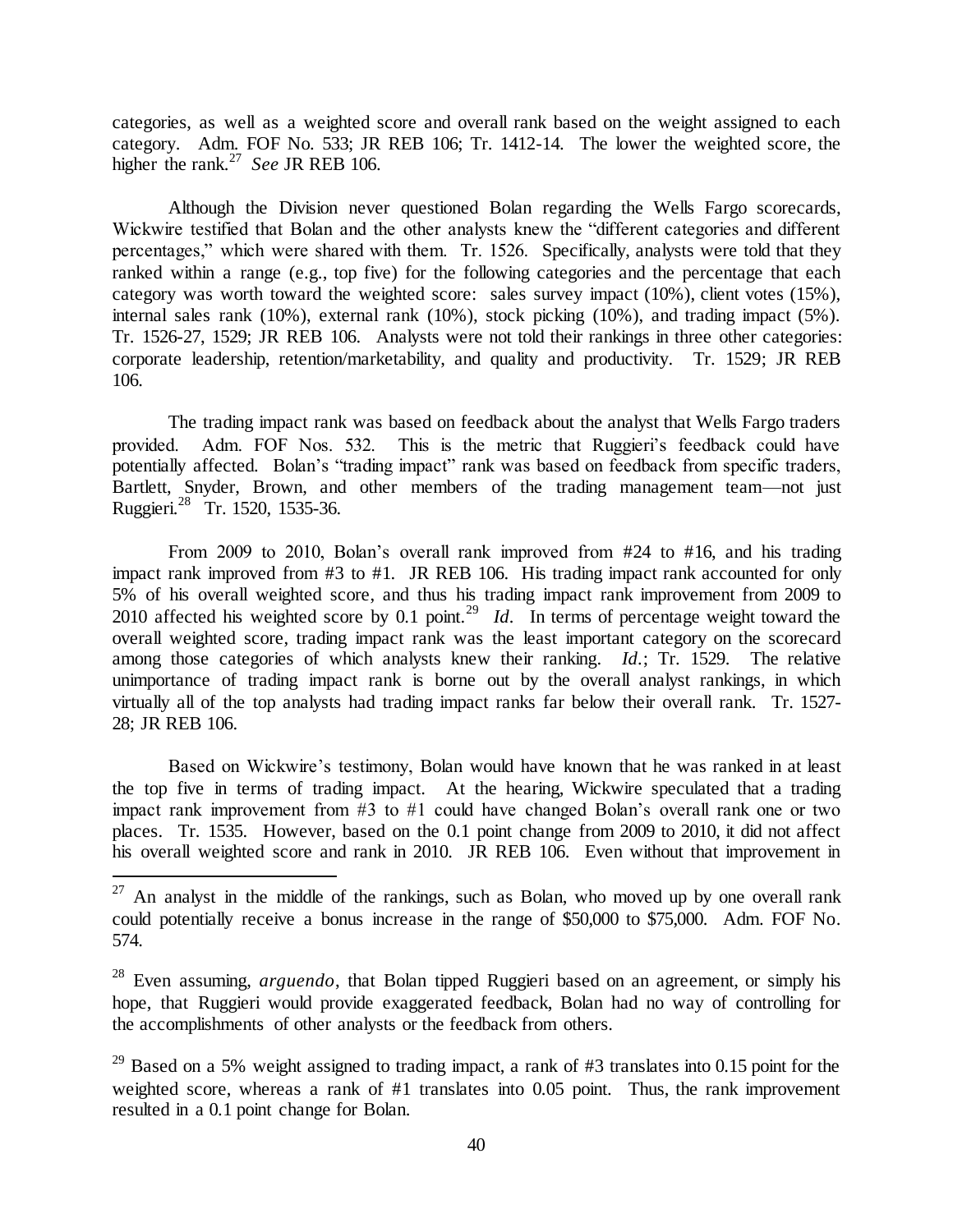trading impact from 2009 to 2010 (i.e., assuming he remained #3), Bolan would still have been ranked #16 overall on the scorecard. As Bolan knew he ranked within the top five in trading impact and that this rank counted for only 5% toward the weighted score, Bolan would have known that he had reached a point where taking risks to boost his trading impact rank would have gained him nothing. Since Bolan already ranked so highly in trading impact, to take risks to improve that score would have been against his self-interest.

Five other categories—sales survey impact, client votes, internal sales rank, external rank, and stock picking—were individually worth at least twice as much as the trading impact rank. JR REB 106. Bolan would have known his approximate rank in these other categories and that his potential for upward movement in these categories was much more significant than trading impact, where he was already close to the top in 2009. *See* JR REB 106; Tr. 1526-27, 1529. Indeed, his overall rank did not increase as a result of the trading impact rank improvement. Rather, it rose because of major gains in these other categories. *See* JR REB 106. This undermines the Division's contention that the trading impact rank was "one of the few factors he could control." Div. Br. at 34.

Specifically, Bolan gained dramatically in the following:

- Bolan's rank in sales survey impact—worth a total 10% toward the weighted score improved from #21 in the first half of 2009 and #17 in the second half of 2009, to #15 in the first half of 2010 and #14 in the second half of 2010. This improved his overall weighted score by 0.45 point. That improvement was 350% greater than his 0.1 point improvement in trading impact. Without this improvement in sales survey impact, Bolan's overall rank in 2010 would have been one place lower.
- Bolan's rank in client votes—worth 15% toward the weighted score—improved from #23 in 2009 to #15 in 2010, improving his overall weighted score by 1.2 point. That improvement was 1100% greater than his 0.1 point improvement in trading impact. Without this improvement in client votes, Bolan's overall rank in 2010 would have been one place lower.
- Bolan's rank in internal sales—worth a total 10% toward the weighted score—improved from #25 in the second quarter of 2009, #19 in the third quarter of 2009, and #18 in the fourth quarter of 2009 (averaging  $\#20.7$ ), to  $\#11$  in the first half of 2010 and  $\#8$  in the second half of 2010 (averaging #9.5). This improved his overall weighted score by 1.12 point. That improvement was 1020% greater than his 0.1 point improvement in trading impact. Without this improvement in internal sales, Bolan's overall rank in 2010 would have been one place lower.
- Bolan's external rank—worth a total 10% toward the weighted score—improved from #25 as to the institutional investors' rating in 2009 and #22 as to the Greenwich rating in 2009 (averaging #23.5), to #17 as to the institutional investors' rating in 2010 and #24 as to the Greenwich rating in 2010 (averaging #20.5). This improved his overall weighted score by 0.3 point. Without it, Bolan would not have had a lower overall rank in 2010, but it was nonetheless 200% greater his 0.1 point improvement in trading impact.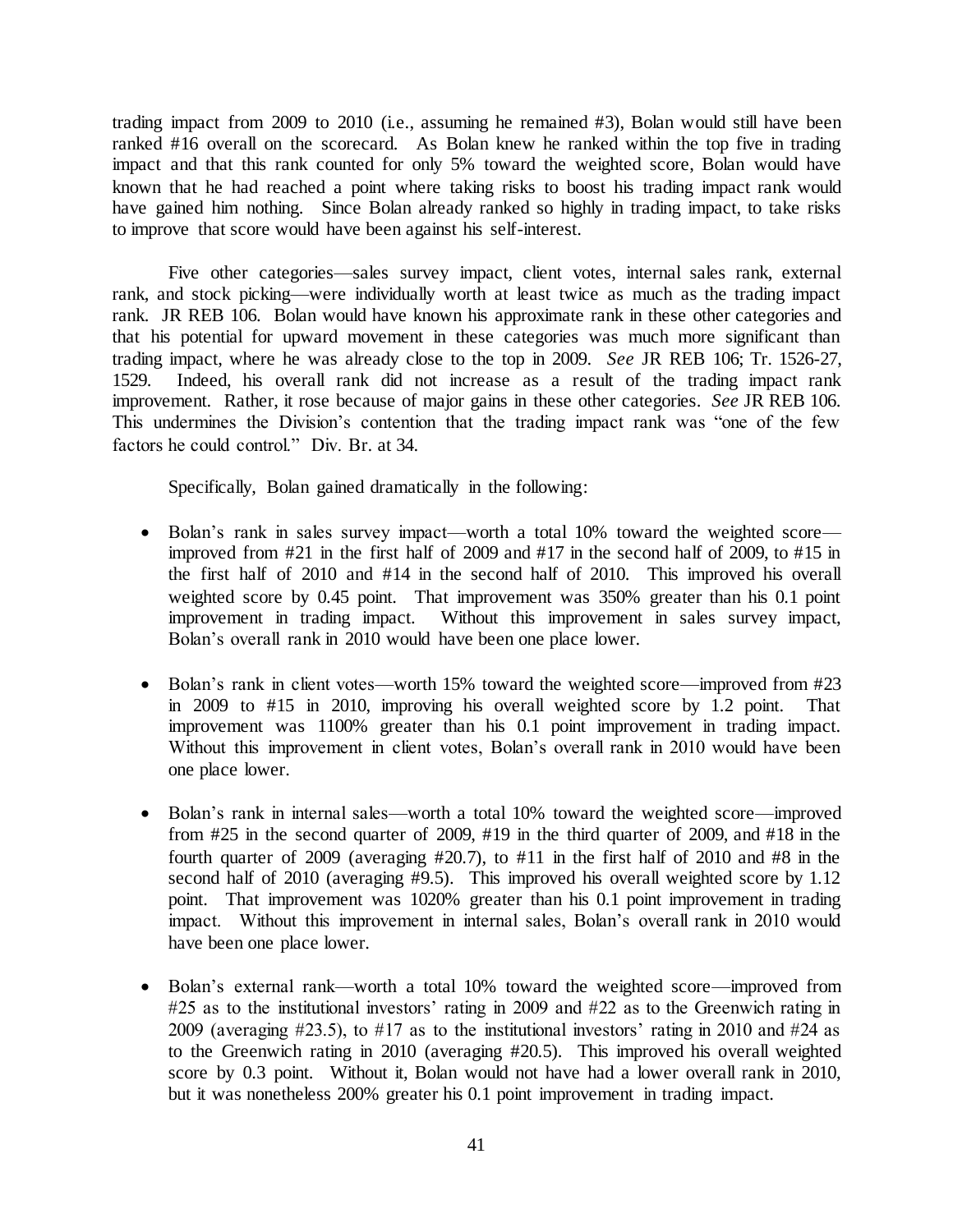Bolan's rank in stock picking—worth 10% toward the weighted score—improved from #39 in 2009 to #7 in 2010. This improved his overall weighted score by 3.2 points. That improvement was 3100% greater than his 0.1 point improvement in trading impact. Without this improvement in stock picking, Bolan's overall rank in 2010 would have been four places lower.<sup>30</sup>

To the extent Wells Fargo's internal guidelines may have informed Bolan about his salary and bonus prospects, the factors listed in such guidelines are essentially memorialized in the scorecard. *See* DIV 98 at 158-59; JR REB 106. Even if Bolan had an incentive to improve his scorecard standing, the foregoing shows it is not likely that Ruggieri's feedback (to the extent it could have impacted Bolan's trading impact rank) constituted a personal benefit either objectively speaking or from Bolan's point of view in terms of Bolan's bonus prospects.

**Second, as to Bolan's promotion**: In November 2010, Wickwire nominated Bolan for promotion from vice president to director.<sup>31</sup> Adm. FOF No. 546. On the director nomination form, among several positive points about Bolan, Wickwire said: "[Bolan] is among the best analysts in the department in terms of his dialogue with trading. We consistently hear from trading that [Bolan] provides great information flow to the desk and they are able to monetize his efforts. They often hold him out as the standard." DIV 27 at 5. In making such assessment, Wickwire considered feedback from Snyder and Bartlett, and understood that their feedback was based, at least in part, on Ruggieri's feedback about Bolan. Tr. 1400-02, 1408-09, 1478. Wickwire thought highly of Ruggieri and it is reasonable to conclude that Wickwire valued Ruggieri's opinion. Tr. 1498-1503. Feedback from Wells Fargo's trading desk was taken into account in analyst promotions and was an important factor in analysts' careers. Adm. FOF No. 564.

Bolan frequently received glowing feedback from various constituencies, including Ruggieri's predecessor. Individuals such as Bartlett gave positive feedback about Bolan to Wickwire, based on their own assessments. *See, e.g.*, Tr. 1189-90. As discussed above, the nomination form listed four managing director level references who supported Bolan's nomination, none of whom were from the trading department. DIV 27 at 1. Wickwire testified that Bolan would have been promoted regardless of his trading impact rank improvement. Tr. 1549. Further, among other matters noted on the nomination form, Wickwire praised Bolan's work ethic, noted that his client votes were recognized as among the best in the department, and highlighted Bolan's successful projects. DIV 27 at 3, 5, 7.

In an abstract sense, feedback from the trading desk, including Ruggieri, could be viewed as having some potential pecuniary value. The ultimate issue, however, is not whether Ruggieri's feedback did or could help Bolan's career, but whether Bolan tipped for it. Given the circumstances in which Ruggieri gave and Bolan sought such feedback, discussed *supra*, it is just as likely that Ruggieri gave such feedback because it was genuine, and that Bolan sought

I

 $30$  These figures are drawn from JR REB 106.

<sup>&</sup>lt;sup>31</sup> Bolan's promotion came with a \$50,000 to \$100,000 salary increase. Adm. FOF No. 566.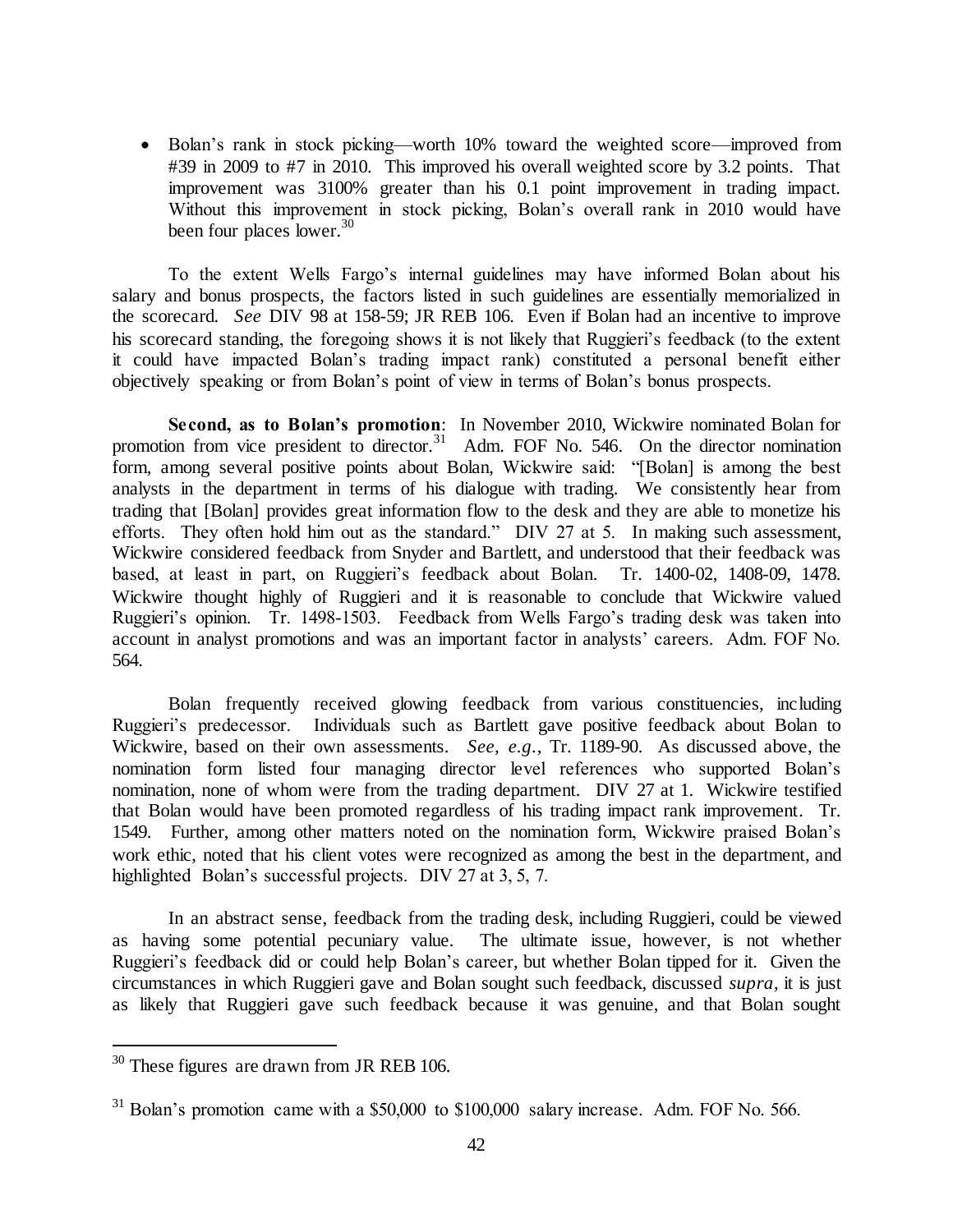feedback as part of standard procedure. The evidence does not weigh toward a finding that Ruggieri provided such feedback in exchange for tips or that Bolan sought feedback for illicit reasons.

I have considered the possibility that Bolan tipped Ruggieri with the expectation that Ruggieri would continue to provide positive feedback. In other words, the fact that Ruggieri's feedback was genuine is not necessarily mutually exclusive with the theory that Bolan tipped for a benefit. However, I decline to draw a speculative inference about Bolan's state of mind where the evidence does not support it.

## *c. Friendship*

I

The Division also alleges that Bolan tipped to maintain and further his friendship with Ruggieri. *See* OIP at 8; Div. Br. at 30-32. As *Newman* instructs, however, the benefit received must be "something more than the ephemeral benefit of the value of . . . friendship . . . ." 773 F.3d at 452. Rather, "in order to form the basis for a fraudulent breach, the personal benefit received in exchange for confidential information must be of some consequence." *Id.*

Ruggieri acknowledged that he and Bolan were "pretty good friends." Tr. 2055-57. Bolan acknowledged that he developed "a friendship" with Ruggieri. DIV 110 at 31. Although Ruggieri felt that he and Bolan "got along really well," Ruggieri maintained closer relationships with ten to fifteen other Wells Fargo employees, several with whom he socialized outside of the work context.<sup>32</sup> Tr. 2470-71, 2477-78.

The Division contends that "[w]hether their friendship was as important to Ruggieri . . . is irrelevant," because the friendship must be viewed from the tipper's perspective. Div. Br. at 31- 32. Its evidence on this point is unpersuasive. For example, the Division emphasizes that when Bolan began tipping Ruggieri, they had known each other for six months. Div. Br. at 32. Bolan was in Nashville and Ruggieri was in New York City. They met about fifteen times in person, and Ruggieri never visited him in Tennessee. Tr. 2471; DIV 110 at 28. Mackle, by contrast, had discussed visiting Bolan in Tennessee, despite having friction with Bolan. JR REB 244; Tr. 3209-10, 3311-12.

The Division states that Bolan and Ruggieri socialized outside the office when Bolan was in New York. Div. Br. at 31. As Bolan testified during the investigation, the "social" events were three or four in 2010 and one or two in 2009. DIV 110 at 30. These events involved postwork drinks and dinner events—typically attended by clients and other colleagues—as well as a client golf trip and client fishing tournament, which were work-sponsored functions. *Id.* at 29- 31, 33-35; Tr. 2068-69, 2471-73.

The Division surmises that as a result of Bolan's difficult personality, Bolan's friendship with Ruggieri was important to Bolan. Div. Br. at 32. During his March 2013 interview with the Division, Evans (Bolan's office assistant) described Bolan as a "loner" who "doesn't maintain

 $32$  Ruggieri did not consider work colleagues on the same level as his personal friends; his closest friends were from childhood. Tr. 2055-56.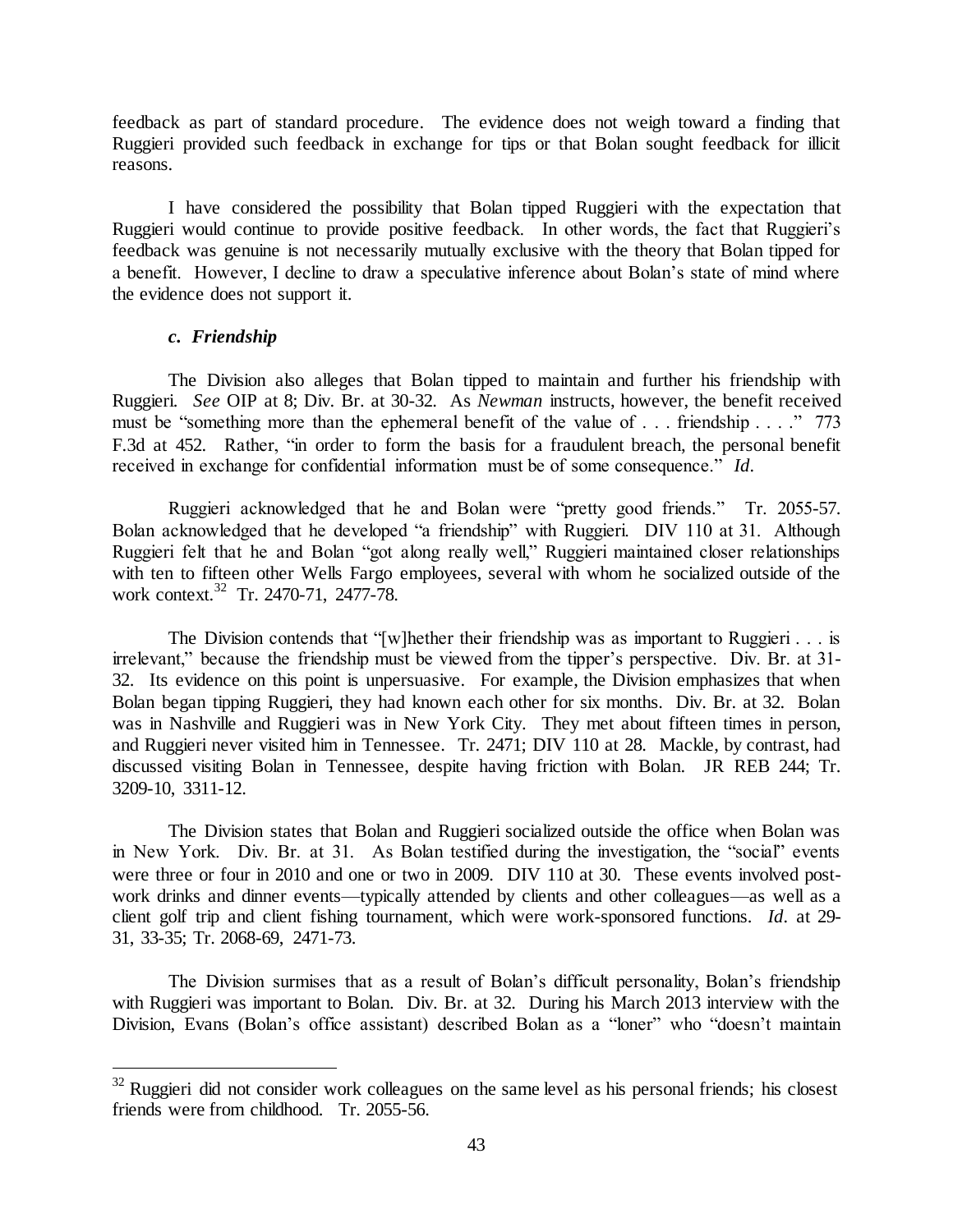close relationships."<sup>33</sup> Tr. 1292-93. Evans felt Bolan had a temper and "was not comfortable" with" how Bolan treated others when he got angry. Tr. 1293-94. Evans had no knowledge whether Bolan and Ruggieri were friends. Tr. at 1293. The Division's conjecture—that Bolan, purportedly "less successful" with "a difficult personality," needed Ruggieri as a friend, Div. Br. at 32—is unconvincing.

While the significance of Bolan and Ruggieri's relationship after they left Wells Fargo is less clear, it may bear on whether they had a meaningfully close personal relationship or a *quid pro quo* relationship. On the other hand, interaction of a different character, after the trades took place, may simply reflect a changed circumstance. Here, their post-Wells Fargo interaction arose, at least in part, because Bolan quit his job in anticipation of being terminated, and Ruggieri was terminated for failing to escalate Bolan's dissemination of channel check information in violation of Wells Fargo policy. Often a significant shared common experience either positive or negative—can serve as a common bond that brings people together.

In the first few months after they left Wells Fargo, Ruggieri and Bolan communicated "quite a bit" because Bolan was trying to get a job at International Strategy & Investment (ISI), where Ruggieri had found work. DIV 110 at 31, 69. In April 2011, Bolan stayed in Ruggieri's apartment for three days during job interviews, to save on hotel costs. *Id.* at 67, 70-71. During that time, Bolan's interaction with Ruggieri involved "running, [getting] fruit juice, and [going] to dinner." *Id.* at 67. It appears that Bolan kept the keys to Ruggieri's apartment until the next month. DIV 45; DIV 110 at 71; Tr. 2375.

Ruggieri also recommended Bolan for an analyst role at ISI. DIV 110 at 69. In addition, on one occasion shortly after Bolan quit, Bolan went for drinks with Short, Mackle, and Ruggieri. Tr. 3402-03. The Division strove to show that Bolan talked to Ruggieri more than others; but as Short testified: the gathering was brief, lasting fifteen or twenty minutes; Ruggieri "was off to another interview"; and he did not recall Bolan speaking more to any particular person. Tr. 3403-04. Generally, Bolan and Ruggieri communicated infrequently after they left Wells Fargo, and once Bolan found a new job, their communications died off. DIV 110 at 31. In September 2011, they had an email exchange, during which Bolan asked Ruggieri if he had received the invitation to Bolan's wedding, to which Ruggieri responded, "Not yet." DIV 167 at 3-4. Ruggieri never went to the wedding, and testified that he never received the invitation. Tr. 2375-76.

The foregoing is more consistent with the account that absent their shared professional experience, Bolan and Ruggieri were not close.

The Division's evidence regarding another tippee, Moskowitz, helped underscore the point that Bolan tipped in advance of his ratings changes. That evidence is also instructive on the issue of friendship. In contrast to Bolan's "friendship" with Ruggieri, Bolan and Moskowitz were "old," "close," "very good," "trusted" friends. DIV 110 at 110, 112-13; DIV 119 at 3. Bolan and Moskowitz knew each other since 2005, when they worked two rows apart on the

I

<sup>&</sup>lt;sup>33</sup> When Evans gave sworn investigative testimony, the Division did not ask him to "describe" Mr. Bolan's personality or the strength of his friendships." Tr. 1293.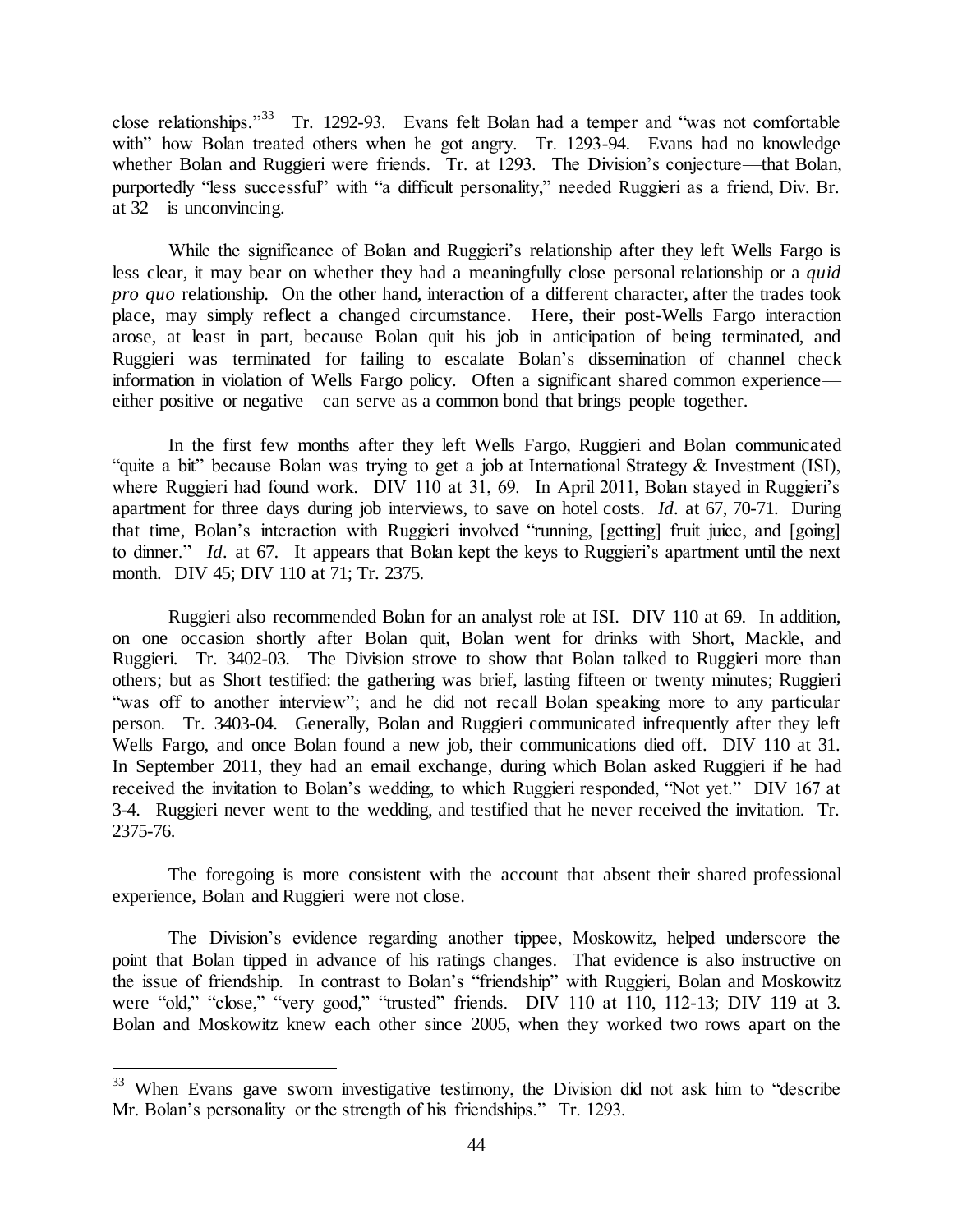trading floor at First New York. DIV 110 at 112; JFOF ¶ 201. From then until Moskowitz's death, they spoke on the phone "a couple of times a month." JFOF ¶ 202. In March 2011, Bolan tried to get Moskowitz a job at Wells Fargo, in an email titled: "Trusted friend looking for trading position on sell-side trading desk." DIV 119 at 3.

At the time of Bolan's 2013 investigative testimony, Bolan testified that he socialized with Moskowitz when Moskowitz left his apartment, which was "very rare" because of Moskowitz's illness. DIV 110 at 110-13. From at least June 2009 through November 2010, Moskowitz was unemployed. JFOF ¶ 203. During that time, Moskowitz, unlike Ruggieri, traded using his own money in personal brokerage accounts. DIV 151, 182. Hence, Moskowitz received a direct financial benefit from profitable trades based on Bolan's tips. Around the time Wells Fargo was conducting its internal inquiry into Bolan's conduct, Bolan asked Moskowitz for a lawyer reference. JFOF ¶ 203.

The relationship between Bolan and Moskowitz is more indicative of a "meaningfully close personal relationship that generates an exchange" of some value or potential value under *Newman*. *See* 773 F.3d at 452-53. By contrast, the evidence fails to establish that Bolan and Ruggieri's "friendship" was meaningful, close, or personal. Nor does it establish a *quid pro quo* relationship.

# *d. Working relationship*

I

Apart from friendship, the Division appears to contend that Bolan and Ruggieri's working relationship was sufficiently close. The Division cites Wickwire's observation that Bolan and Ruggieri "developed a very close relationship that contained a significant amount of dialogue, more than [was] normal for [the research] department, and . . . there was a close relationship of two professionals supporting one another." Tr. 1557-58. Wickwire's statement relates to a professional, as opposed to personal, relationship between Bolan and Ruggieri. Indeed, Bolan spoke to Ruggieri at least a couple times a week at work. DIV 110 at 56. As an analyst and a trader assigned to the same sector, they were trying to improve Wells Fargo's healthcare business. DIV 44; Tr. 2059-61. In a July 2010 email, Bolan said to Ruggieri: "Dude, in 5yrs, I have a feeling we are going to rule the [healthcare] world . . . ." JR 92. And in an August 2010 email, Ruggieri said to Bolan: "Bro Fk it- Were partners. Together, we can lift this sector team and crush it. We have A LOT of work to do with others to get there but can do it. Biotch." DIV 44.

However, there's no rational indication that either believed that they could "lift this sector team," "rule the [healthcare] world," or otherwise advance their careers by tipping and trading ahead of Bolan's ratings changes. The size of Ruggieri's overnight positions in advance of the ratings changes could never reasonably have been expected to result in a meaningful advantage. Ruggieri's trading in these instances did not provide the team with any better standing.<sup>34</sup> It was

<sup>&</sup>lt;sup>34</sup> Wells Fargo's trading desk made money for the firm primarily through commissions in executing client trades. Tr. 679, 1136; JFOF ¶ 47. The traders had an overall loss ratio, as did Ruggieri. Tr. 918-19, 1144, 2098, 3382-83. Any purported profits from the tips at issue would have had a negligible impact on Ruggieri's loss ratio and the commissions generated for Wells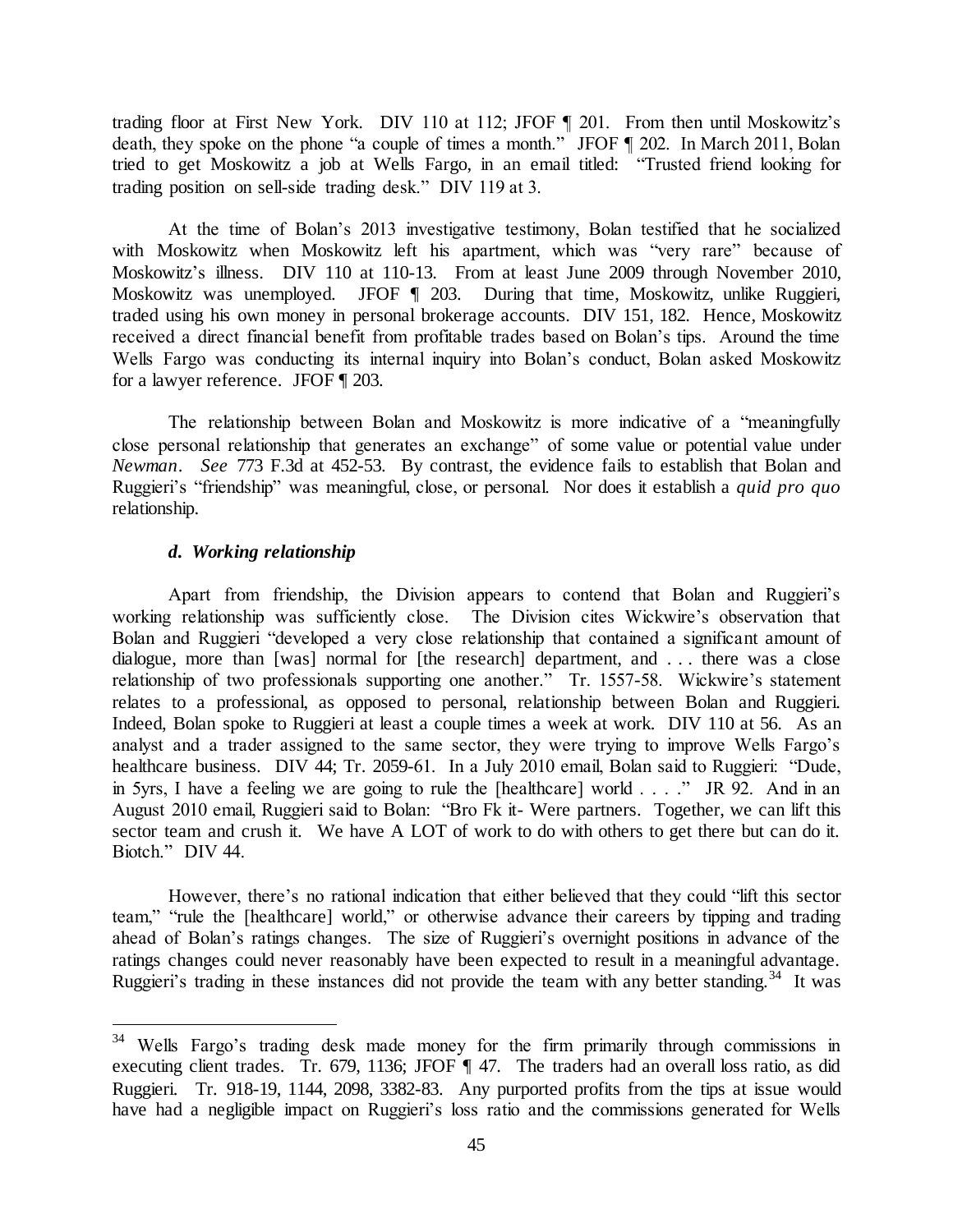also risky, as they knew that Wells Fargo policy prohibited employees from knowingly frontrunning research. DIV 6 at 1, 12-13; DIV 68 at 2; Tr. 158-59.

Although Bolan and Ruggieri's dialogue was greater than one may expect, it was a working relationship directed by Wells Fargo policy—which dictated "constant dialogue" between analysts and traders. DIV 107 at 1; Tr. 1468; *see* DIV 110 at 132-33. Following such policy and working in an amiable fashion does not establish a meaningfully close personal relationship or *quid pro quo*.

As already discussed, Ruggieri's predecessor also shared a close professional relationship with Bolan, as memorialized by the feedback that he provided to management. Beyond the analyst-trader dialogue, Bolan had impressed a number of Wells Fargo colleagues and clients. Indeed, none of the management-level references who supported Bolan's director nomination were traders or on the trading management team. DIV 27 at 1. Thus, in a tangible sense, Bolan strove to establish and maintain professional relationships with individuals from a variety of departments and entities. For example, Wickwire agreed that analysts work with the sales group—"an entirely separate group" from trading—"on a very close daily basis." Tr. 1514-15. While focusing on Ruggieri, the Division has failed to consider Bolan's relationships with other colleagues. At the very least, this was a missed opportunity in establishing how the nature and extent of those interactions would lend themselves to the determination whether Bolan's relationship with Ruggieri was a personal benefit.

The Division references case law stating: "If a tip maintains or furthers a friendship, and is not simply incidental to the friendship, that is circumstantial evidence that the friendship is a *quid pro quo* relationship." *United States v. Riley*, 13-cr-339, 2015 WL 891675, at \*5 (S.D.N.Y. March 3, 2015). Even considering Ruggieri and Bolan's "friendship" in connection with Ruggieri's positive feedback and working relationship with Bolan, the totality of the evidence does not support the Division's position. It is just as plausible that Bolan's tips were simply incidental to his professional relationship with Ruggieri as opposed to part of any *quid pro quo*. Aside from the theory that Ruggieri provided positive feedback about Bolan in exchange for tips—a theory that is not borne out for the reasons discussed—nothing comes close to arguably suggesting a *quid pro quo* between the two. In fact, the OIP does not allege any personal benefit beyond the purported friendship benefit and positive feedback. That Bolan neither received nor

I

Fargo. Tr. 2379-80. When Ruggieri joined Wells Fargo in August 2009, he received a salary, plus approximately six percent of the monthly net revenue in his Wells Fargo trading accounts, plus a guaranteed bonus of \$400,000. Adm. FOF No. 70. In early 2010, competitor firms tried to recruit Ruggieri from Wells Fargo. Tr. 948, 2394-95. To persuade Ruggieri to stay, Wells Fargo matched one of its competitor's guaranteed offers of compensation. Tr. 1162-63. In 2010, Ruggieri's guaranteed compensation was \$1.8 million, which made him the highest-paid equity trader at Wells Fargo. Adm. FOF No. 75. Ruggieri knew that his salary would be guaranteed, and there is no question that Wells Fargo would honor that guarantee. Tr. 968-70. That is the same year that Ruggieri traded ahead of Bolan's ratings changes, meaning that even to the minute extent that those trades could marginally improve his overall loss ratio, it would have had no impact on his compensation for that year.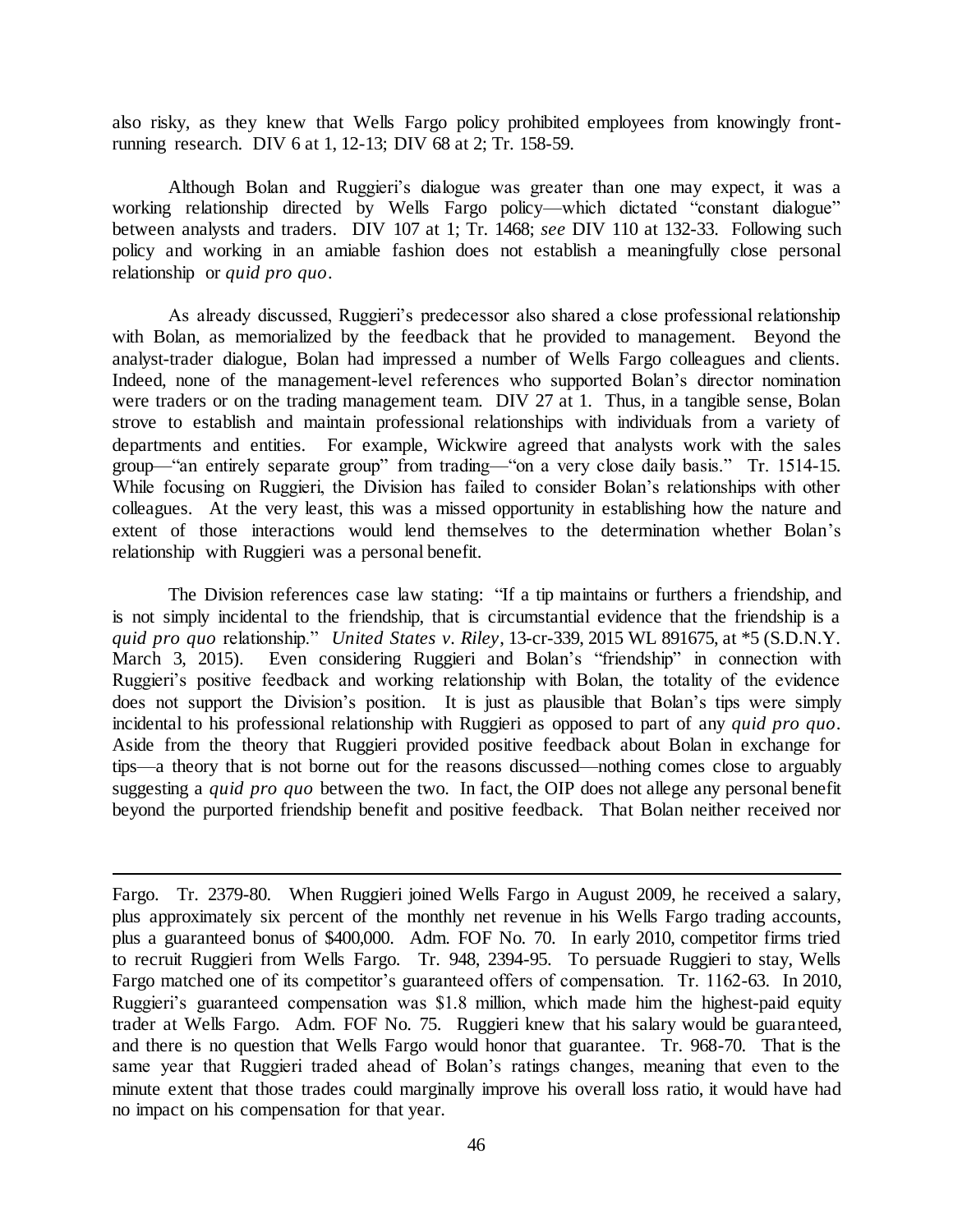sought anything of value or potential value in exchange for the tips may seem unsatisfying, but it is the Division's burden to establish personal benefit. It cannot simply be presumed.

# *e. Gift to a trading friend*

In a pre-*Newman* decision, the Commission found the personal benefit element satisfied because the respondent's tip to his coworker, who then traded and profited from the information, "constituted a gift to a trading friend under *Dirks*." *Robert Bruce Lohmann*, Exchange Act Release No. 48092, 2003 SEC LEXIS 3171, at \*13 (June 26, 2003). The Commission reasoned that it was sufficient that the respondent and tippee coworker were "friendly, if casual, office acquaintances." *Id.* Although there was no evidence of a close personal relationship, there was evidence of the respondent's intent to benefit his coworker. *See id.* at \*8-9 (the respondent told his coworker that the company's stock "acts great" and "a little birdie told me something good is going to happen" with it, and the respondent's handwriting appeared on the order ticket for his coworker's trades), at \*13 (finding that the respondent offered the tip to help his younger coworker). Under *Newman*, however, it is doubtful that a tipper's "gift" of trading information to a coworker would suffice to meet the personal benefit element in the absence of a meaningfully close personal relationship that results in an exchange of value or potential value. *See* 773 F.3d at 452.

*Dirks* suggests that an inference of personal benefit may be drawn based on, *inter alia*, "an intention to benefit the particular recipient." 463 U.S. at 664. Standing alone, this formulation may suggest that the nature of the relationship between the tipper and tippee does not matter if the intent to benefit the recipient is present, as it was in *Lohmann*. *Dirks* further instructs that "[t]he elements of fiduciary duty and exploitation of nonpublic information *also exist* when an insider makes a gift of confidential information to *a trading relative or friend*." *Id.* (emphasis added). As Judge Rakoff has observed, it is arguably unclear whether this sentence modifies the prior reference or is an independent possibility. *SEC v. Payton*, --- F. Supp. 3d ---- , 2015 WL 1538454, at \*4 (S.D.N.Y. Apr. 6, 2015). In any event, the OIP does not allege and the Division does not argue that Bolan tipped Ruggieri with the intent to benefit Ruggieri. Accordingly, any such claim has been waived.

# *f. Bolan's motivations*

In the absence of satisfactory proof of a personal benefit, one might reasonably ask why Bolan tipped Ruggieri. According to the Division, one of "the key facts" in this case is "Bolan's routine provision of material, non-public channel check information to Ruggieri and important clients, even after Wells Fargo had instructed Bolan not to do so." Div. Reply at 1. As the Division argues, Bolan repeatedly previewed his research and dismissed compliance concerns raised by others.

In February 2009, Lisa Hausner, Wells Fargo's global publishing director and the supervisor of its research supervisory analysts, learned that Bolan had shared his views on AMRI with a reporter before publishing them. Adm. FOF Nos. 171-72. She directed Bolan to publish his comments immediately and to refrain from speaking to a reporter again on any topic on which he had not published, and she warned Bolan that it was a "selective dissemination issue."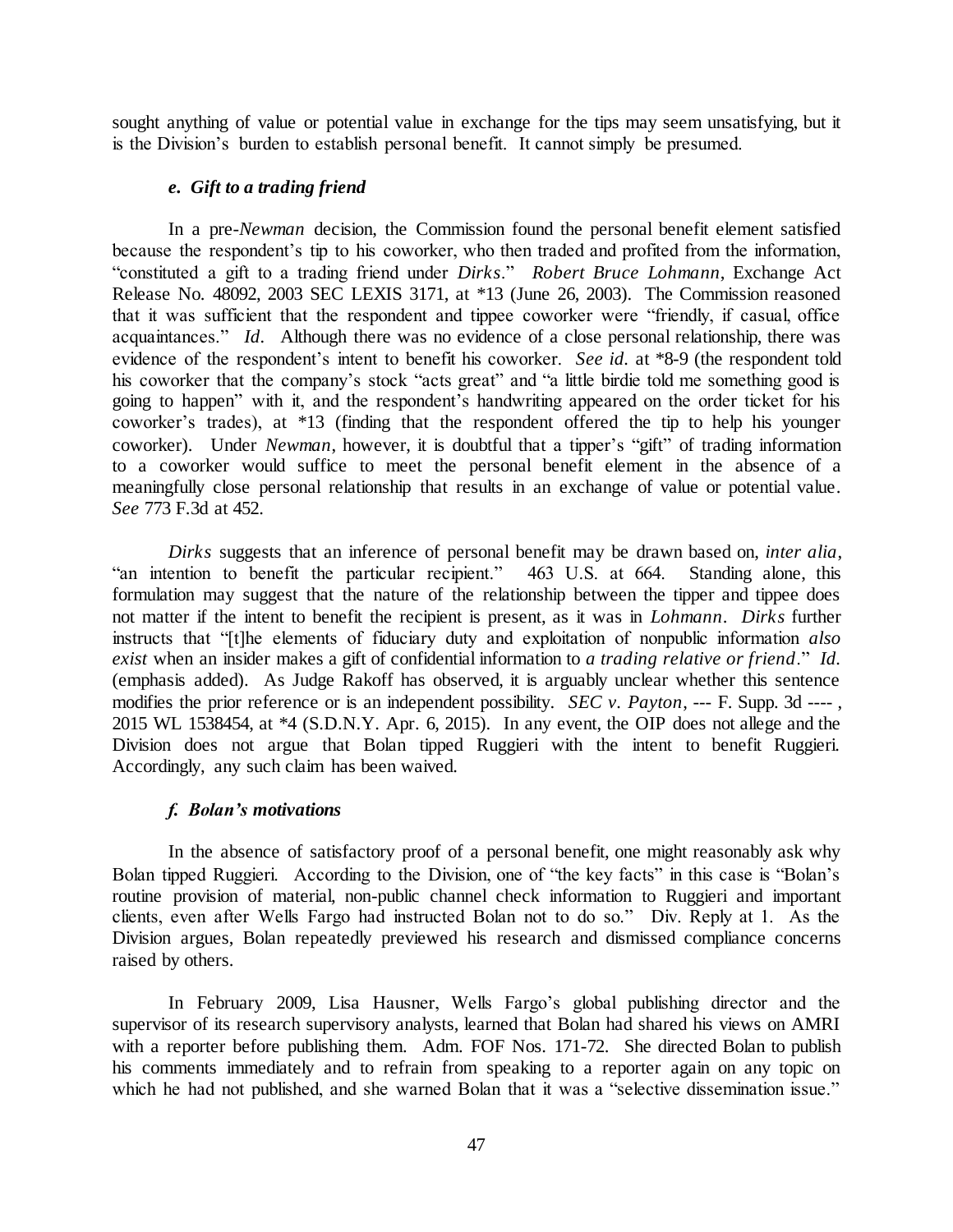Adm. FOF No. 172. As another example, in September 2009, Bolan sent a channel check email concerning CVD to two individuals at a platinum client of Wells Fargo. Adm. FOF Nos. 173-74. Bolan provided a number of data points about CVD's toxicology facility, which he obtained from his toxicology consultant. JR 5. He then conveyed his opinion that

we will continue to see an incremental improvement through the end of the year and the more robust demand will return in Q1 or Q2. I know this goes against my past statements and it is surprising to me but we are nearly in Q4 and the activity only seems moderate. Especially with the holidays, I would expect it to be busier now for starting studies in Q4.

*Id*. Bolan said that this information was "very sensitive and somewhat costly data-point[s] to get" and asked the recipients to "please keep this close to the vest." *Id*.

As a third example, in May 2010, Wells Fargo's email review program flagged a channel check email that Bolan had sent to "certain clients," and supervisory analyst Mike Madsen reviewed the email. Adm. FOF No. 179. Madsen spoke with Bolan and told him that he needed to publish the channel check in a squawk without identifying statistics and names. Adm. FOF No. 180. In his conversation with Madsen, Bolan did not claim that he thought he was allowed to convey such information to select clients without publishing it first. Adm. FOF No. 181. Bolan emailed his channel check to the equity squawks mailbox to be published, and Wells Fargo published Bolan's channel check squawk. Adm. FOF No. 182. That was the only time Bolan published research at Wells Fargo with the terms "channel," "check," or "channel check" in the title of his research. Adm. FOF No. 183. In Madsen's years as a supervisory analyst, he did not recall any other instance in which he had told an analyst to publish research that was selectively disclosed to certain clients, and it was "exceedingly rare" that he saw a channel check email go out to clients without being published first. Adm. FOF No. 184. Because it was not a "run-of-the-mill" event, Madsen flagged the incident to his boss. Adm. FOF No. 185. After his May 2010 conversation with Bolan, Madsen thought Bolan would subsequently comply with Wells Fargo's publication policies and publish his channel checks in a squawk or note. Adm. FOF No. 186.

By late September 2010, Evans had become concerned that Bolan was violating Wells Fargo's compliance policies by selectively sharing unpublished, potentially material channel check research with certain high-paying clients. Adm. FOF No. 196. In October 2010, Evans raised his concerns with Bolan and told Bolan they should publish the channel check information in a research note or squawk. Adm. FOF No. 198. Bolan dismissed Evans' concerns and told Evans that Wells Fargo's compliance department had "cleared" the channel check emails. Adm. FOF No. 199. In early November 2010, Evans raised his concerns with Bolan again. Adm. FOF No. 201. By this time, Evans was not satisfied with Bolan's representation that he had cleared his channel check emails through Wells Fargo's compliance department and was "unclear whether [Bolan] had accurately represented what he was doing to someone in either an S[upervisory] A[nalyst] role or a compliance role, if indeed he had talked to someone." Adm. FOF No. 202.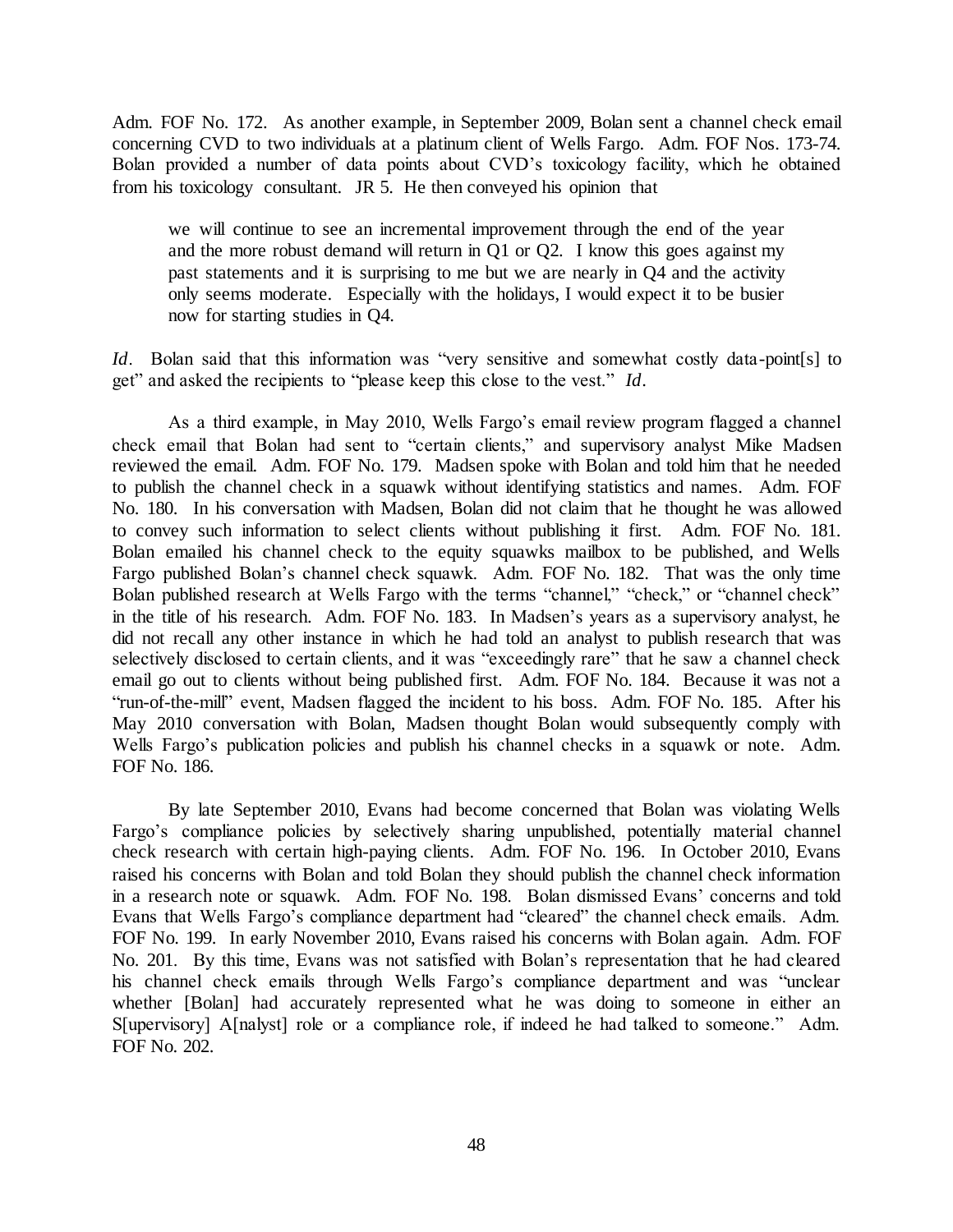In mid-November 2010, Evans raised his concerns with Bolan a third time and told Bolan that Bolan was not being careful about the compliance rules. Adm. FOF Nos. 205-06. Evans documented his conversation in an email to himself, with the subject line "compliance." Adm. FOF No. 208. After these three conversations, Evans realized that Bolan was not going to change his practices. Adm. FOF No. 209. Evans felt that Bolan's behavior violated Wells Fargo's policy and could result in Bolan and Evans' termination. Uncomfortable with that risk, Evans tried looking for another job. Adm. FOF Nos. 210-11.

On April 1, 2011, Bolan instant messaged Ruggieri about "positive" channel checks on two "preclinical" CROs, and emailed an unpublished channel check concerning a preclinical CRO to Ruggieri and individuals who worked for a Wells Fargo client. Adm. FOF Nos. 591-92. That same day, after Evans and Wells Fargo clients noticed that the stock prices of CROs were moving following Bolan's channel check emails, Bolan emailed a squawk concerning a preclinical channel check. Adm. FOF No. 595. That squawk contained information that Bolan had previously sent to a Wells Fargo client and Ruggieri. Adm. FOF No. 596.

By mid-afternoon on April 1, a compliance officer at SAC Capital Advisers LP, a hedge fund client, alerted Wells Fargo's compliance department that Ruggieri had sent an instant message to an SAC trader about Bolan's unpublished research on preclinical channel checks concerning CROs. Adm. FOF Nos. 602-03. As a result, Wells Fargo began investigating Ruggieri and Bolan. Adm. FOF No. 604. Around the same time, Evans escalated concerns about Bolan to Wickwire. Adm. FOF No. 605. As part of its review, the Wells Fargo compliance department became concerned by several instances in which Bolan had shared material, as-yet-unpublished research with Ruggieri and select external clients. Adm. FOF No. 612. Wells Fargo concluded that Bolan's communication of nonpublic research to clients violated Wells Fargo's prohibition against previewing as-yet-unpublished research and the firm's requirement that research be publicly disseminated at the time of its disclosure—not selectively distributed to certain clients first. Adm. FOF No. 614. In April 2011, Wells Fargo decided to terminate Bolan. Adm. FOF No. 616. Wickwire travelled to Nashville to terminate Bolan in person, but Bolan resigned before Wickwire could do so. Adm. FOF No. 617.

The above reflects Bolan's longstanding disregard of compliance rules, including a disclosure to the press, without preclearance, and numerous disclosures to clients. Bolan's assistant, Evans, was so concerned about Bolan's repeated disregard for Wells Fargo's policies regarding the disclosure of nonpublic information that he memorialized his attempts to confront Bolan, and began to search for a new job because he felt that continuing to work with Bolan was unsustainable. It is arguable that Bolan broke rules due to a misguided belief that disclosing nonpublic information would help his career and advance his reputation. Another view—and one that seems equally if not more likely—is that Bolan simply could not follow the rules and keep his mouth closed. For example, he made the improper press disclosure for no apparent reason. Although Bolan made improper disclosures to a few select clients, none of the cited instances establish that he did so for personal gain or to further career prospects. Bolan's failings, however imprudent, do not establish a personal benefit within the meaning of *Dirks*.

In conclusion, it is possible that Bolan tipped Ruggieri for a personal benefit, but the Division has not met its burden to establish this required element.